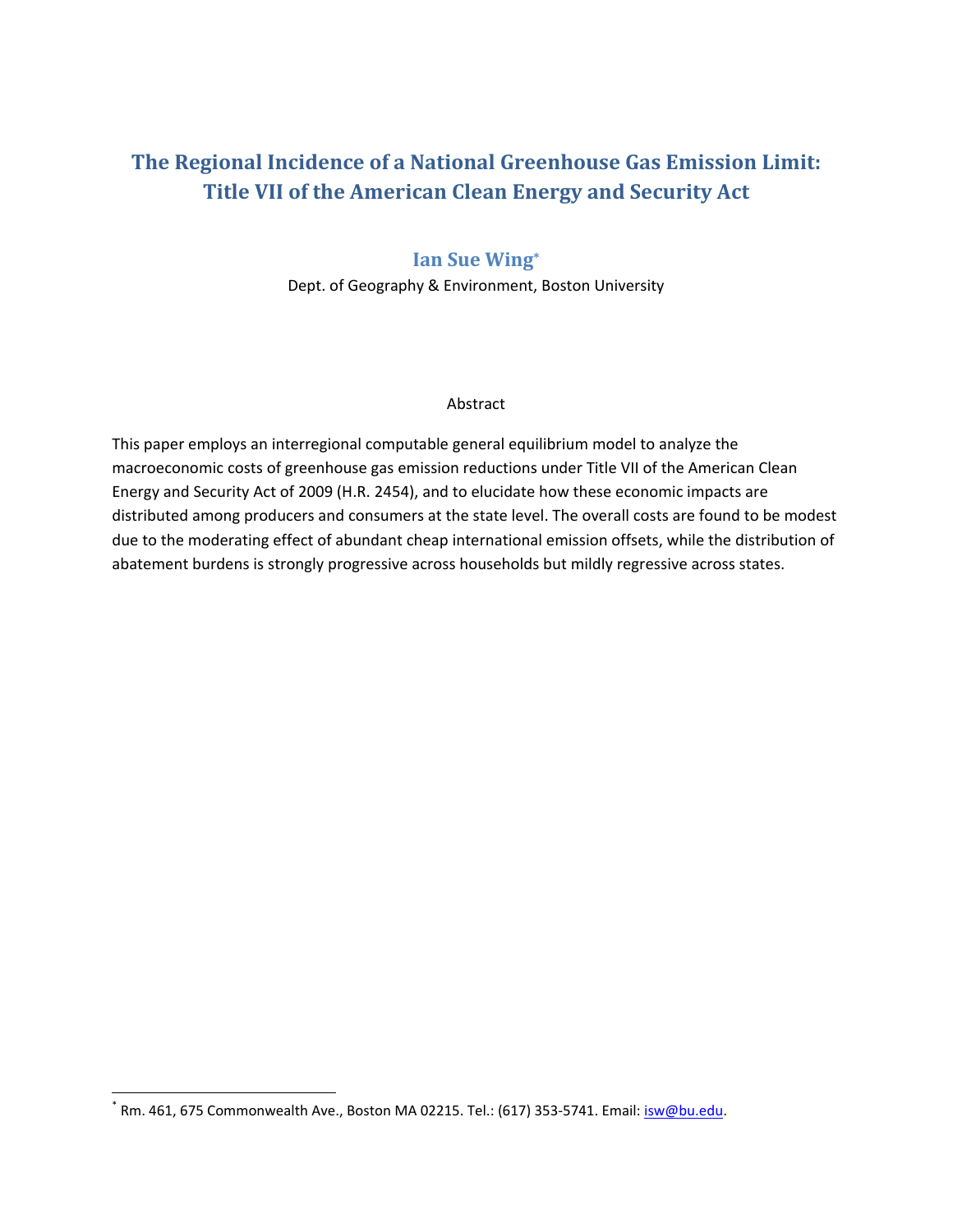### **1. Introduction**

Title VII of the American Clean Energy and Security Act of 2009 (H.R. 2454) has the distinction of being the first piece of draft legislation to be passed by the U.S. Congress which imposes binding limits on domestic emissions of greenhouse gases (GHGs). This paper analyzes the macroeconomic costs of this trajectory of abatement, and elucidates the distribution of these economic impacts amongst producers and consumers at the state level.

H.R. 2454 is the latest of several legislative proposals to limit the U.S. economy's aggregate GHG emissions. While the key feature of all of these policies is that their economic costs are likely to distributed unevenly among states and regions, the relevant geographic patterns and their precursors have yet to be systematically characterized.<sup>1</sup> The present study addresses this gap in the literature by constructing a interregional computable general equilibrium (ICGE) model of the U.S. economy which facilitates analysis of the incidence of an economy-wide cap-and-trade system for carbon dioxide ( $CO<sub>2</sub>$ ) at the state level.

An understanding of the geographic incidence of climate change mitigation policies is crucial to their design and implementation in federal political systems. Federal lawmakers face strong incentives to avoid the costs of such regulations falling on their own constituents, which makes concentrated political opposition likely to arise wherever deadweight economic losses are geographically localized. The upshot is a classic collective action problem. The issue of distribution has long been a feature of the international negotiations on climate change, figuring prominently in the U.S. withdrawal from the Kyoto Protocol, $<sup>2</sup>$  as well as the continuing difficulty of securing binding commitments from developed</sup> and developing countries alike to reduce emissions beyond the Kyoto targets. $3$ 

From a political economy standpoint, a natural prior is that the costs of abatement are concentrated in a small number of fossil fuel‐intensive states, whose representatives have an incentive to veto the passage of legislation to limit aggregate emissions. The paper's results illustrate that although this story is consistent with the distribution of states' primary abatement burdens, the income effects of H.R. 2454's provisions for allocating grandfathered emission rights among different firms and households substantially moderates these welfare impacts. The macroeconomic costs of H.R. 2454 are found to be manageable, in large part because of the moderating effect of abundant supplies of cheap emission offsets purchased from overseas. However, while the burden of  $CO<sub>2</sub>$  abatement is progressive when households at different levels of income are taken into account, the incidence of the aggregate costs borne by states ends up being mildly *regressive*. This outcome highlights the challenges inherent in targeting the recipients of emission rights and the considerable uncertainities which beset modeling of these allocation mechanisms. It also suggests the need to modify the allowance distribution scheme to

 $1$  Early modeling studies which focused on the regional distribution of the costs of GHG abatement are Balistreri and Rutherford (2004), Ross et al. (2004) and Rose and Zhang (2004), while more recent analysis by Burtraw et al. (2008) focuses on the electric power sector. Regional incidence at the household level is Hassett et al. (2009) and Grainger and Kolstad (2009). Section 4 of the paper undertakes a detailed examination of their methodology and results.<br> $^2$  See, e.g., Jacoby and Reiner (2001).

 $3$  Cooper, H. "Leaders Will Delay Deal on Climate Change", New York Times, November 15, 2009, p. 6.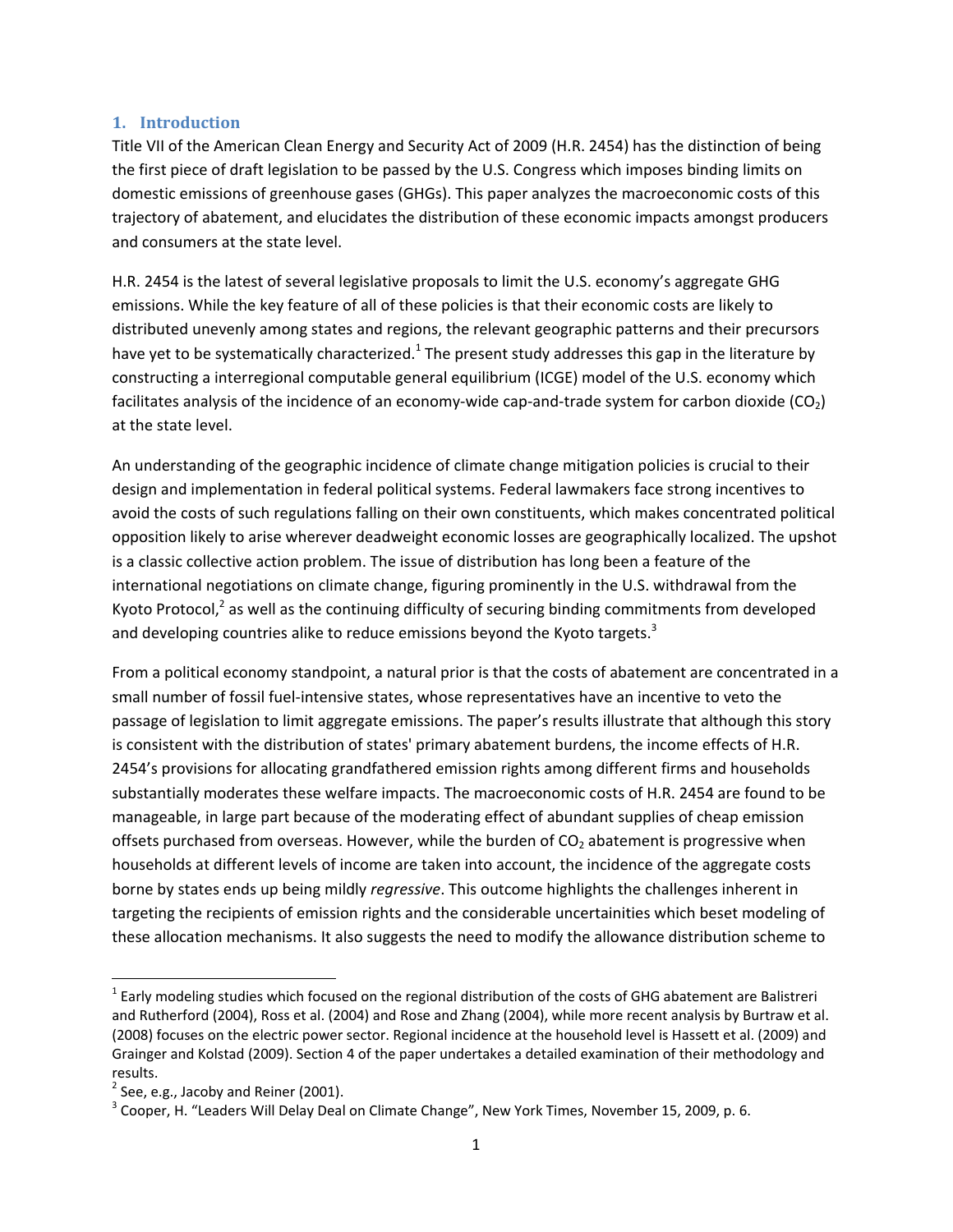lower the costs to hardest hit states, and thereby induce greater progressivity in the geographic distribution of abatement burdens.

The rest of the paper is organized as follows. Section 2 introduces the major provisions of Title VII of H.R. 2454, discusses their key features, and outlines the strategies employed to model their economic impacts. Section 3 provides a brief description of the numerical model, whose results are presented and discussed in Section 4. Section 5 concludes with a summary of key findings, and a discussion of caveats and directions for future research.

**2. Spatial and Temporal Features of Title VII's Abatement, Offset and Allowance Provisions** Title VII of H.R. 2454 establishes a cap-and-trade program for reducing GHGs, which begins in 2012 by limiting emissions to 97% of their 2005 levels, followed by further cuts to 80% in 2020, 58% in 2030, and 17% in 2005. The sequence of annual targets in §721(e)(1) of the bill is shown by the first series in Figure 1, and would seem to be immediately binding—if applied to carbon dioxide  $(CO<sub>2</sub>)$  alone, the cap would require abatement of 10‐15% of the emissions projected by the EIA Annual Energy Outlook 2009 reference case (series 6). However, several factors end up substantially loosening this restriction. First, the cap applies to entities that emit only 66% of aggregate emissions in the short run and 85% in the long run (§721(e)(2)(A)), which implies an equivalent cap for the aggregate economy that is 30‐50% higher than the §721(e)(1) target initially and 18% higher in the long run (series 2). Second, the fact that the analysis below does not project non- $CO<sub>2</sub>$  GHGs, which make up 15% of base year emissions, leads us to approximate the CO2-only cap on emissions using the §721(e)(1) targets after 2016, which scales in the cap downward as in series 3. The resulting sequence of  $CO<sub>2</sub>$ -only targets is initially only just binding on the economy.

An important element of Title VII is the ability for covered entities to purchase emission offsets which may be credited against their abatement obligations. Nominally, §722(d)(1)(A)of the bill restricts offset use in the aggregate to 2 GT, no more than 1 GT of which may come from either domestic or international sources.<sup>4</sup> Series 4 indicates that this has the potential to substantially relax the cap, which with full offsets would only bind in 2027. However, a key subsidiary constraint on the operation of the foregoing provision is the pro-rating of covered entities' allowable offset use in year t by  $\S 722(d)(1)(B)$ according to the formula

Percentage Offset Limit<sub>t</sub> =  $\frac{2000}{2000 + \text{Cap}_{t-1}}$ .

where  $Cap_{t-1}$  denotes the preceding year's aggregate cap in MTCO<sub>2</sub> emissions. When this formula is applied to series 4, covered entities are able to offset a quarter of their abatement in the early years of the program, a figure which rises to 66% by 2050. The corresponding relaxation of the cap is shown in series 5, which indicates that although the pro-rating of offset credits does attenuate their use, the date at which the aggregate cap binds nonetheless remains significantly delayed. The final influence on offset use is §722(d)(1)(C), which in the event that fewer than 0.9 GT of domestic offsets are supplied gives the

<sup>4</sup> International offsets face a 25% discount upon surrender.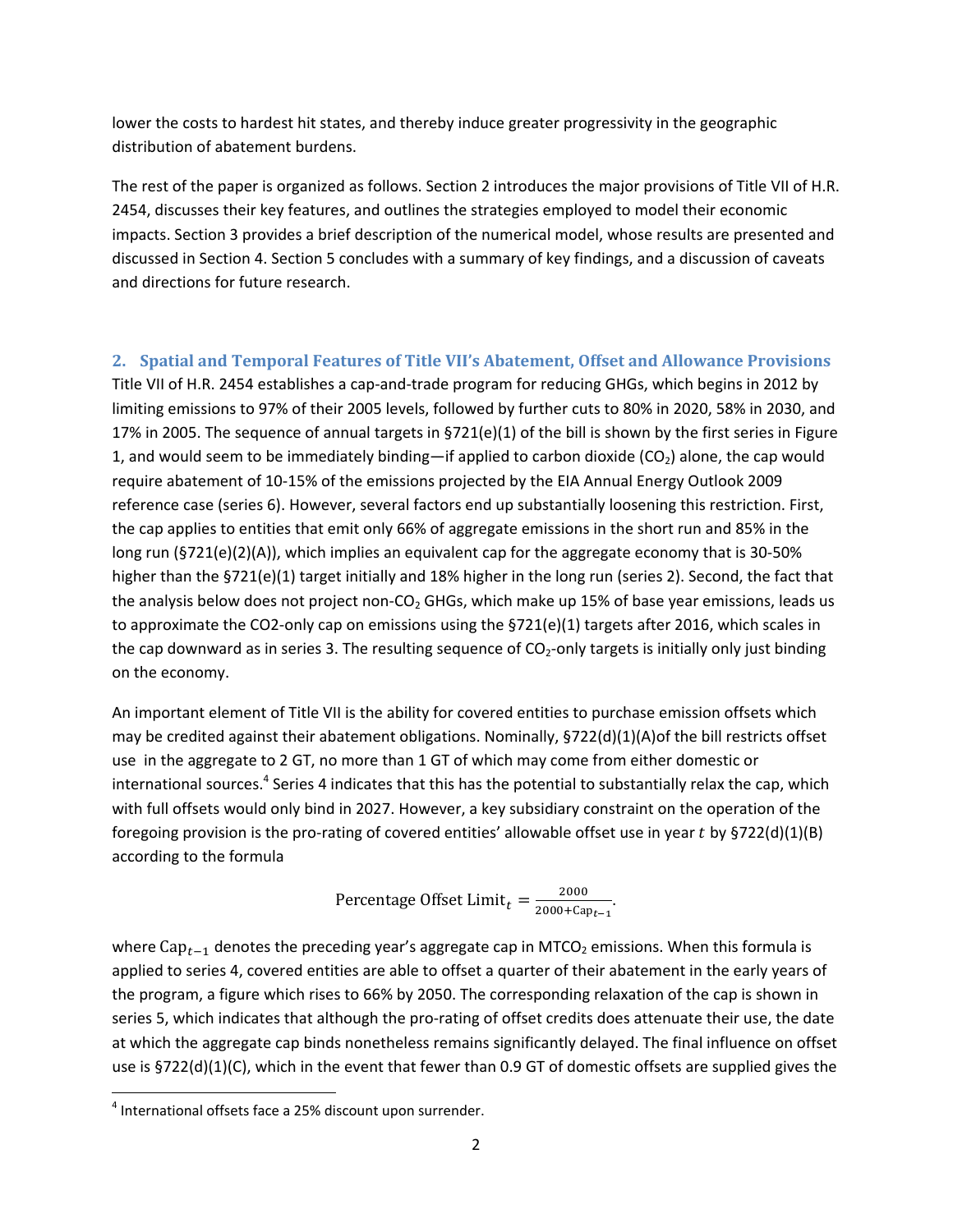EPA administrator the discretion to relax the aggregate limit on covered entities' use of international offsets by up to 500 MT, and make the corresponding reduction in allowable domestic offset use. Consequently, the precise extent of relaxation of the cap cannot be predicted without a projection of allowance prices in conjunction with domestic and international offset supply schedules, but is likely to lie between series 2 and 4.

Availability of the approximately 1.5 GT of allowable offsets at prices lower than the marginal cost of the bulk of domestic abatement options can therefore postpone the onset of significant domestic emission reductions until well after 2020. The likelihood of this occurring depends on the banking and borrowing of allowances allowed under §725 of the bill. Banking in particular creates incentives for covered entities to undertake early actions to both abate emissions and purchase offset credits. Programmatic restrictions aside, the fundamental determinant of the relative attractiveness of these two compliance options is the price elasticity of offset supplies, especially in the early years of the policy. EIA (2009) and analyses by EPA assume that neither domestic nor international offset suppliers ramp up quickly enough that the 2 GT limit binds, and undertake scenario analysis to explore the impact of different assumptions about what level of supply will come in on what time frame. We follow in these studies' footsteps by developing supply functions based on estimates developed by EPA on the marginal cost of domestic and international GHG abatement in agriculture, forestry and land‐use change and the demand for offsets by signatories to the Kyoto Protocol. Figure 2 illustrates the resulting residual supply schedules as a function of the allowance price  $(\tau)$ . Notwithstanding the considerable uncertainty in these projections, they suggest that the availability of offsets from domestic sources is likely to be an order of magnitude smaller than that from international sources, which in the first decade of the program are capable of satisfying the full 2GT annual limit at prices below \$20/ton CO<sub>2</sub>. Moreover, over this same period domestic offset supplies become inelastic at 0.5‐0.8 MT, making it very likely that lower‐cost international credits will play an expanded role under the terms of the modified limit §722(d)(1)(C).

The final relevant feature of Title VII is the grandfathering of allowances, which plays a critical role in determining how the ultimate costs of the cap are distributed among U.S. states. The recipients of grandfathered allowances and their proportions of the total cap in 2012, 2016, 2030 and 2050 are described in great detail in §782‐§795 of the bill, and are summarized in Table 1. The challenge which this allocation presents for modeling stems from the fact that in the logic of general equilibrium, households—not firms—own the factors of production, which in the present setting include emission rights. Therefore, for a given nominal allocation assumptions need to be made about the manner in which the value of the corresponding allowances accrues to shareholders, workers and consumers across states and households with different incomes. Accounting for the first two categories is problematic, as there is a dearth of information on the way in which the returns to capital and labor in a particular industry operating in a particular state are distributed, either across different states or among households of different income levels.<sup>5</sup>

<sup>&</sup>lt;sup>5</sup> The capital (and, to a lesser extent, labor) earnings of a firm in a particular industry operating in one state are dispersed among households at different levels of income across *all* states. But no practical means exists to account for or model this, because of the paucity of data on interstate income transfers (see, generally, Kalemli-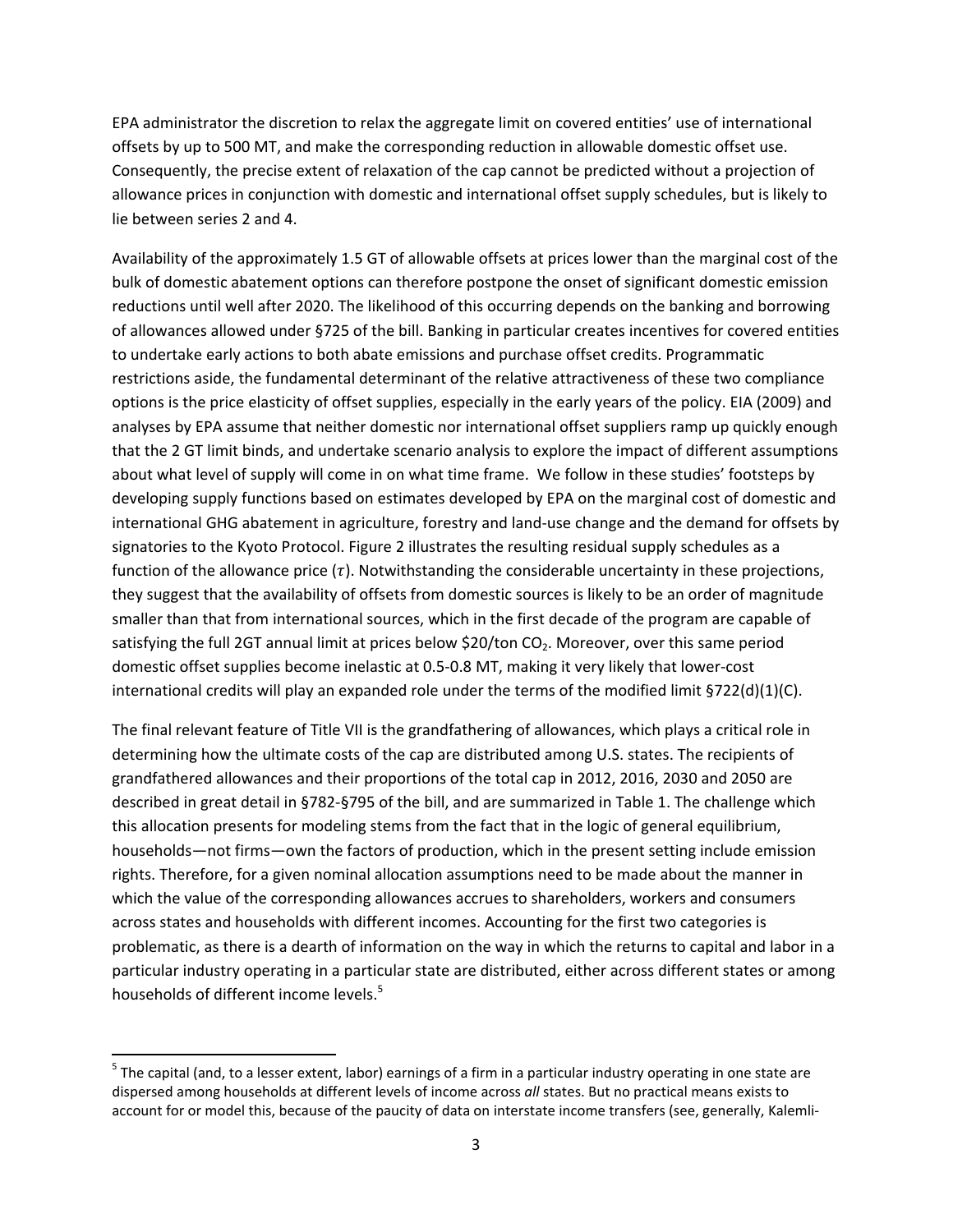Our assumptions in this regard are outlined in Table 2. For the categories that explicitly target the consumers of various industries (electricity load distribution companies (LDCs), small electric LDC energy efficiency programs, natural gas LDCs, home heating oil consumers, and state efficiency and renewable programs) the allocation process in modeled in two steps. The designated share of allowances is first distributed across states according to economic characteristics which mirror the provisions of the bill. Then the resulting allocations in each state are distributed among its constituent households. For the remaining allocation categories the distribution of allowances is made in a one‐shot fashion. Allowances set aside for low and moderate income consumers were distributed among the poorest three household income classes according to their shares of population. It was assumed that the value of allowances designated for energy intensive industries and supplemental agricultural incentives would be captured by the consumers of goods produced by these sectors. Accordingly, their allocation was based on the state  $\times$  household shares of consumption of each of these goods. The value of allowances set aside for worker adjustment assistance and training was assumed to be captured by labor, which we modeled by distributing these permits according to the state  $\times$  household shares of national labor income. Several allocation categories set aside permits for industries (merchant coal‐fired electricity generators, long‐ term contract generators, carbon capture and sequestration, clean cars, oil refineries). It was assumed that the value of these allowances would be captured by the shareholders of the industries in question, and the permits were distributed in proportion to the state  $\times$  household shares of national capital income. Finally, it was assumed that allowances in the remaining categories, as well as those not specifically designated in the text of the bill, were distributed according to the state  $\times$  household shares of national population.

These calculations were made for the five benchmark years, generating allocations were summed over categories to give the aggregate state  $\times$  household distribution of allowances. Our final step was to interpolate the latter for the periods between benchmark years. The resulting distributions of allowances are summarized in Figure 3. Panel A indicates that across states the allocation mechanism favors more populous states such as California, Texas, New York, Florida, Illinois and Pennsylvania. The spread of allowances across households by income in panel B is less straightforward, consisting of a bellshaped income distribution whose lower tail is shifted upward. To facilitate intuition, Figure 4 shows a hypothetical allocation made up of 50% of allowances distributed on the basis of population, 15% of allowances distributed to the lowest three income groups on the basis of their population, and the remaining percentage distributed based on households' labor and capital earnings. The striking similarity between the resulting distribution and Figure 3B indicates the importance of Title VII's for lowincome allocation provisions for the overall distribution of allowances—and, as we shall see, economic impact.

<u> Andrewski politika (za obrazu za obrazu za obrazu za obrazu za obrazu za obrazu za obrazu za obrazu za obrazu</u>

Ozcan et al., 2008) and the confidential nature of this information at any but the coarsest level of sectoral aggregation.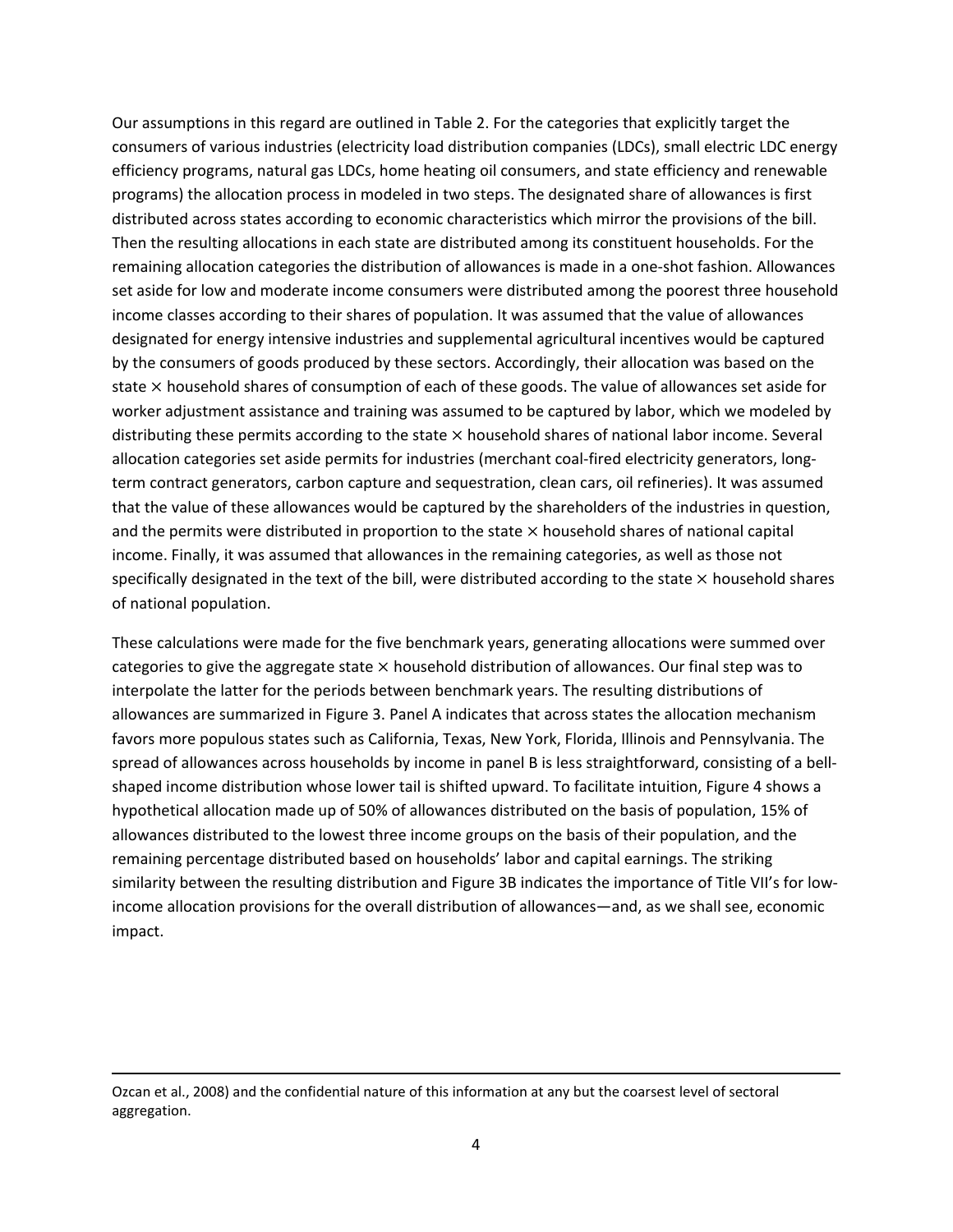#### **3. Modeling**

The analytical tool employed to simulate the economic impacts of Title VII is an inter-regional computable general equilibrium (ICGE) model, calibrated to IMPLAN state social accounting matrices (Minnesota IMPLAN Group, 2008) using tools developed by Rausch and Rutherford (2008). The ICGE model is a dynamic variant of the static model developed by Sue Wing (2007, 2008) which solves for the prices and quantities across multiple markets in the U.S. economy as a sequence of equilibria over the period 2007‐2050 with a one‐year time‐step. It resolves ten industry sectors (the three fossil fuel sectors, 2 non-fossil energy sectors and 5 non-energy sectors shown in panel A of Figure 5), nine household income groupings and three types of government activity within the 50 states and the District of Columbia. The households which make up each income category are modeled as a representative agent with constant elasticity of substitution (CES) preferences and a constant marginal propensity to save out of income. As illustrated in panel B of Figure 5, each industry is modeled as a representative firm which produces a single commodity for in-state and out-of-state markets according to a nested CES production technology. Interstate trade in commodities is modeled using the Armington assumption, in which every state's use of a good is a CES composite of in-state and out-of-state varieties.

Households' endowments of capital make up an aggregate pool of capital services which is then allocated among sectors and states to yield a single rate of return. Simultaneously, however, the model's one‐year time‐step is too short a period for inter‐sectoral differences in rental rates to be arbitraged by movements of capital among states and industries. Unlike models with a longer time‐step, which utilize a vintage capital specification (e.g., Jacoby and Sue Wing, 1999) or simply treat extant capital as being frictionlessly reallocated (e.g., Sue Wing and Eckaus, 2007), we adopt a hybrid approach which treats capital as being subject to sluggish contemporaneous reallocation. We do this by modeling sectoral capital demands as a constant elasticity of transformation (CET) function of the aggregate capital supply with an elasticity of 0.1. The resulting structure is sufficiently rigid that the emission limit does not substantially alter the intra-period allocation of extant capital, and generates sector  $\times$  state rental rate differentials that are arbitraged over subsequent periods by the allocation of investment. Short‐run labor market frictions are modeled in a similar manner. Households' labor endowments are combined into state‐level pools which are then allocated locally among industries. Intersectoral labor movements are assumed to occur on a time‐frame longer than the model's time‐step, and the consequent sluggish reallocation is modeled by specifying sectoral labor demands in each state as a CET function of the corresponding state's supply with an elasticity of 0.5. The larger elasticity allows for greater reallocation of labor as compared to capital. The static equilibrium sub-model is numerically calibrated and formulated as a large‐scale mixed complementarity problem using the MPSGE subsystem (Rutherford, 1999) for GAMS (Brooke et al., 1998), and is solved using the PATH solver (Ferris et al., 2002).

The model steps through time by updating four sets of variables at the state level:

- Endowments of labor, based on projections of state population growth from the Census.
- Endowments of capital input as a result of accumulation of sectoral capital stocks in each state, each of which is modeled according to the standard perpetual inventory assumption. Investment funds are assumed to be allocated to the activities earning the highest rates of return, which we model by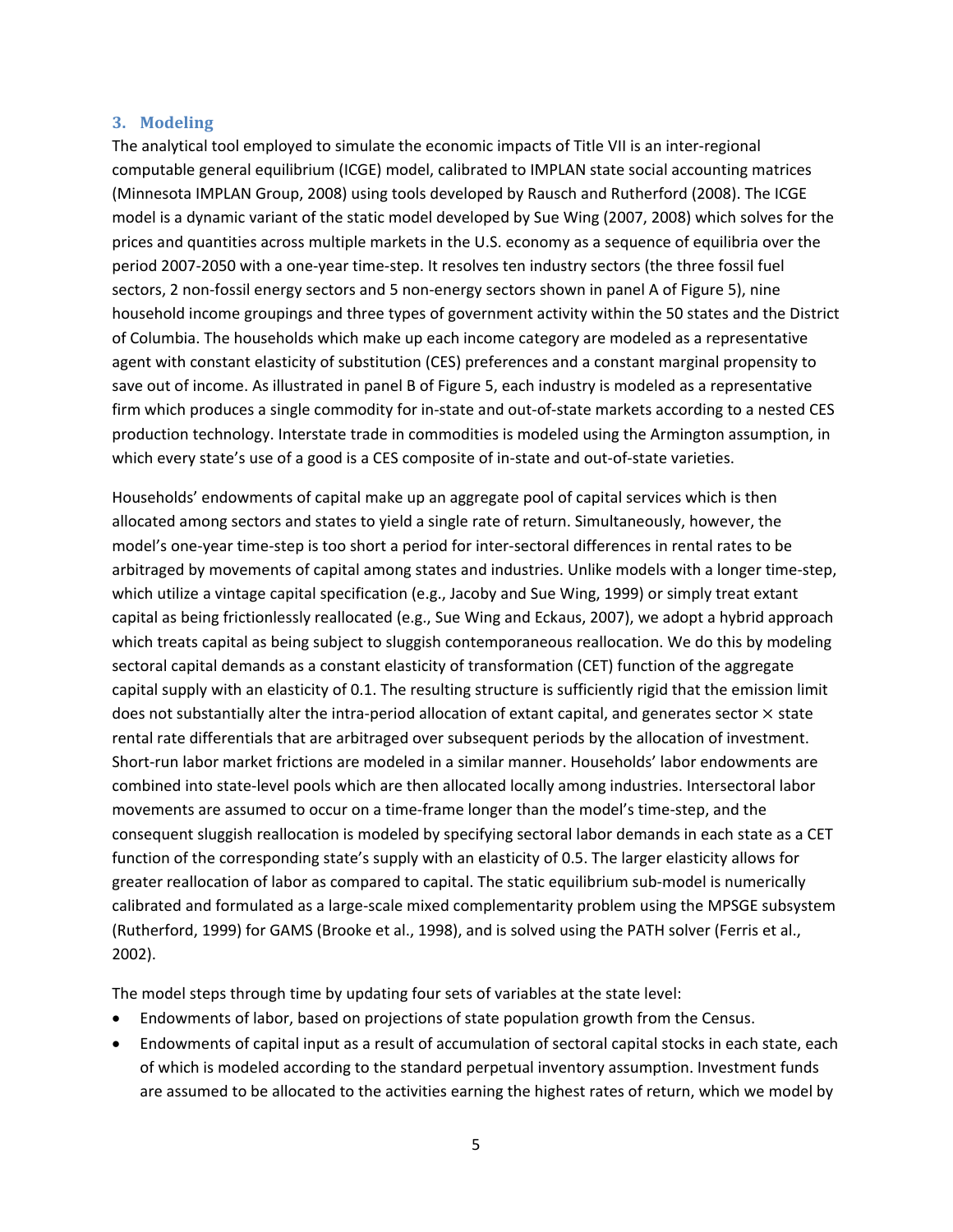allocating the aggregate pool of investment at each time‐step among industries and states in proportion to their shares of aggregate payments to capital.<sup>6</sup> Households' capital endowments are updated by applying the benchmark distribution of capital ownership among income classes to the one‐period‐ahead aggregate value of industries' capital stocks.

- Region‐specific rates of improvement in the productivity of labor, modeled by exogenously‐ specified, declining trends in the coefficient on labor in the sectoral production functions.
- Region‐specific rates of autonomous energy efficiency improvement (AEEI), represented by exogenously declining trends in the coefficients on energy in producers' cost and consumers' expenditure functions.

The growth rates of labor productivity and AEEI were adjusted so that the model's business‐as‐usual (BAU) solution roughly matched the trends in the Annual Energy Outlook (AEO) 2009 projections of emissions, GDP and regional income.<sup>7</sup>

CO<sub>2</sub> emissions are modeled by applying constant emission factors to producers' and consumers' demands for energy commodities.<sup>8</sup> The current version of the model does not resolve emissions of non-CO<sub>2</sub> GHGs, which made it necessary to represent H.R. 2454's targets in terms of equivalent limits on  $CO<sub>2</sub>$ .<sup>9</sup> As mentioned above, this was done by using the adjusted target in series 3 of Figure 1 to approximate an aggregate CO<sub>2</sub>-only cap. The supply functions for domestic and international offsets were introduced into the model as auxiliary constraints on the intra-period equilibrium problem, and generate price‐endogenous endowments of emission rights that supplement the allocations discussed

$$
V_{h,s,t+1}^{K} = \left(\frac{\varrho_{h,s}M_{h,s,t}}{\sum_{h} \sum_{s} \varrho_{h,s}M_{h,s,t}}\right)(r+\delta) \sum_{j} \sum_{s} \left(K_{j,s,t+1} - K_{j,s,t}\right) + V_{h,s,t}^{K}.
$$

 $^6$  At each time-step  $t$ , savings in household  $h$  and state  $s$  are determined by the savings rate,  $\varrho_{h,s}$ , and income $M_{h,s,t}$ . Savings are assumed to equal investment, whose aggregate quantity is given by  $\mathcal{I}_t$  =  $\sum_h \sum_s \varrho_{h,s} M_{h,s,t}$ . We allocate this pool of funds among states and industries in proportion to the instantaneous return to capital,  $v_{j,s,t}^K$ , which pins down sectoral investment as  $I_{j,s,t}=\sum_j\sum_s\psi_{j,s,t}^K\mathcal{I}_t$ , with  $\psi_{j,s,t}^K=v_{j,s,t}^K/\sum_j\sum_s v_{j,s,t}^K$ indicating each sector's share of aggregate capital earnings. Sectoral capital stocks are then updated using the perpetual inventory formula:  $K_{j,s,t+1} = I_{j,s,t} + (1-\delta)K_{j,s,t}$ , in which  $\delta$  indicates the rate of capital depreciation. We use the one-period-ahead capital stock to compute the succeeding period's endowment of capital input, using the assumption that the aggregate portfolio of sectoral returns to capital accrues to households in proportion to their saving. Then, using  $r$  to denote the aggregate rate of return, we have:

 $7$  Over the period 2007-2030, trends in regional income produced by the model were broadly consistent with those in the AEO. Emissions and GDP generated by the model were somewhat higher, however. In particular, the growth rate of AEEI necessary to bring projected  $CO<sub>2</sub>$  emissions in line with the AEO substantially exceeded historicallyobserved rates of decline in energy intensity at the state level.<br><sup>8</sup> The relevant coefficients were constructed by distributing AEO 2009 CO<sub>2</sub> emissions by sector and fuel for the

<sup>2007</sup> benchmark year among states and dividing the result by the economic value of energy inputs in the IMPLAN SAMs.

 $9$  Non-CO<sub>2</sub> GHGs make up 15% of emissions in the 2007 base year (EPA, 2009), which suggests that the model's baseline emission trajectory is biased downward, underestimating H.R. 2454's macroeconomic cost. There is also a bias in the opposite direction which derives from the model's omission of non-CO<sub>2</sub> GHGs' lower cost of abatement, especially in the near term (Hyman et al, 2003). The ultimate cost savings that result depend on non-CO<sub>2</sub> GHGs' abatement potential, which EPA (2006) estimates might be as much as 300 MT annually at \$10/ton in 2020. Precisely what the balance of these forces implies for the cost of H.R. 2454 depends crucially on the baseline trajectories of the states' non-CO<sub>2</sub> GHG emissions, modeling of which awaits comprehensive data on states non- $CO<sub>2</sub>$  GHG emissions. The development of these data lies well beyond the scope of the present study.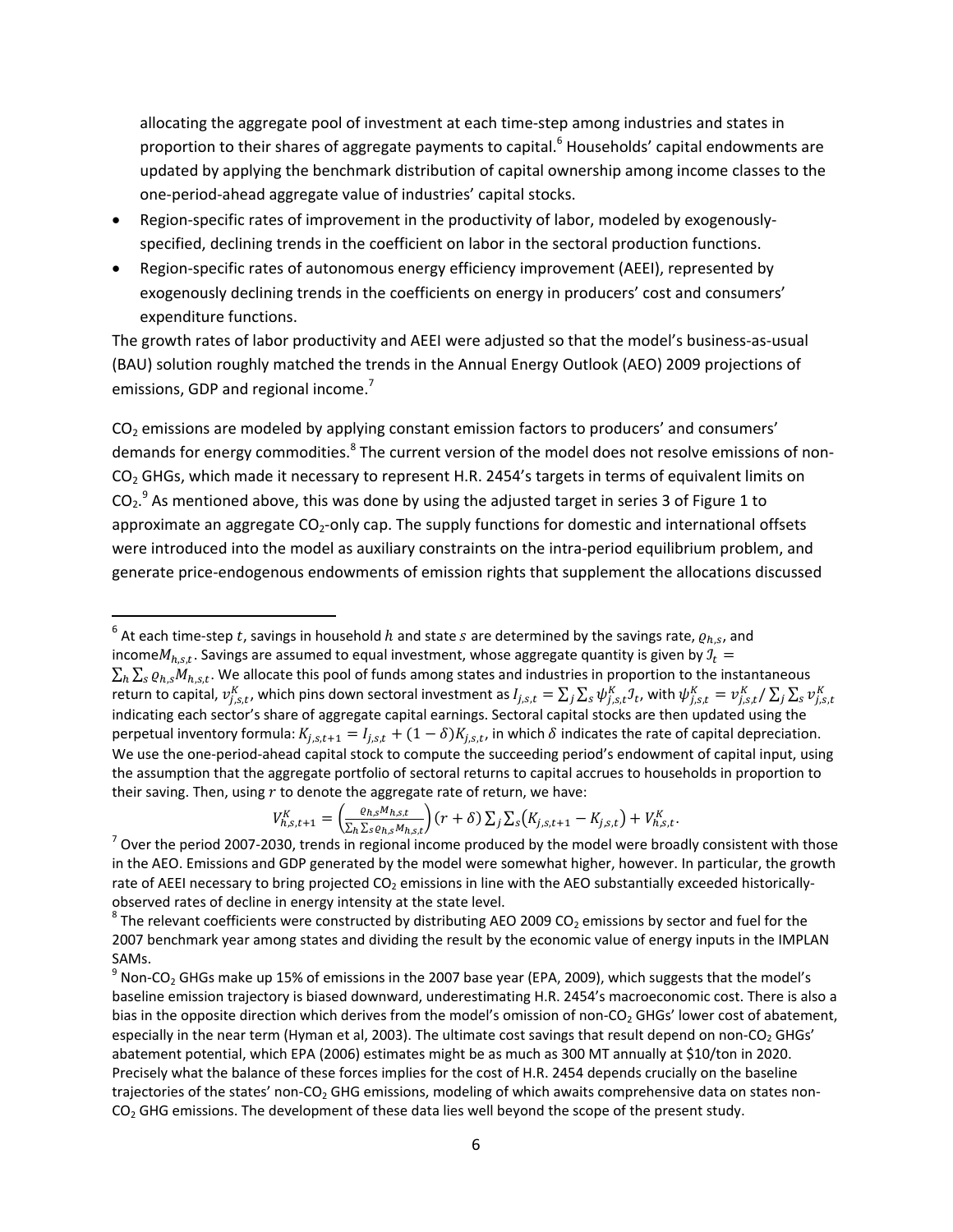above. It was assumed that offsets would be purchased by firms, and primarily financed by their shareholders. This was represented in the model by distributing the aggregate quantity of offset credits among states and households in proportion to their shares of aggregate capital earnings. To account consistently for international offsets as an import good, their supplies were balanced by countervailing outward transfers of funds from the households and states where these purchases were made. The same was done for the three categories of allowances whose auction revenue is to be transferred abroad (international adaptation, international clean technology transfer, and supplemental reductions).

The total allocation of allowances, net of offset purchases, were designated as an upper bound on the  $CO<sub>2</sub>$  content of the fossil fuels used in the model's simulated activities. Specifying a single shadow price that exhibits complementary slackness with respect to these various state‐level constraints forces the model to compute the implicit  $CO<sub>2</sub>$  tax dual to the aggregate emission cap, which in general equilibrium is synonymous with the market-clearing price of allowances.<sup>10</sup> Banking was modeled using an iterative scheme which draws on the key theoretical result that the competitive equilibrium of an intertemporal tradable permit market generates an allowance price trajectory which rises at the rate of discount (see, e.g., Kling and Rubin, 1997). Using a discount rate of 7.4% (consistent with EIA, 2009), an initial permit price was specified in the 2012 period which then determined the path to 2050. The resulting cumulative emissions were then compared against allowable cumulative emissions under the cap in Figure 1, the initial price was adjusted, and the model was simulated again until the actual cumulative emissions exceeded the allowable quantity by no more than 1%.

### **4. Results**

The economy's aggregate response to Title VII is summarized in Figure 6. BAU emissions rise at an average annual growth rate of half of one percent, exceeding 7.4 GT in 2050. The imposition of the cap with banking precipitates an immediate one-time emissions reduction of 760 MT in 2012, followed by an increase in abatement averaging 3.5% per annum thereafter. Allowance prices, which start out at \$7/ton  $CO<sub>2</sub>$  in 2012 and increase to \$12/ton in 2020 and \$105/ton in 2050, are moderated by a large influx of offsets which relaxes the cap by an average of 1.4 GT per year. The joint implications of Title VII's banking and offset limitation provisions are illustrated by re‐running the model assuming year‐by‐year compliance with the cap. Under these conditions few offsets end up being purchased in the early years when the cap is lightly binding and allowance prices are low. But after 2020, offset purchases increase with the permit price until they hit the §722(d)(1) ceiling in 2030, after which the trajectory of their demand is the same as that of the banking scenario in spite of the fact that allowance prices are much higher.

Figure 7 more clearly illustrates the extent of early action induced by banking, and the importance of offsets as a compliance mechanism. Panel A suggests that in 2012 abatement alone is likely to be more than four times what is required by the cap, and purchases of offset credits are one and a half times as

 $^{10}$  A key consequence is that in any given year, the resulting constrained allocation of fossil fuel use and associated emissions is largely invariant to the interstate distribution of allowances, while the geographic distribution of welfare impacts is not.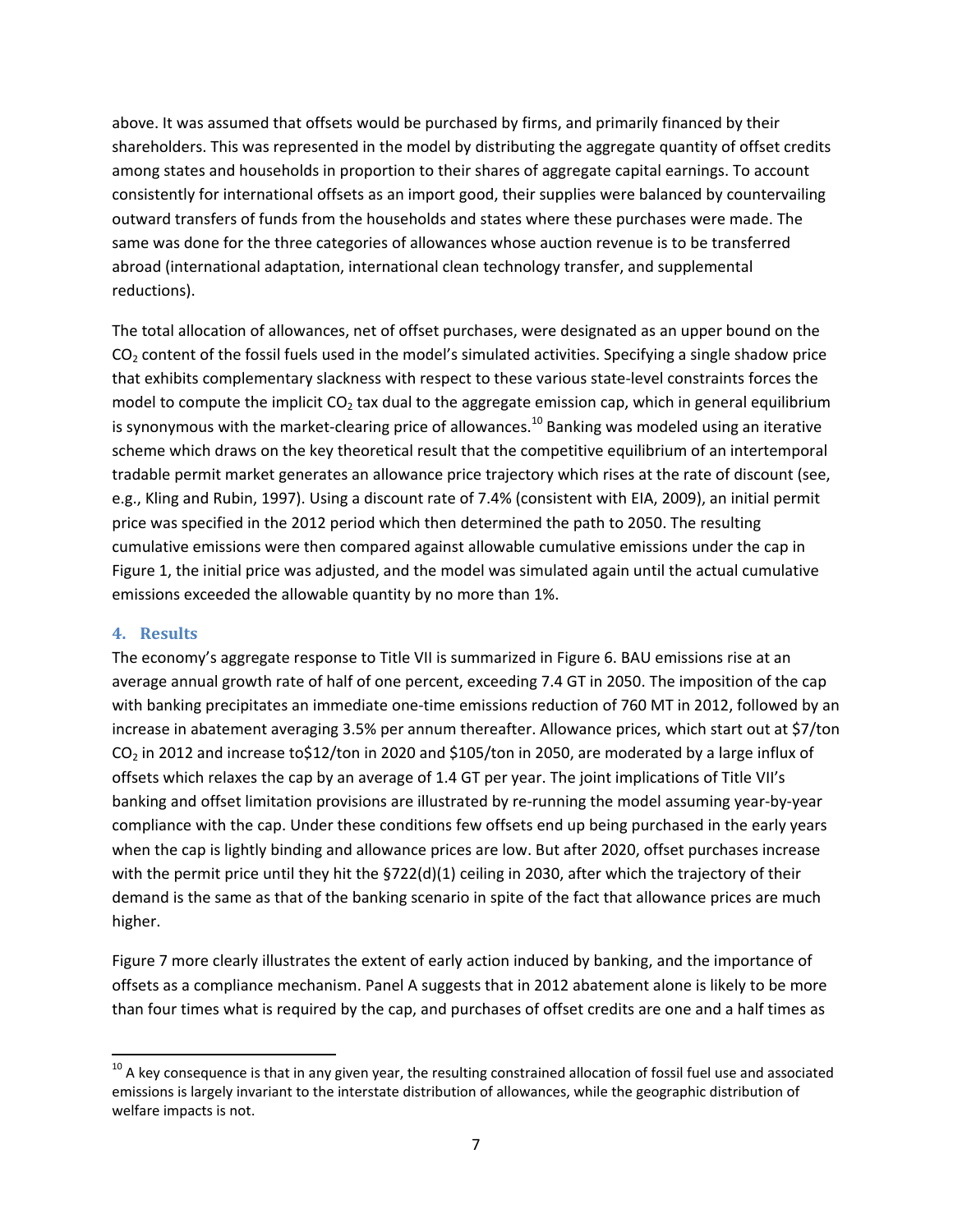large as emission reductions. Emission reductions from the BAU warranted by the cap catch up with real abatement only in 2019, and surpass all compliance measures in 2031. Consistent with the discussion of offsets above, the relatively high cost and limited technical potential of domestic offsets are assumed to trigger §722(d)(1)(C), which clears the way for international sources to supply the overwhelming majority of offset credits. Domestic offsets supplies start out at 122 MT and peak at 504MT in 2042, while the largest use of international offsets is made initially, in the amount of 1.25 GT, and subsequently declines by one third over the course of the simulation. The relative importance of offsets wanes over time, with the quantity of real abatement surpassing offset purchases by 2023 and growing to outweigh offsets by more than three to one in 2050. Panel B illustrates that early over‐compliance leads to the accumulation of a substantial bank of emission credits which peaks at 21 GT in 2030. The lion's share of these credits is generated by Northeastern and Western states (40% and 35%, respectively) which retain positive balances through the end of the simulation horizon, while states in the Midwest and the South run short of credits by 2045, after which they purchaser emission rights from the rest of the country.

The underlying patterns of regional adjustment are summarized in Figure 8. Panel A plots regions' abatement responses to allowance prices along the economy's counterfactual trajectory. These indicate that abatement opportunities are concentrated in states in the Midwest and, to a lesser extent, the South. By 2050, Title VII reduces aggregate U.S. emissions by 46% below BAU levels, accomplished through reductions of similar in magnitude in Southern states, large reductions in the Midwest (54%), and smaller reductions in the West (40%) and the Northeast (37%). Panel B indicates that BAU emissions and abatement are both dominated by the fast-growing, high-emitting South—and to a lesser extent the Midwest. Northeastern states' low initial emission intensity and stable population causes them to play only a minor role in terms of both baseline  $CO<sub>2</sub>$  and emission reductions. Western states' larger economies and higher emissions are offset by their limited abatement possibilities, which prevent them from achieving substantial emission reductions.

Table 3 sheds light on the state‐level detail behind these results in the year 2020. Panel A indicates that BAU emissions are dominated by Texas, and to a lesser extent California, Illinois and Florida. The geographic distribution of allowances in Panel B is broadly consistent with the implications of the allocation analysis in section 1. Panel C shows that by 2020 the Title VII target is a binding constraint on emissions in four‐fifths of the states, with remainder holding excess permits (so called "hot air") located primarily in New England and California. Panel D indicates that more than half of the states continue to emit more than their allocation, with deficits in Georgia, Louisiana and particularly Texas leading to an aggregate net deficit of 43MT. Although the latter is more than covered by current purchases of offsets, the allocation of allowances nonetheless has important ramifications for income distribution. The three "short" states identified above collectively spend \$3.8 billion on allowance purchases, while California and Mid‐Atlantic states that emit less than their allocation together receive \$4.6 billion from sales of excess permits, and the U.S. as a whole transfers \$15 billion abroad to purchase international offsets.

The impacts of Title VII on states' economies in 2020 are shown in Table 4. Panel A shows that real GDP falls relative to its baseline level in all states, but the corresponding losses are generally small—0.5% or less for three quarters of states. The 0.4% average reduction in aggregate GDP is slightly higher than that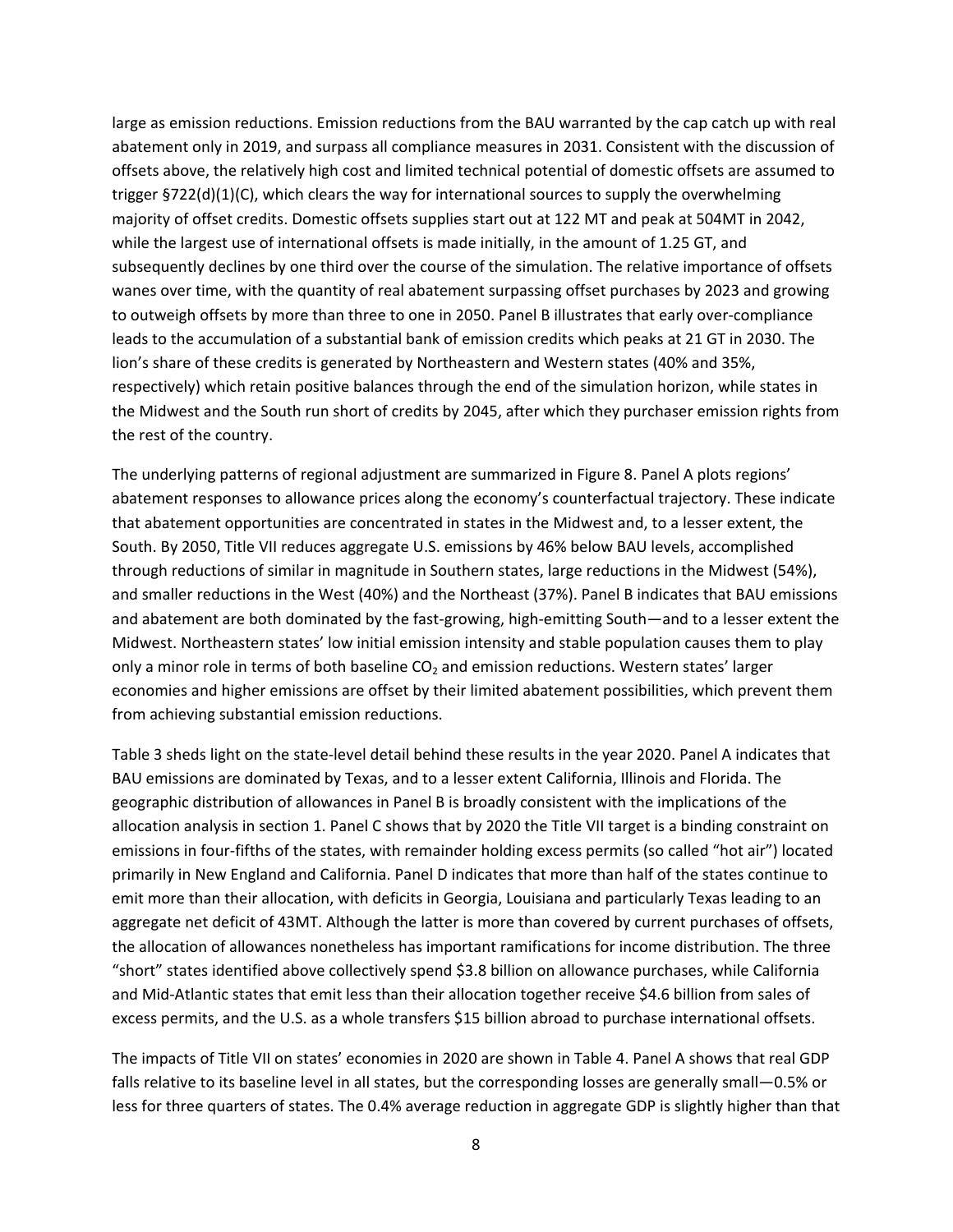projected by EIA. Nevertheless, the three coal‐intensive states of Wyoming, West Virginia and Kentucky, incur losses in excess of 0.75%. The attendant reductions in real income shown in panel B are similar but generally smaller, with annual losses in hardest-hit states more than double the nationwide average of -0.33%, or \$170 per person. Panel C sheds light on the consequences for welfare, measured as the fraction of benchmark consumption foregone as a result of changes in goods prices and reductions in income. In contrast to GDP or personal income, Title VII's induces increased expenditure on consumption in 60% of states, with a national average effect that is slightly positive and follows a similar interstate distribution. In general, energy-producing (especially coal) states incur the largest losses which are themselves relatively small, while at the opposite end of the spectrum states such as Vermont and the Dakotas see substantial *increases* in consumption.

Overall, these results suggest that the welfare impact of the reduction in aggregate income is cushioned by a contemporaneous increase in consumption. However, the latter occurs at the expense of investment, which over time lowers the economy's aggregate rate of capital accumulation, and, ultimately, growth. The magnitude of these effects is small in aggregate terms: by 2050 Title VII lowers real GDP by 1.5% compared to the baseline scenario, which is equivalent to shaving one tenth of one percent off of the long-run average annual rate of economic growth.

Figure 9 illustrates the considerable heterogeneity in the cap's influence on the consumer price of energy commodities. Bearing in mind the caveat that the price changes in each state are an artifact of the model's simplified Armington trade structure, several broad patterns nonetheless emerge.<sup>11</sup> Consistent with other CGE studies of climate policy, the price of coal rises substantially, with increases of up to 350%, while the potential for emission-free generation to substitute for fossil fuels in the electric power sector sharply attenuates the increase in the electricity price, which ranges from 1‐8%. There is greater interstate heterogeneity in the price of natural gas as compared to petroleum, with most states seeing a 4‐10% increase in the former, and a 5‐25% increase in the latter. These ranges are all somewhat larger than those found by EIA for the same year. Title VII's effects on the consumer prices of other commodities are much smaller, with increases in the prices of transportation and energy‐intensive goods averaging 0.4% and 0.1%, and declines in the prices of services and manufactures averaging 0.3% and 0.1%.

This last result highlights the importance of a general equilibrium approach to capturing the implications of price changes for income and substitution effects across industries and states. Recent estimates of the burden of climate policy by Hassett et al. (2009) and Grainger and Kolstad (2009) (hereafter HMM and GK) consider only the supply side of the economy in determining the effect of a carbon tax on commodity prices, and, assume that producers and consumers are not capable of engaging in substitution. A particular consequence of these assumptions is that the tax increases the prices of all commodities without exception, which the present results show is unlikely. Moreover, HMM's and GK's estimates of the burden of the tax are premised on consumers behaving as though they continue to purchase the same quantity of all goods in spite of higher prices. To illustrate the implications of this

 $11$  It is likely that "bottom-up" engineering models which incorporate the details of energy supply networks and a broader array of discrete energy conversion technologies will generate different patterns of interstate impacts.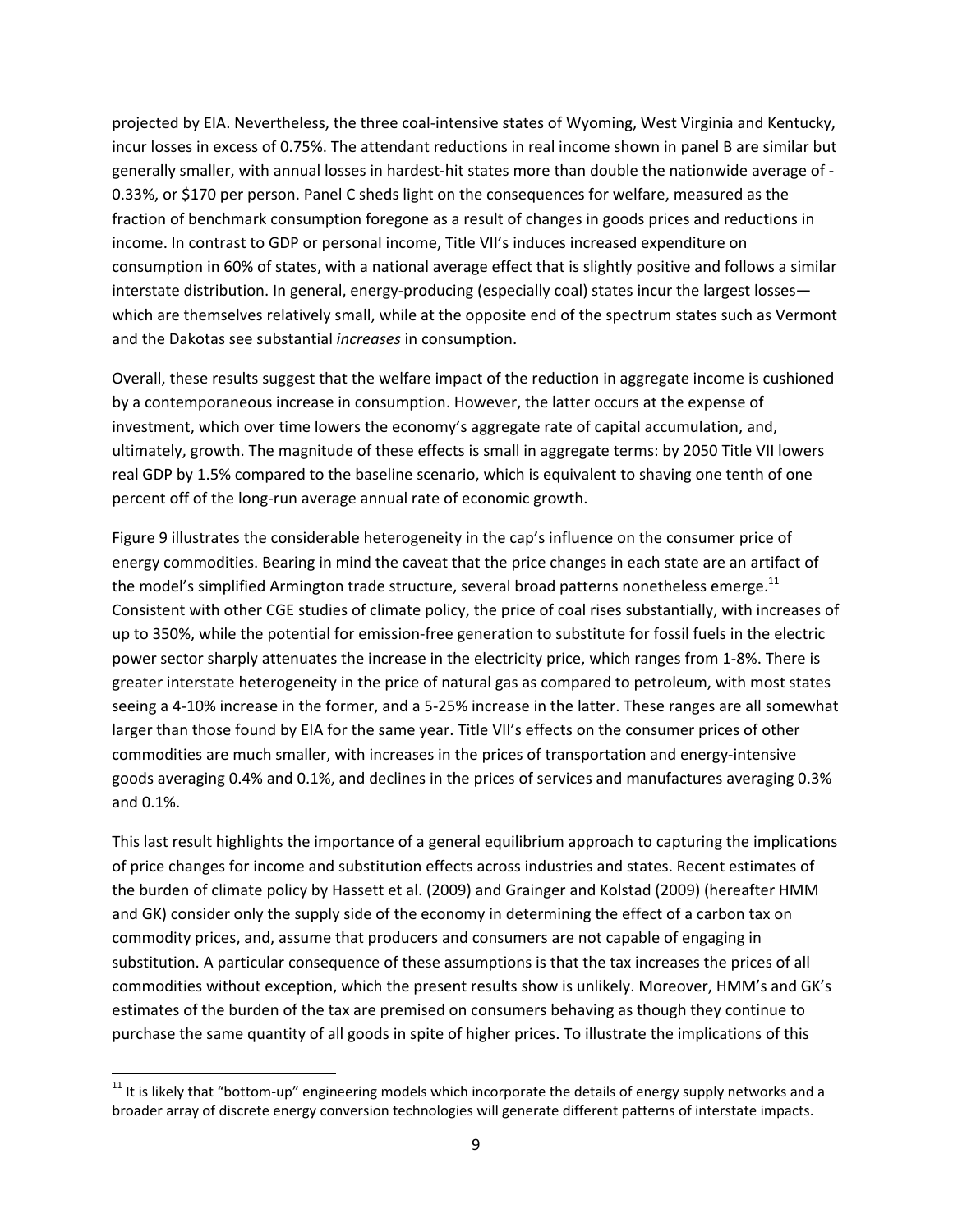assumption we go on to compute the HMM/GK measure of burden and compare it to the true change in expenditure computed by the model. $^{12}$ 

The results, summarized in Table 4, break down the incidence households in different income categories by geographic region. Our general equilibrium analogue of the HMM/GK direct burden (the change in expenditure with fixed consumption due to the change in energy prices) is uniformly positive and small, varying between 0.16% and 0.25% of income, while the indirect burden (the corresponding change in expenditure due to the change in the price of non‐energy goods) is *negative* and about two‐thirds as large. The key to the second outcome is the decline in the price of services, which is a commodity that makes up a large share of household expenditure (75% on average). The resulting overall burden is slight, uniformly less than 0.15% of income, which suggests that the inability of producers and consumers to adjust through substitution in HMM/GK‐type analyses is responsible for an upward bias in their estimates.

Panels A, B and C also reflect a crucial aspect of HMM's and GK's findings, namely that climate policy is regressive in its effect. The direct burden is largest in low to middle income households (those with incomes of \$10‐\$35,000 in 2007), while the negative indirect burden is more or less uniformly spread across income classes, resulting in a distribution of total impact that mirrors the direct burden. Based on projections of average household income, this translates into negligible changes in annual expenditure: increases of \$5 for households earning less than \$10,000 and \$21 for those earning \$50‐75,000 in 2007 and declines of \$12 for households earning more than \$150,000 in 2007).<sup>13</sup> Despite their small magnitude, these results highlight an important geographic dimension to the regressivity of policy costs, with direct and total burdens concentrated in the West Central and Mountain regions where per capita incomes are relatively low.

Nevertheless, we take pains to emphasize that the foregoing results should be interpreted with extreme care, as a very different picture emerges when adjustments in the quantity of consumption are taken into account. Panel D indicates that households in the three lowest income classes substantially increase the quantities of goods and services they consume, while households in the remaining income classes experience small declines in the quantity of their consumption. The result is that percentage reductions in real consumption expenditures tilt strongly toward the upper income brackets, indicating substantial progressivity. Even so, the underlying drivers are similar: real energy-related expenditures rise for all households, while real non‐energy expenditures increase for households with 2007 incomes under \$25,000 but decrease for the rest, leading to increases in consumption among the poor that are offset by declining consumption particularly in middle‐income households. On average, households earning

<sup>&</sup>lt;sup>12</sup> The expenditure of an individual who consumes quantities  $c_i$  of i commodities at initial prices  $p_i$  is  $\sum_i p_i c_i$ . The burden incurred by a change in prices to  $p'_i>p_i$  is measured by HMM/GK as  $\sum_i (p'_i-p_i)c_i$ , which assumes a constant level of consumption. However, if consumption adjusts to  $c'_i$  as a consequence of income and substitution effects, the appropriate indicator of the welfare loss is the change in expenditure,  $\sum_i (p'_i c'_i - p_i c_i)$ . This is the measure reported in Tables 3.C and 4.D.<br><sup>13</sup> It is important to realize that although our household income categories are initially defined in *today's* dollars,

the resulting groups of individuals see their income, population and numbers of households grow over time. The income cutoffs in the header row of Table 4 should therefore be thought of as illustrative, as they have no bearing on the model's solution in non‐benchmark years.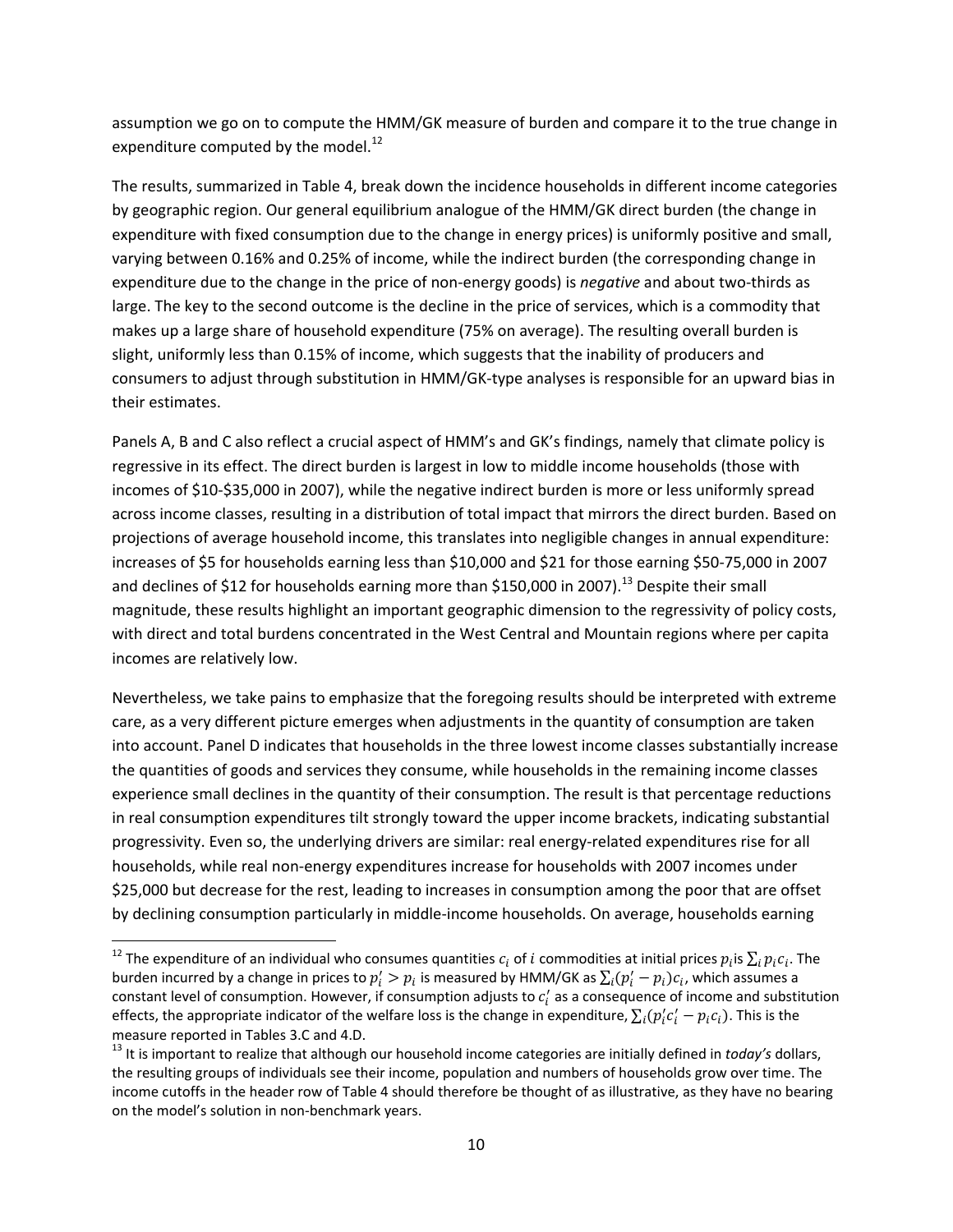less than \$10,000 in 2007 experience a real annual consumption gain of about \$250, while those with base‐year earnings of \$35,000‐\$50,000 incur a loss of around \$52, and those in the highest income bracket see a loss of only \$7. Interestingly, the geographic distribution of consumption impacts is unchanged, with the gains concentrated in the New England, East‐Central, Mid‐Atlantic regions, and the largest losses occurring in South‐Central and Mountain states.

Table 5 presents detailed welfare impacts for different households within each state, expressed in terms of the theoretically correct measure of percentage change in household utility from the BAU level (i.e., equivalent variation) computed by the model. These results are summarized in Figure 10, which plots the distribution of percentage equivalent variation within each household income class in panel A, and the interstate distribution of average welfare changes in panel  $B<sup>14</sup>$  The extent of progressivity is evident from panel A: while the amplitude of the distribution of high- and middle-income households' losses does not exhibit much variation, the distribution of gains enjoyed by the poorest households has a longer tail and a median eight times as large in absolute terms as those with 2007 incomes of \$35,000 and above. But an important caveat to this result is that in the hardest hit states (Wyoming and West Virginia) the losses experienced by middle‐income households are 4‐5 times the national average. Similarly, the pattern of interstate impacts in panel B illustrates the concentration of welfare losses in energy producing states, which occurs in spite of the fact that Title VII's allocation provisions generate substantial welfare improvements for the poorest households (increases in the real quantity of consumption of 1‐3% everywhere except DC). It is noteworthy that the welfare losses in the figure tend to fall more heavily states with relatively low per capita incomes, which suggests that the incidence of Title VII is simultaneously progressive across income groups but regressive across states.

Our final step is to formalize this intuition by developing summary measures of the progressivity of the cap and trade scheme. The most widely used measure of the progressivity of a tax is the Suits Index (Suits, 1977), which is a Gini coefficient of the distribution of the burden of a tax with income. In the appendix we develop a modified Suits Index by constructing a Gini coefficient of the distribution of consumption expenditures foregone relative to their baseline levels, adjusting for the fact that a substantial fraction of households in different states see their consumption *rise*. (Details of the adjustment procedure are given in an appendix.) Figure 11 plots the corresponding Lorenz curves of changes in consumption, taking into account the distribution of welfare impacts across states and households in panel A, and states aggregating across households in panel B. The former is highly progressive, with a modified Suits Index of 0.56, while the latter is mildly regressive, with a modified Suits Index of ‐0.12.

This result indicates the difficulty of targeting grandfathered allowances in a way that enables the incidence of a cap-and-trade scheme to be progressive across both states and households at different levels of income. In particular, it appears that Title VII's allocation provisions do little to alleviate the burden on middle‐income households (those with 2007 incomes of \$35,000‐\$75,000) in the energy producing states which experience the largest declines in GDP and factor income. As a technical matter, this does not appear to be an insurmountable problem. A potential way of addressing it within the

<sup>&</sup>lt;sup>14</sup> The latter is weighted by households' shares of each state's total consumption expenditure in the BAU scenario.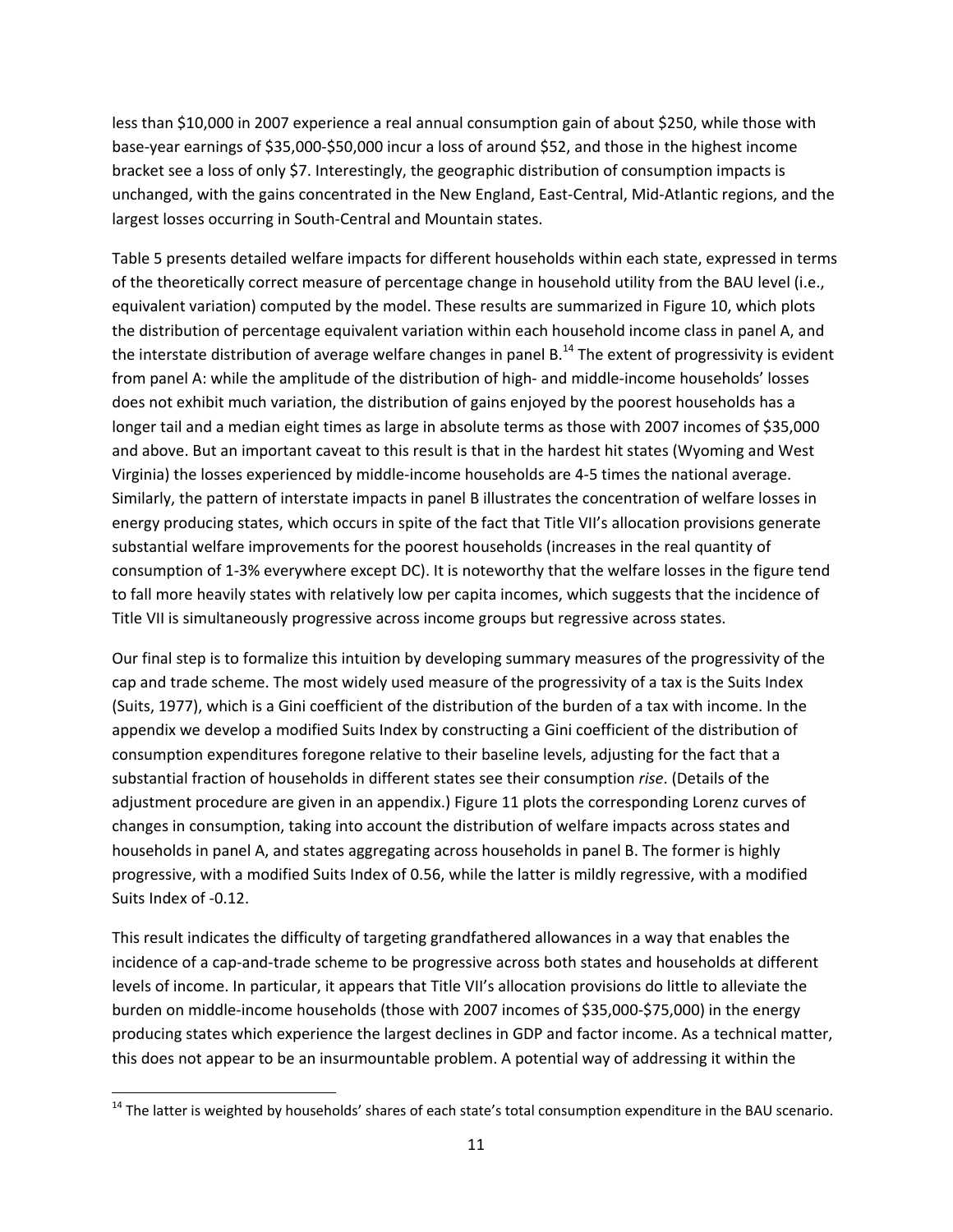framework of the existing legislation might be to modify the provisions governing the allocation of allowances to workers (§782(k)) to more specifically target middle‐income earners in energy producing states.

## **5. Summary, Caveats and Priorities for Future Research**

The main conclusion of this study is that overall costs of the GHG emission limits under Title VII of H.R. 2454 are significant but manageable. The key to this result is the bill's generous provisions for covered entities to use offsets as a compliance mechanism, which ends up loosening the aggregate cap on emissions by as much as 1.4 GT annually, and accounts for 40% of the cumulative abatement to 2050 mandated by the bill. In the medium term (year 2020), the aggregate costs of abatement are less than 0.5% of GDP, which on average translates into annual losses of \$69 worth of consumption expenditures. However, there is substantial heterogeneity in these burdens, among both states and household income levels. In contrast to recent studies, the overall burden of emission reductions was found to be progressive, with a large and positive impact on the poorest households, whose average consumption expenditures increase by \$1042, at the same time as those of the richest households decline by \$222 and those of middle‐income households (those earning \$50‐75,000 in 2007) fall by \$355. Notwithstanding this, the grandfathering of allowances and the use of offsets only partially mitigate the costs incurred by relatively poor energy—and particularly coal—producing states in the South and Mountain regions of the country, where consumers' overall percentage equivalent variation losses are more than ten times the national average.

These findings raise two critical issues. One relates to policy, specifically, whether the bill's allowance allocations provisions can be fine tuned to remedy the regressivity of abatement costs across states, and, if not, what additional measures might be necessary to moderate the burdens borne by fossil-fuel producing states—and especially middle‐income households therein. The other relates to modeling. The results presented here are conditional on a host of assumptions, the most speculative of which arise in the translation of legislative language into mathematical formulas capable of capturing the ultimate ownership of allowances and the costs of purchasing offsets—both geographically and among households with different incomes.

The impact of different modeling assumptions in this regard can be tested through sensitivity analysis, with the goal of establishing the relative importance of allocation and transfers versus more fundamental economic forces on the distributional patterns generated by the model. Such an exercise is a prime candidate for future research, but fundamental gaps in our knowledge make it difficult to bound the space of alternatives. The key desideratum on the demand side is empirical evidence on the channels by which subsidies (a proxy for value of permit allocations) or taxes (a proxy for the costs of offset purchases) for firms in one state pass through to households at various levels of income in other states. The analogue on the supply‐side is an understanding of the pace at which H.R. 2454 or similar policies might catalyze a ramp‐up in developing countries' production of certified emission reduction (CER) credits. This is a key area of concern given offsets' pre‐eminent cost‐moderating role, the currently limited supply of CERs from the official Clean Development Mechanism project pipeline, and the potential for international offset suppliers to exercise market power.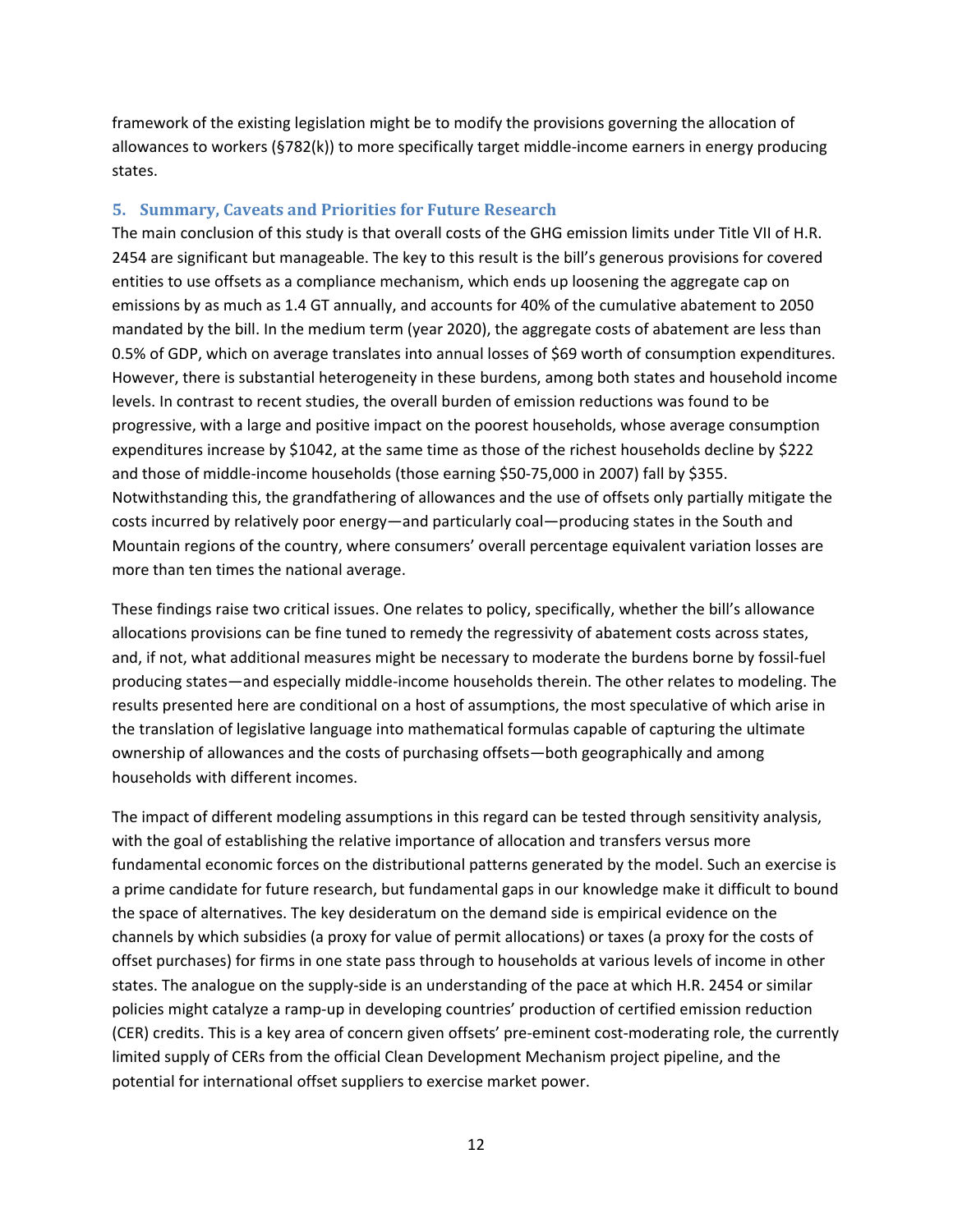Beyond these considerations, other caveats to the results hinge on elements of the ICGE model's structure, particularly its assumption of full employment, as well as its omission of non-CO<sub>2</sub> GHGs and backstop energy supply technologies. The inclusion of the payroll tax structure and labor‐leisure choice by the representative agents is a priority for enhancing the veracity of the model, particularly given the potential for these elements to capture the as yet omitted welfare impacts of changes in the burden of pre‐existing factor taxes on households' labor supply decisions. The bias associated with omission of emissions of high global‐warming‐potential gases has already been discussed, but the omission of backstop technologies is unlikely to be consequential. In light of the cost structure of advanced electricity supply technologies such as integrated coal-gasification with CO<sub>2</sub>-capture and sequestration (CCS—McFarland et al., 2009) and renewables more generally (Sue Wing, 2006), it is doubtful that the present allowance price path will be sufficient to induce appreciable penetration of low‐emission energy supplies before 2035. Modeling these sorts of technological details will be necessary if we want to include the additional economic impacts of Title I of H.R. 2454, which establishes a renewable electricity standard and mandates taxes on existing fossil electricity generation to finance CCS research, development and demonstration projects. In particular, the distortionary effects of forcing in larger quantities of more costly low‐carbon electricity may well drive up allowance prices and abatement burdens, but evidence on this conjecture must await further model development and analysis.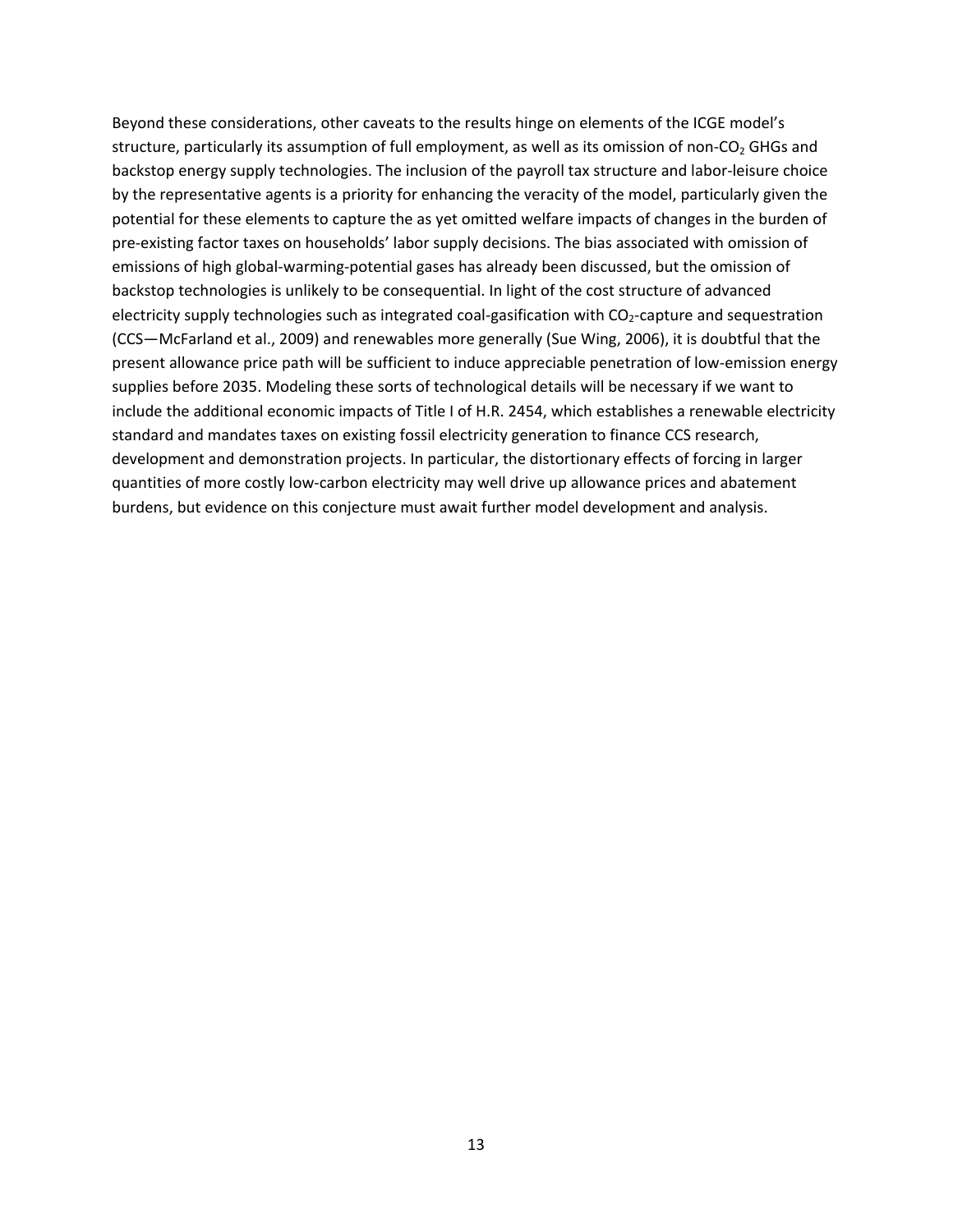## **References**

- 1. Balistreri, E. J. and Rutherford, T. F. (2004). Assessing the state‐level burden of carbon emissions abatement, Working Paper, Colorado School of Mines.
- 2. Berrebi, Z.M. and J. Silber (1985). The Gini Coefficient and Negative Income: A Comment, Oxford Economic Papers 37: 525‐526.
- 3. Brooke, A., D. Kendrick, A. Meeraus and R. Raman (1998). GAMS: A User's Guide, Washington DC: GAMS Development Corp.
- 4. Burtraw, D., R. Sweeney and M. Walls (2008). The Incidence of U.S. Climate Policy: Where You Stand Depends on Where You Sit, Resources for the Future Discussion Paper No. 08‐28.
- 5. Chen, C.-N., T.-W. Tsaur and T.-S. Rhai (1982). The Gini Coefficient and Negative Income, Oxford Economic Papers 34: 473‐478.
- 6. Ferris, M.C., T.S. Munson, and D. Ralph (2000). A Homotopy Method for Mixed Complementarity Problems Based on the PATH Solver, in D.F. Griffiths and G.A. Watson (Eds.), Numerical Analysis 1999, London: Chapman and Hall, 143‐167.
- 7. Grainger, C.A. and C.D. Kolstad (2009). Who Pays a Price on Carbon? NBER Working Paper No. 15239.
- 8. Hassett, K., A. Mathur, and G.E. Metcalf (2009). The Incidence of a U.S. Carbon Tax: A Lifetime and Regional Analysis, Energy Journal 30: 155‐177.
- 9. Hyman, R.C., J.M. Reilly, M.H. Babiker, A. Valpergue De Masin and H.D. Jacoby (2003). Modeling non‐CO<sub>2</sub> greenhouse gas abatement, Environmental Modeling and Assessment 8(3): 175‐186.
- 10. Jacoby, H.D. and D.M. Reiner (2001). Getting climate policy on track after the Hague, International Affairs 77(2): 297‐312.
- 11. Kalemli‐Ozcan, S., A. Reshef, B.E. Sørensen and O. Yosha (2008). Why Does Capital Flow to Rich States?, Review of Economics and Statistics, forthcoming.
- 12. Kling, C. and J. Rubin (1997). Bankable permits for the control of environmental pollution, Journal of Public Economics 64: 101‐115.
- 13. McFarland, J.R., S. Paltsev and H.D. Jacoby (2009). Analysis of the Coal Sector under Carbon Constraints, Journal of Policy Modeling 31: 404‐424.
- 14. Minnesota IMPLAN Group (2008). 2007 IMPLAN State Package, Stillwater MN: MIG Software.
- 15. Rausch, S. and T.F. Rutherford (2008). Tools for Building National Economic Models Using State‐ Level IMPLAN Social Accounts, mimeographed paper.
- 16. Rutherford, T. F. (1999). Applied general equilibrium modeling with MPSGE as a GAMS subsystem: an overview of the modeling framework and syntax, Computational Economics 14: 1‐46.
- 17. Sue Wing, I. (2006). The Synthesis of Bottom‐Up and Top‐Down Approaches to Climate Policy Modeling: Electric Power Technologies and the Cost of Limiting U.S.  $CO<sub>2</sub>$  Emissions, Energy Policy 34: 3847‐3869.
- 18. Sue Wing, I (2007). The Regional Impacts of US Climate Change Policy: A General Equilibrium Analysis, Working Paper, Boston University.
- 19. Sue Wing, I. (2009). Computable General Equilibrium Models for the Analysis of Energy and Climate Policies, in J. Evans and L.C. Hunt (eds.), International Handbook On The Economics Of Energy, Cheltenham: Edward Elgar, 332‐366.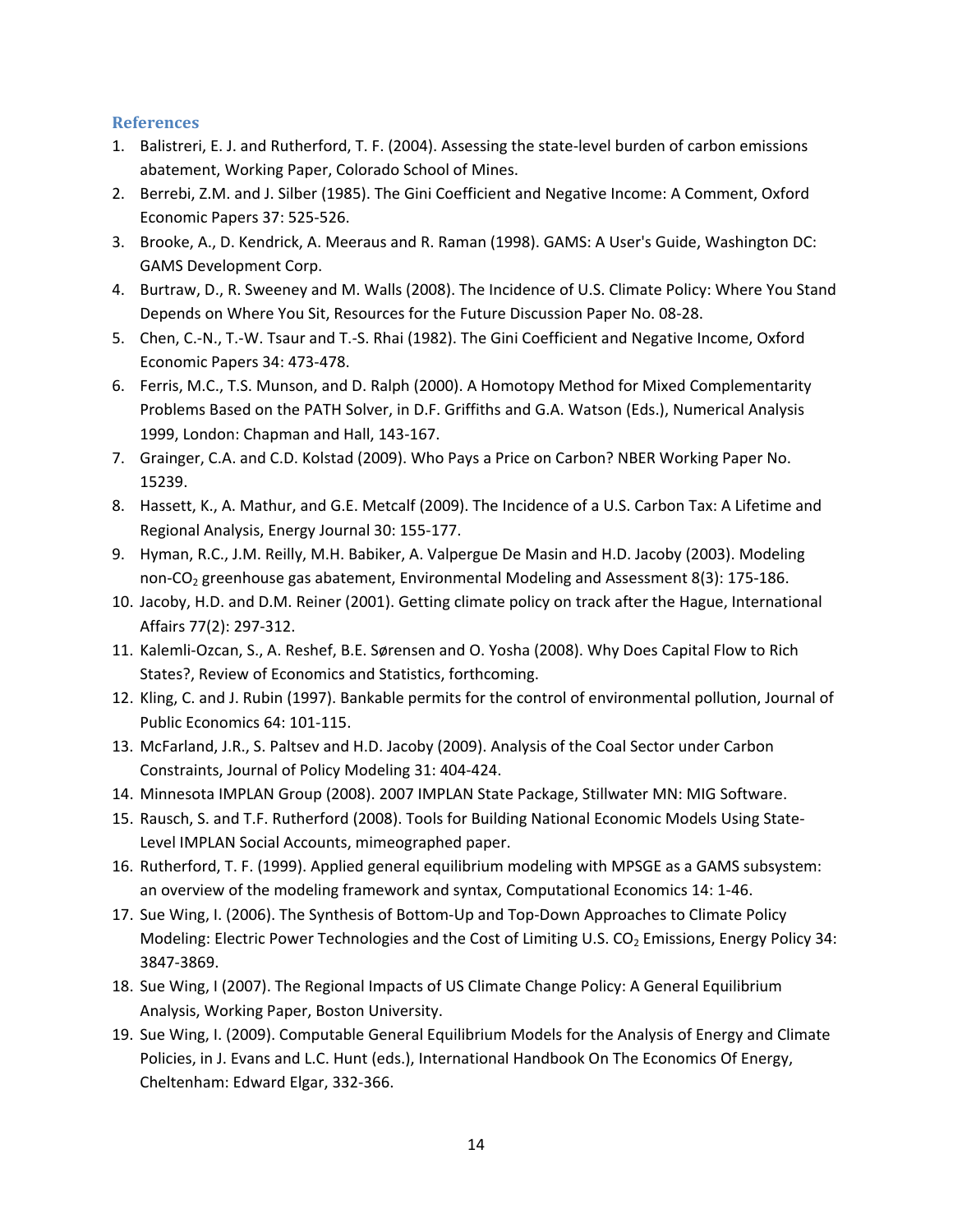- 20. Sue Wing, I. and R.S. Eckaus (2007). The implications of the historical decline in US energy intensity for long-run CO<sub>2</sub> emission projections, Energy Policy 35: 5267-5286.
- 21. Sue Wing, I. and M. Kolodziej (2008). The Regional Greenhouse Gas Initiative: Emission Leakage and the Effectiveness of Interstate Border Adjustments, Harvard Kennedy School Regulatory Policy Program Working Paper No. RPP‐2008‐03.
- 22. Suits, D.B. (1977). Measurement of Tax Progressivity, American Economic Review 67: 747‐752.
- 23. U.S. Energy Information Administration (2009). Energy Market and Economic Impacts of H.R. 2454, the American Clean Energy and Security Act of 2009, SR/OIAF/2009‐05, Washington DC.
- 24. U.S. Environmental Protection Agency (2006). Global Mitigation of Non-CO<sub>2</sub> Greenhouse Gases, EPA 430‐R‐06‐005, Washington DC.
- 25. U.S. Environmental Protection Agency (2009). 2009 U.S. Greenhouse Gas Inventory Report— Inventory of U.S. Greenhouse Gas Emissions and Sinks: 1990‐2007, Washington DC.
- 26. West, S.E. and R.C. Williams (2004). Estimates from a consumer demand system: implications for the incidence of environmental taxes, Journal of Environmental Economics and Management 47: 535‐ 558.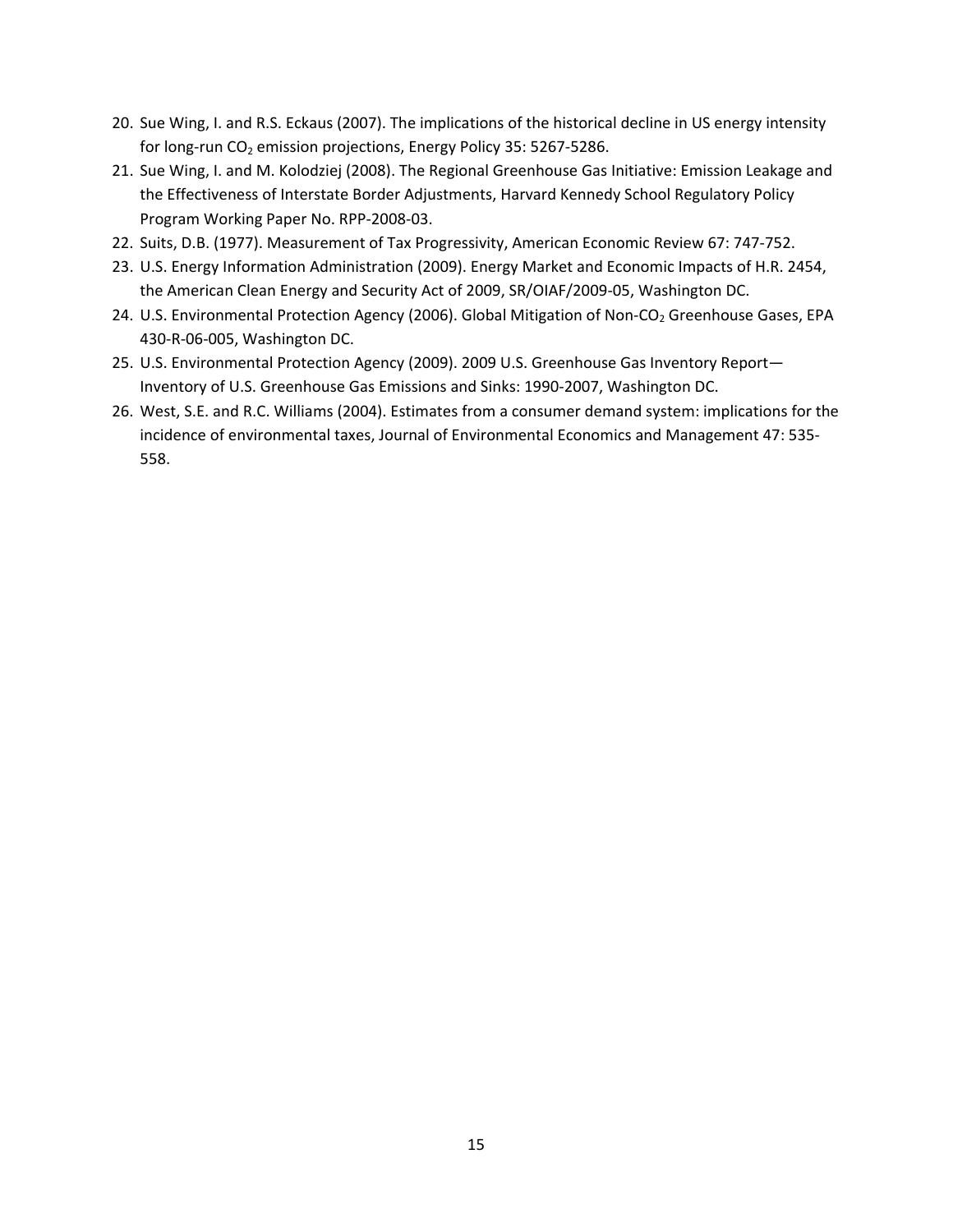

Figure 1. H.R. 2454 Emission Targets, Coverage and Offset Provisions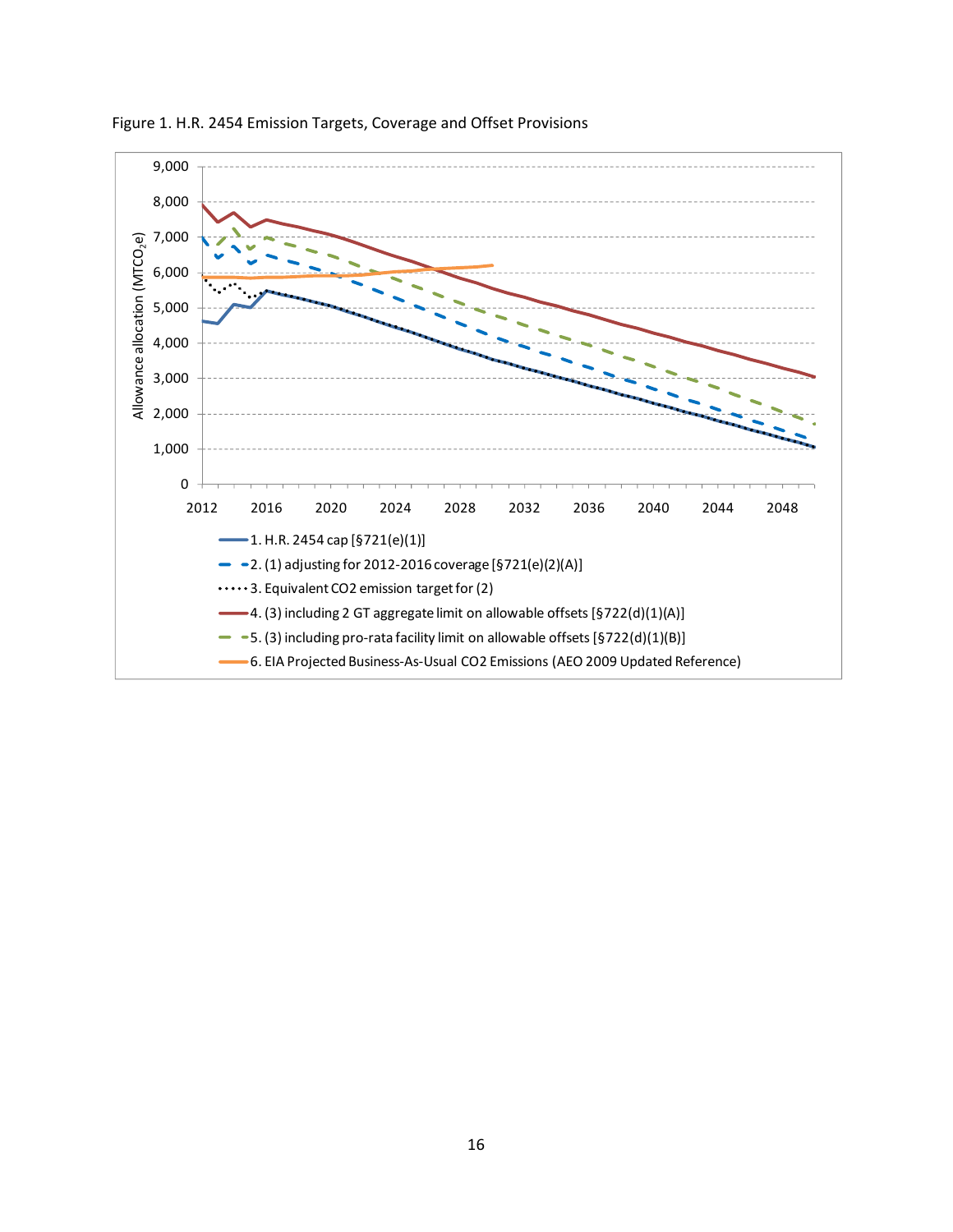

Figure 2. Residual U.S. Offset Supply Functions Calibrated to EPA Data

2012: Offsets = -5 x 10<sup>-9</sup> max (190,  $\tau$ )<sup>4</sup> + 2 x 10<sup>-6</sup> max (190,  $\tau$ )<sup>3</sup> – 0.0003 max (190,  $\tau$ )<sup>2</sup> + 0.0224 max (190,  $\tau$ ) – 0.0146 2020: Offsets = 6 x 10<sup>-9</sup> max (190,  $\tau$ )<sup>4</sup> – 2 x 10<sup>-6</sup> max (190,  $\tau$ )<sup>3</sup> + 6 x 10<sup>-5</sup> max (190,  $\tau$ )<sup>2</sup> + 0.0133 max (190,  $\tau$ ) – 0.017 2030: Offsets = 7 x 10<sup>-10</sup> max (190,  $\tau$ )<sup>4</sup> – 2 x 10<sup>-7</sup> max (190,  $\tau$ )<sup>3</sup> – 3 x 10<sup>-5</sup> max (190,  $\tau$ )<sup>2</sup> + 0.012 max (190,  $\tau$ ) + 0.0039 2050: Offsets = -2 x 10<sup>-9</sup> max  $(190,\tau)^4$  + 7 x 10<sup>-7</sup> max  $(190,\tau)^3$  – 0.0001 max  $(190,\tau)^2$  + 0.0156 max  $(190,\tau)$  + 0.005 A. Domestic



2012: Offsets =  $-4 \times 10^{-8}$  max  $(230, \tau)^4 + 2 \times 10^{-5}$  max  $(230, \tau)^3 - 0.0051$  max  $(230, \tau)^2 + 0.4257$  max  $(230, \tau) - 1.4449$ 2020: Offsets = 2 x 10<sup>-9</sup> max  $(230, \tau)^4$  + 6 x 10<sup>-6</sup> max  $(230, \tau)^3$  – 0.0032 max  $(230, \tau)^2$  + 0.4388 max  $(230, \tau)$  – 3.1453 2030: Offsets = 3 x 10<sup>-8</sup> max (230,  $\tau$ )<sup>4</sup> – 7 x 10<sup>-6</sup> max (230,  $\tau$ )<sup>3</sup> – 0.0017 max (230,  $\tau$ )<sup>2</sup> + 0.5679 max (230,  $\tau$ ) – 10.556 2050: Offsets = -3 x 10<sup>-8</sup> max (230,  $\tau$ )<sup>4</sup> + 2 x 10<sup>-5</sup> max (230,  $\tau$ )<sup>3</sup> – 0.0044 max (230,  $\tau$ )<sup>2</sup> + 0.7071 max (230,  $\tau$ ) – 27.714 B. International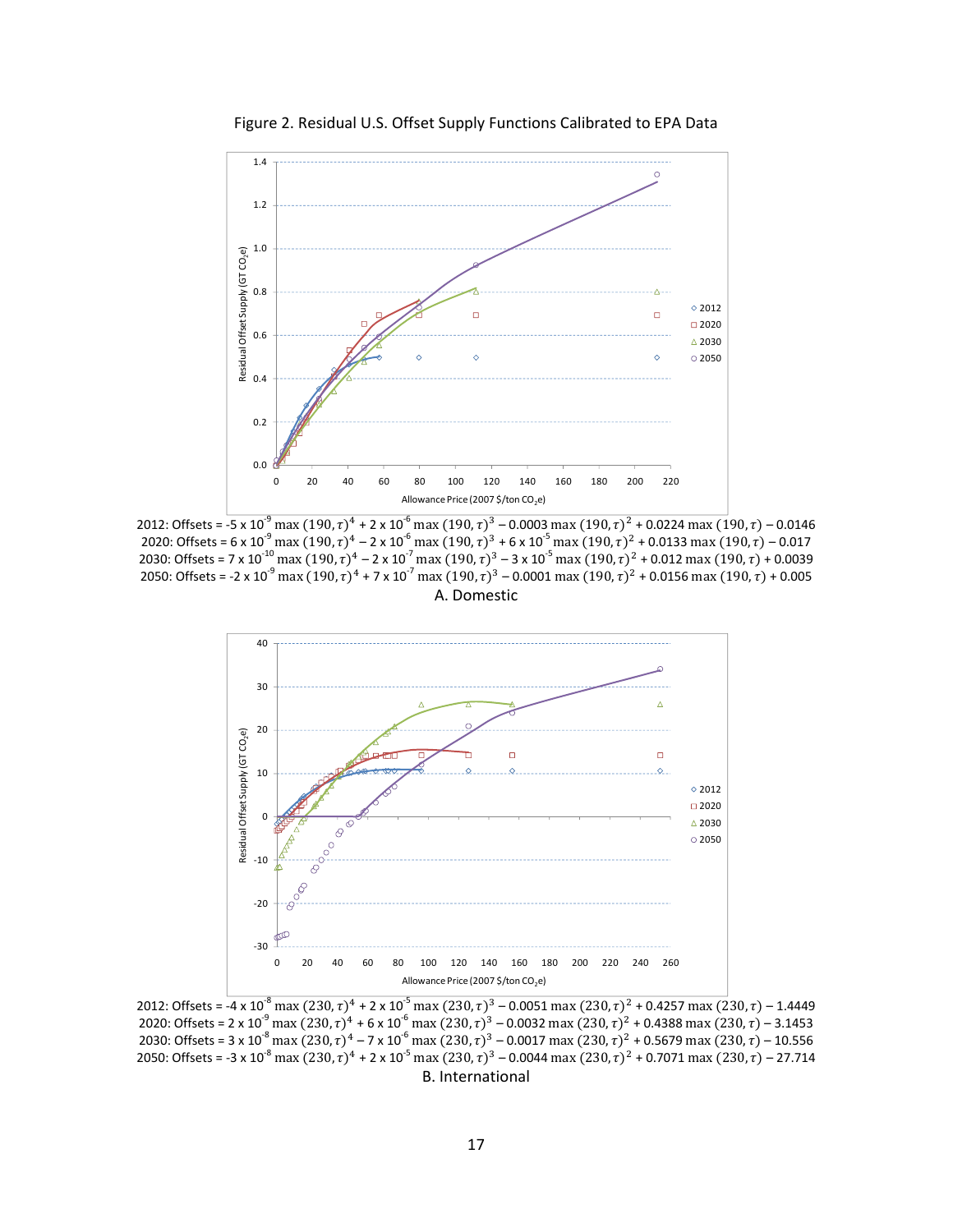

Figure 3. State and Household Distribution of Allowances, 2012‐2050

A. Distribution across states



B. Distribution across household income groups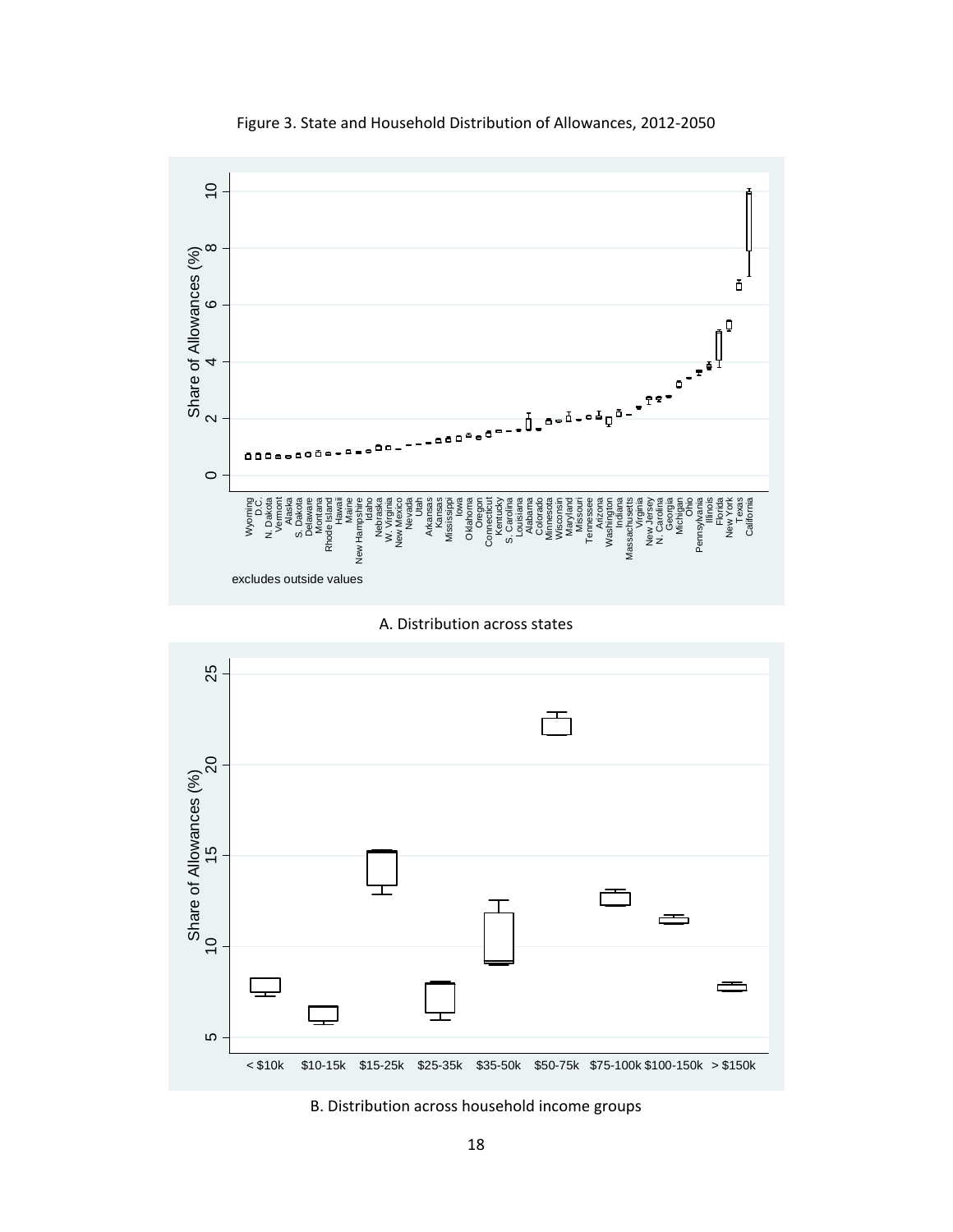

## Figure 4. Hypothetical Allowance Allocation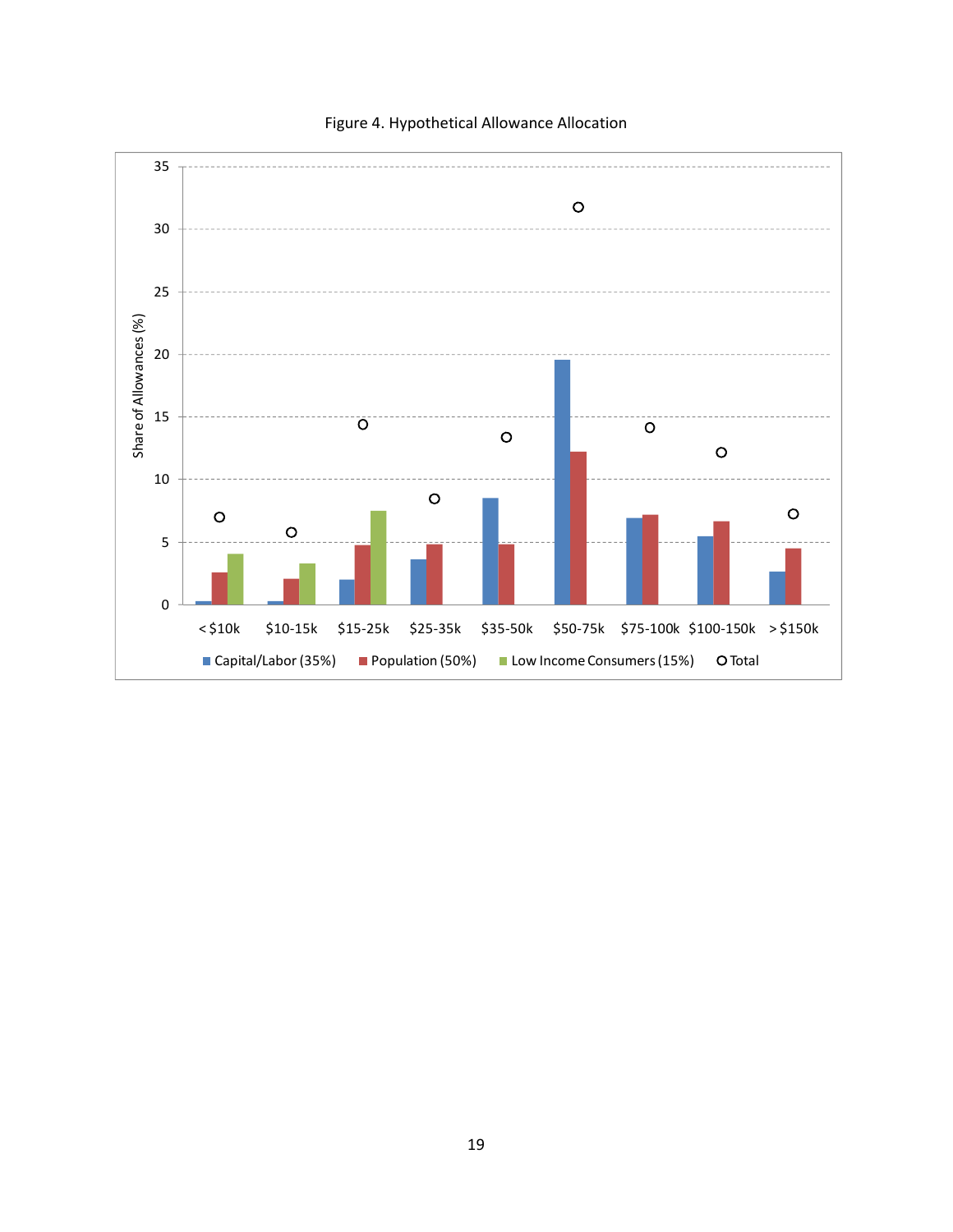

Key:  $q^C$ : sectoral output;  $q^{KL}$ : value added;  $q^{EM}$ : energy-materials composite;  $q^K$ : capital input;  $q^L$ : labor input;  $q^E$ : energy composite;  $q^M$ : materials composite;  $q_e^Z$ :  $e$  intermediate energy inputs;  $q_m^Z$ : *m* intermediate material inputs;  $q^D$ : output allocated to in-state demand;  $q^x$ : output allocated to satisfy import demands of other states and the rest of the world;  $q_s^{\;l}$ : demand for imports of output good from *s* states; *q*<sup>"</sup>: import composite; *q*<sup>4</sup>: Armington composite use of output good; *σ*<sup>0</sup> = 0.6: elasticity of substitution between capital‐labor and energy‐material composites; *σKL* = 1: elasticity of substitution between capital and labor; *σEM* = 0.7: elasticity of substitution between energy and materials; *σ<sup>E</sup>* = 0.8: elasticity of interfuel substitution; *σ<sup>M</sup>* = 0.6: elasticity of substitution among intermediate material inputs; *σ<sup>T</sup>* = 2: elasticity of transformation among domestic uses, and interstate and rest-of-world exports;  $σ'' = 8$ : elasticity of substitution among imports of output good from other states;  $σ<sup>DI</sup> = 4$ : elasticity of substitution between domestic and imported varieties of output good.

B. Sectoral production structure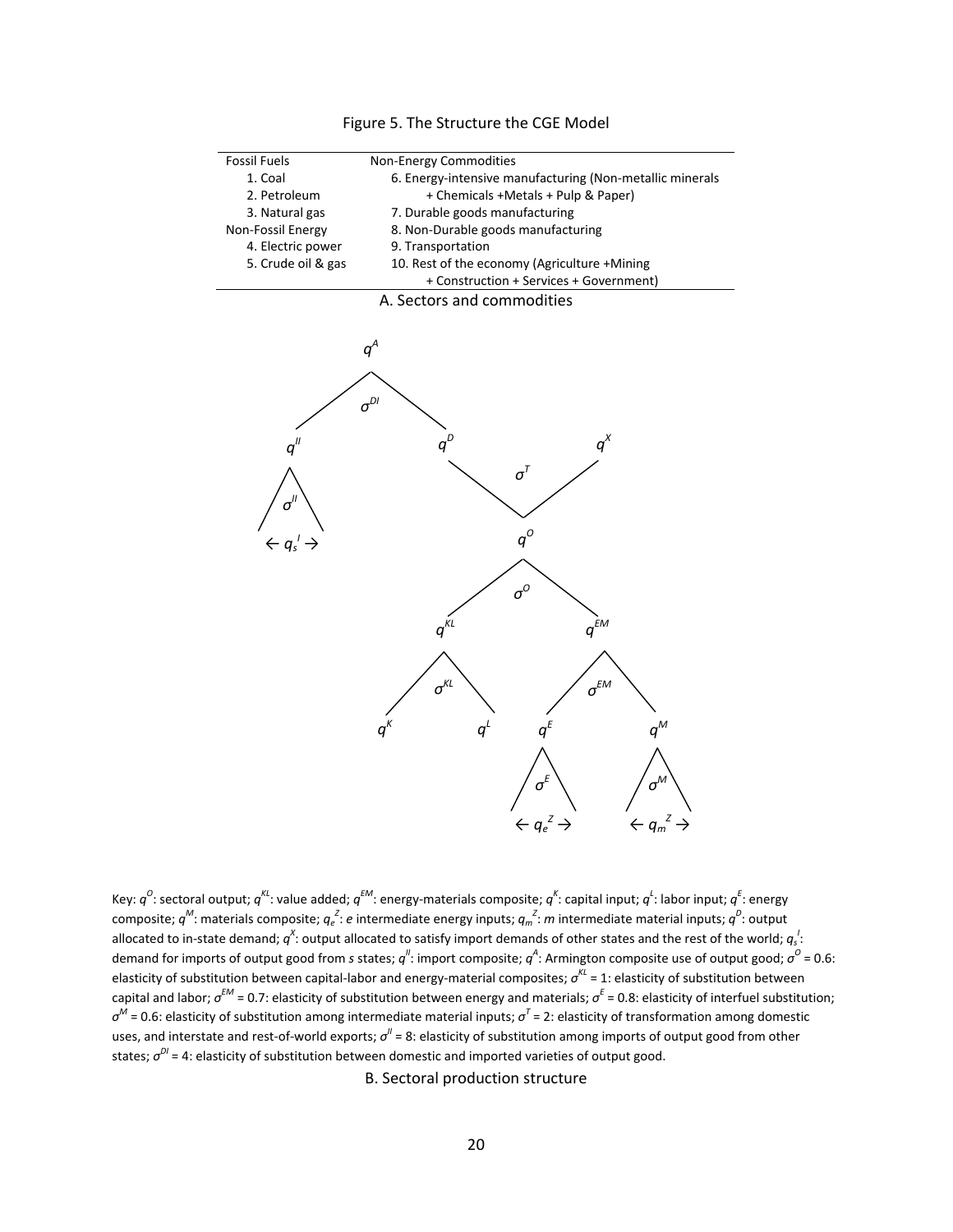

Figure 6. Baseline Emissions, Abatement and the Effects of Banking and Offset Provisions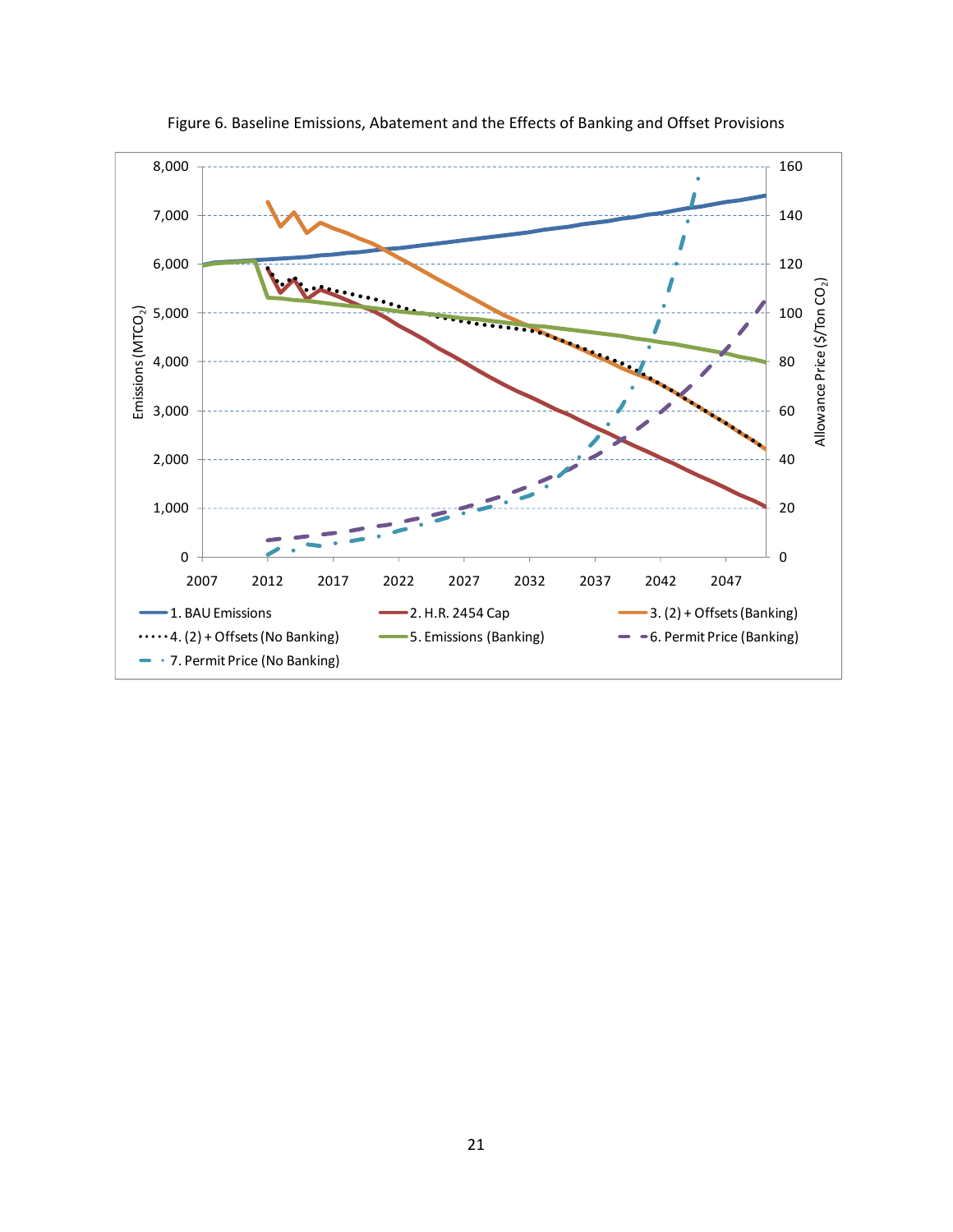

## Figure 7. Emission Offsets and Banking



A. Contributions of offsets and abatement to compliance

B. Banked allowances and offsets by region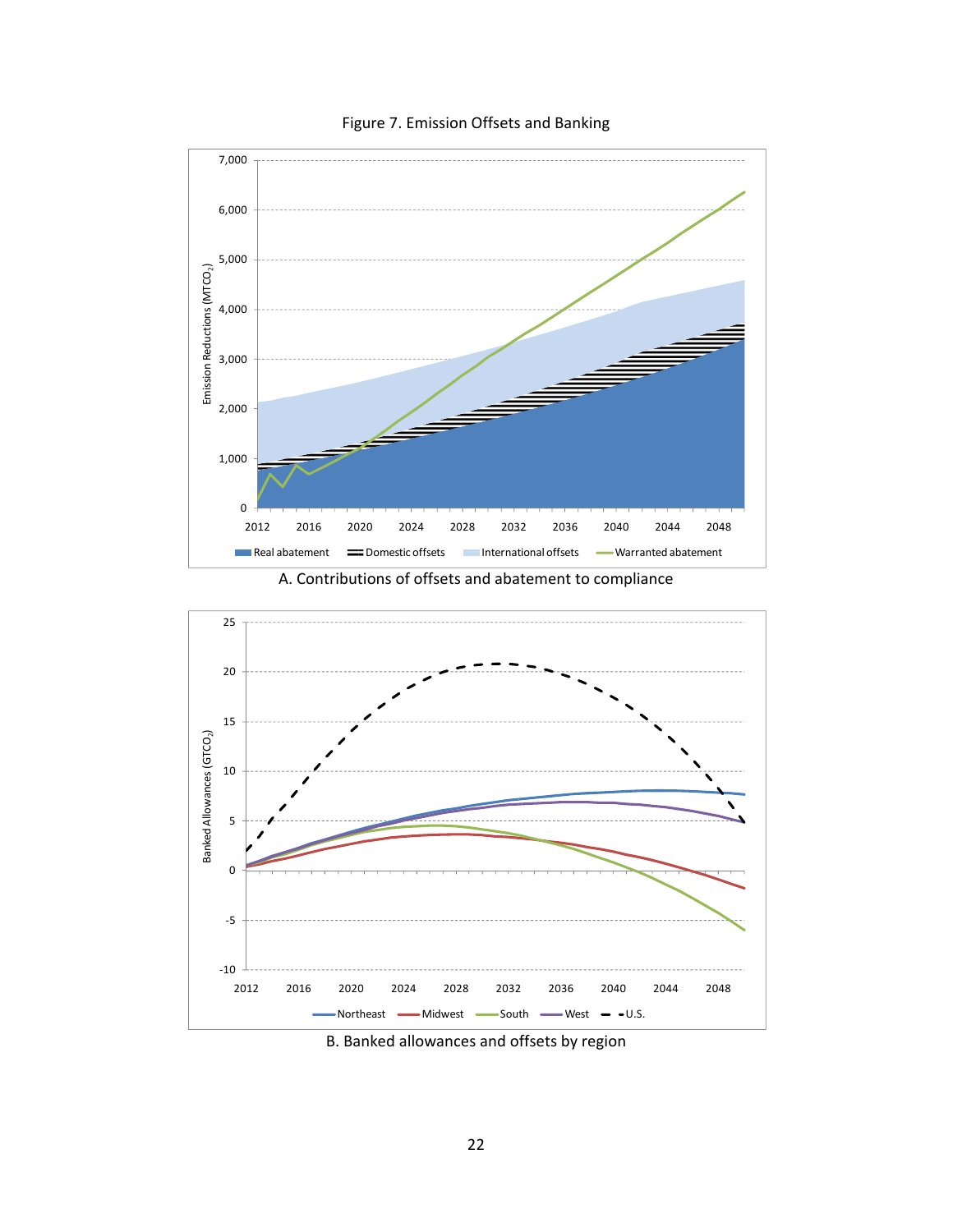

## Figure 8. Regional Emissions and Abatement

A. Long‐run marginal abatement cost curves



B. Baseline emissions and abatement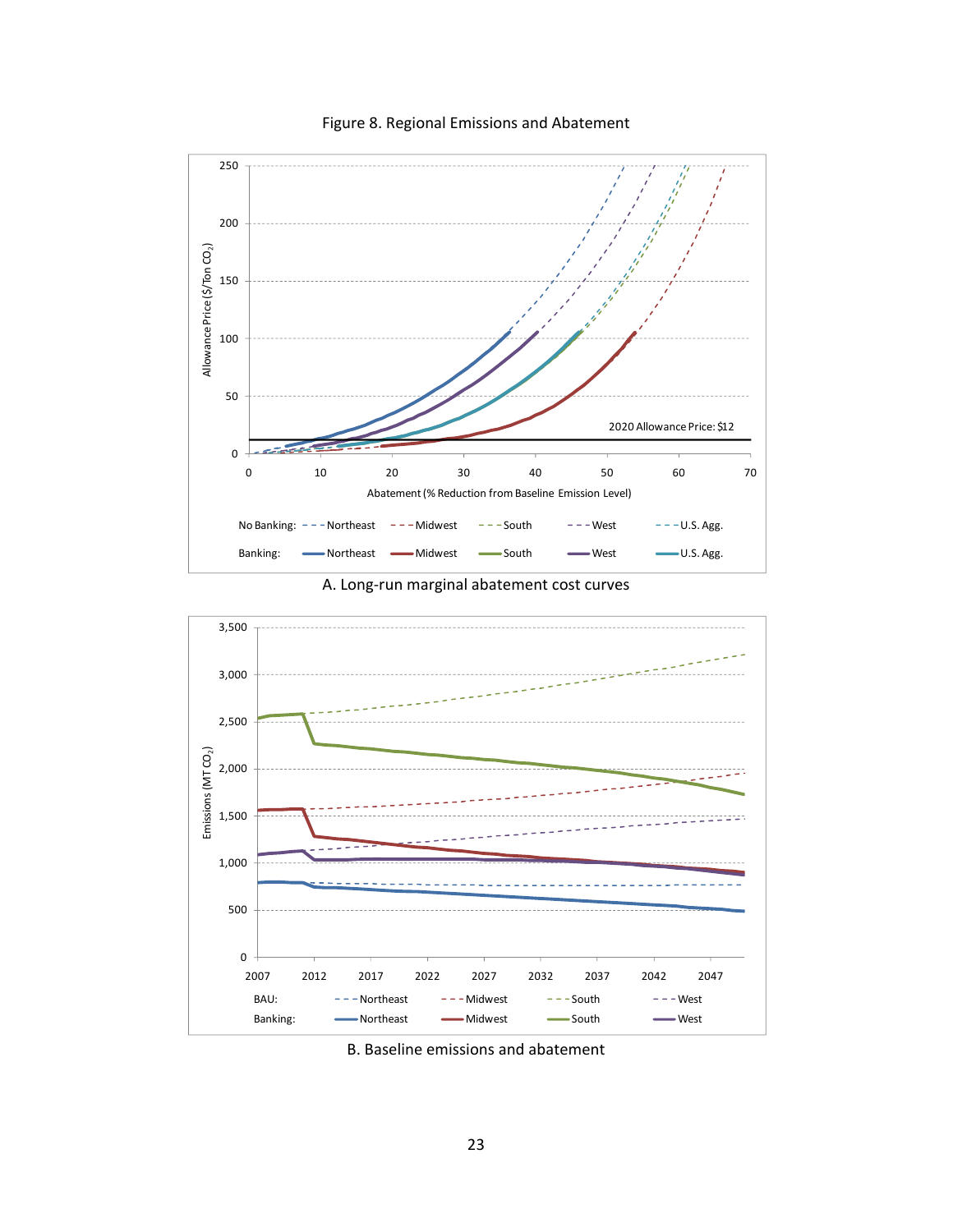

## Figure 9. Interstate Energy Price Impacts, 2020 (% Change from BAU Price Level)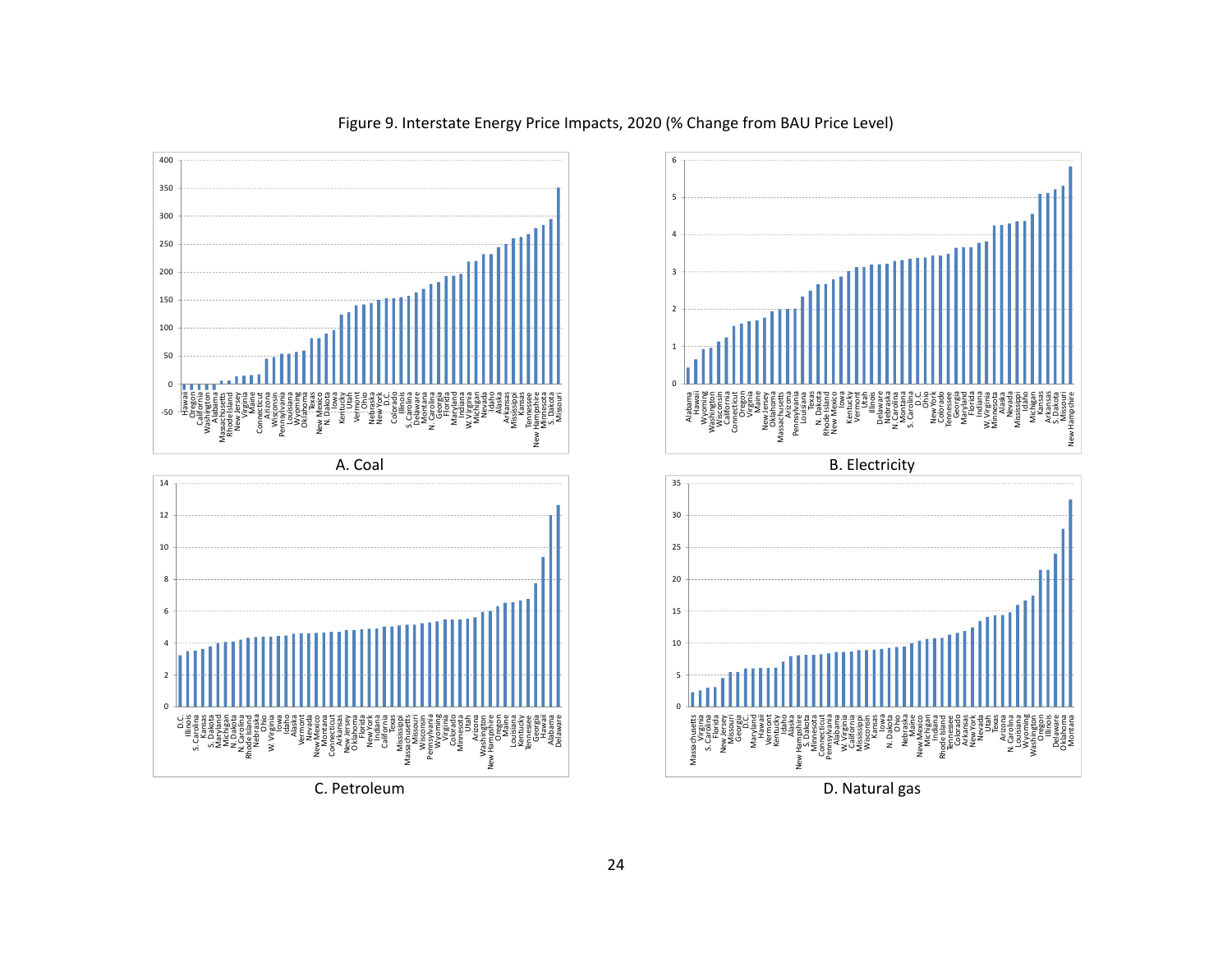

Figure 10. Summary of Welfare Impacts by Household Income and State, 2020 (% Equivalent Variation)

A. Distributions of welfare change (% equivalent variation) by household income



B. Interstate distributions of welfare change by household income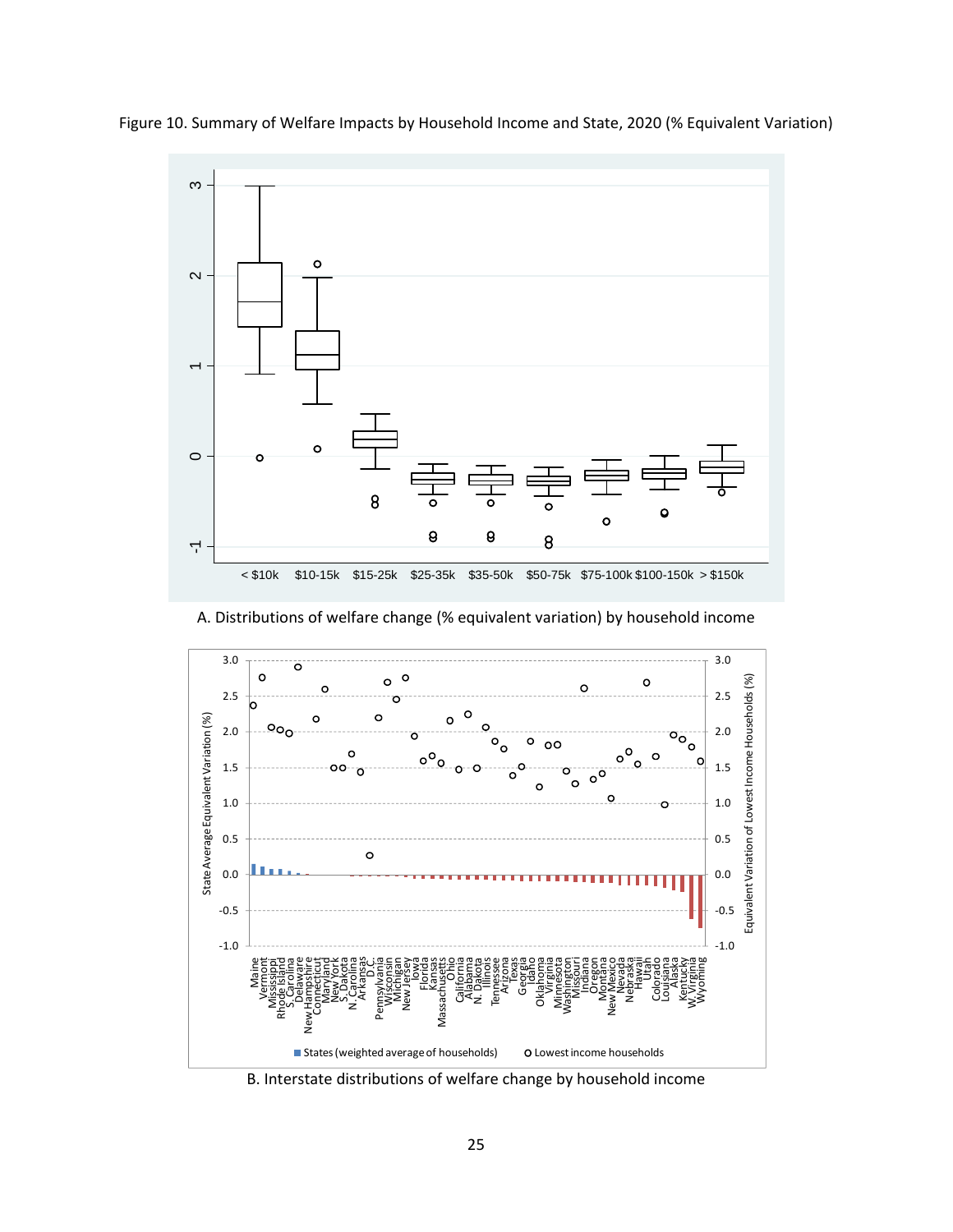

Figure 11. Lorenz Curves for the Consumption‐Based Incidence of Title VII



B. States (n = 51)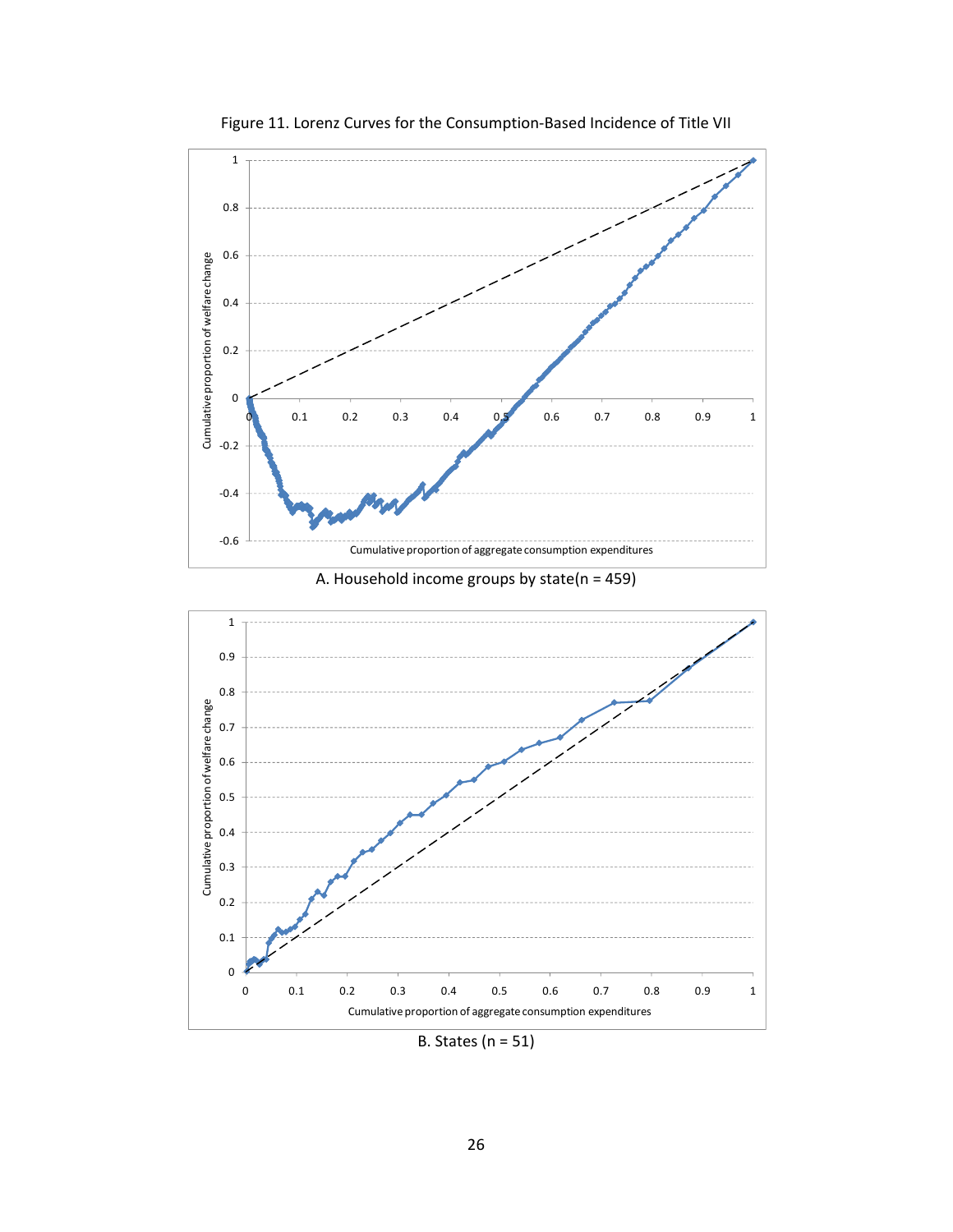| Category                                                 | 2012                     | 2016                     | 2020                     | 2030                     | 2050 Nominal allocation rule                                                                                     |
|----------------------------------------------------------|--------------------------|--------------------------|--------------------------|--------------------------|------------------------------------------------------------------------------------------------------------------|
| 1. Electricity load distribution companies               | 39.38                    | 31.50                    | 31.50                    |                          | - (i) among LDCs based on electricity sales (1/2) and emissions (1/2); (ii) among ratepayers based on            |
|                                                          |                          |                          |                          |                          | consumption shares                                                                                               |
| 2. Small ELDC energy efficiency programs                 | 0.50                     | 0.50                     | 0.50                     | $\blacksquare$           | - Same as 1                                                                                                      |
| 3. Merchant coal electricity generators                  | 4.38                     | 3.50                     | 3.50                     | $\sim$                   | - Proportional to coal-fired generation                                                                          |
| 4. Long-term contract generators                         | 1.88                     | 1.51                     | 1.51                     | $\overline{\phantom{a}}$ | - Proportional to long-term contracts                                                                            |
| 5. Cogeneration at industrial parks                      | 0.35                     | $\overline{\phantom{a}}$ | $\overline{\phantom{a}}$ | $\overline{\phantom{a}}$ | - Negligible - omitted                                                                                           |
| 6. Natural Gas load distribution companies               |                          | 9.00                     | 9.00                     | $\overline{\phantom{a}}$ | - (i) among LDCs based on gas sales; (ii) among ratepayers according to consumption shares                       |
| 7. Residential heating oil consumers                     | 1.88                     | 1.50                     | 1.50                     | $\overline{\phantom{a}}$ | - Proportional to heating oil consumption                                                                        |
| 8. Moderate/low-income consumers                         | 15.00                    | 15.00                    | 15.00                    |                          | 15.00 15.00 Proportional to population in poorest quintile of households                                         |
| 9. Energy intensive industries                           | 2.00                     | 14.44                    | 13.18                    | 4.56                     | - Proportional to manufacturing output x average emissions intensity, above 5% energy intensity by               |
|                                                          |                          |                          |                          |                          | value, 15% gross trade exposure                                                                                  |
| 10. Carbon capture and sequestration                     |                          | 1.75                     | 5.00                     | 5.00                     | 5.00 Proportional to coal-fired generation                                                                       |
| 11. State efficiency and renewable energy programs       | 9.50                     | 6.50                     | 5.50                     | 4.50                     | 4.50 (i) among states based on energy consumption $(1/3)$ and population $(1/3)$ , and divided equally $(1/3)$ ; |
|                                                          |                          |                          |                          |                          | (ii) among ratepayers according to consumption shares                                                            |
| 12. Building codes support for states                    | 0.50                     | 0.50                     | 0.50                     | 0.50                     | 0.50 Proportional to population                                                                                  |
| 13. Building retrofit program                            | 0.05                     | 0.05                     | 0.03                     | 0.03                     | 0.03 Same as 12                                                                                                  |
| 14. Energy innovation hubs                               | 0.45                     | 0.45                     | 0.45                     | 0.45                     | 0.45 Same as 12                                                                                                  |
| 15. Clean energy innovation centers                      | 1.05                     | 1.05                     | 1.05                     | 1.05                     | 1.05 Same as 12                                                                                                  |
| 16. Clean cars                                           | 3.00                     | 3.00                     | 1.00                     | $\blacksquare$           | - Proportional to vehicle manufacturing output                                                                   |
| 17. Oil refineries                                       | $\sim$                   | 2.00                     | 2.00                     | $\blacksquare$           | - Proportional to refinery output                                                                                |
| 18. Small business refiners                              | $\overline{\phantom{a}}$ | 0.25                     | 0.25                     | $\sim$                   | - Same as 17                                                                                                     |
| 19. Climate change worker adjustment assistance fund     | 0.50                     | 0.50                     | 0.50                     | 1.00                     | 1.00 Proportional to labor force                                                                                 |
| 20. Energy efficiency and renewables worker training     | 0.75                     | $\sim$                   | $\sim$                   | $\overline{a}$           | - Same as 19                                                                                                     |
| 21. Domestic adaptation                                  | 0.90                     | 0.90                     | 0.90                     | 3.90                     | 3.90 Same as 12                                                                                                  |
| 22. Health adaptation                                    | 0.10                     | 0.10                     | 0.10                     | 0.10                     | 0.10 Same as 12                                                                                                  |
| 23. Wildlife and natural resource adaptation (auction)   | 0.39                     | 0.39                     | 0.39                     | 1.54                     | 1.54 Same as 12                                                                                                  |
| 24. Wildlife and natural resource adaptation (to states) | 0.62                     | 0.62                     | 0.62                     | 2.46                     | 2.46 Same as 12                                                                                                  |
| 25. International adaptation                             | 1.00                     | 1.00                     | 1.00                     | 4.00                     | 4.00 Auctioned, revenue sent overseas                                                                            |
| 26. International clean technology transfer              | 1.00                     | 1.00                     | 1.00                     | 4.00                     | 4.00 Same as 25                                                                                                  |
| 27. Supplemental reductions                              | 5.00                     | 5.00                     | 5.00                     | 3.00                     | 2.00 Same as 25                                                                                                  |
| 28. Compensation for early actors                        | 1.00                     | $\overline{\phantom{a}}$ |                          |                          | - Negligible - omitted                                                                                           |
| 29. Supplemental agricultural incentives program         | 0.14                     | 0.14                     |                          |                          | - Proportional to farm output                                                                                    |
| 30. Supplemental renewable energy                        | 0.14                     | 0.14                     |                          |                          | - Same as 12                                                                                                     |
| <b>Total allocated</b>                                   | 91.44                    | 102.28                   | 100.97 51.09             |                          | 45.53                                                                                                            |
| Residual allowances                                      | 8.56                     | $-2.28$                  |                          |                          | -0.97 48.91 54.47 Same as 12                                                                                     |

#### Table 1. Allowance Allocation, 2012‐2050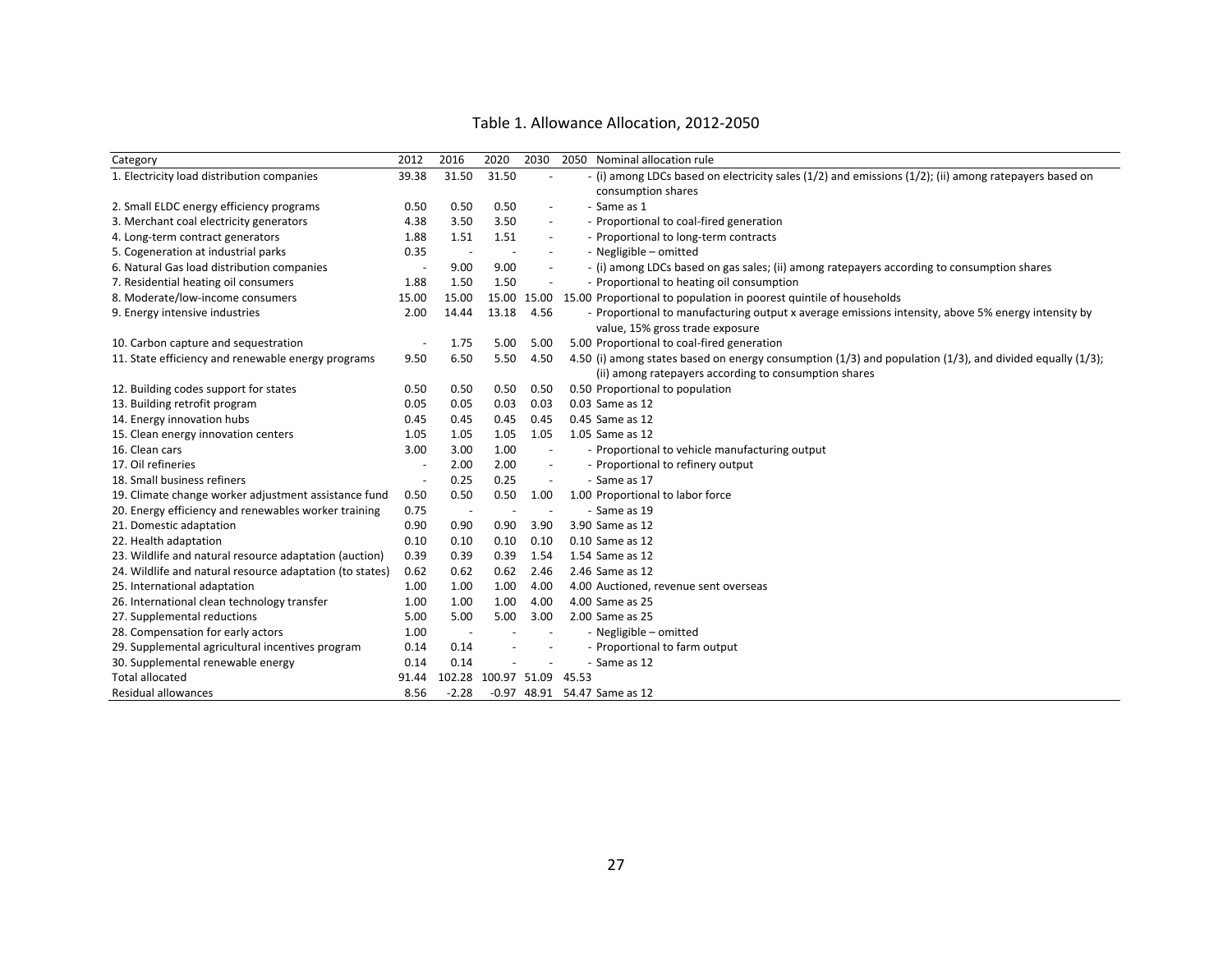#### Table 2. Allowance Allocation in Model

| Category                                                 | Among States                                                                                | Among household income groups                                                                        |  |  |  |  |  |
|----------------------------------------------------------|---------------------------------------------------------------------------------------------|------------------------------------------------------------------------------------------------------|--|--|--|--|--|
| 1. Electricity load distribution companies               | Shares of national electricity consumption                                                  | (a) State allocation split based on ratio of residential to industrial/commercial electricity sales  |  |  |  |  |  |
|                                                          | $(1/2)$ and emissions $(1/2)$                                                               | (b) Residential portion: shares of state gas consumption                                             |  |  |  |  |  |
|                                                          |                                                                                             | (c) Nonresidential portion: based on shares of state consumption of goods produced by                |  |  |  |  |  |
|                                                          |                                                                                             | industrial/commercial sectors                                                                        |  |  |  |  |  |
| 2. Small ELDC energy efficiency programs                 | Same as 1                                                                                   | Same as 1                                                                                            |  |  |  |  |  |
| 3. Merchant coal electricity generators                  |                                                                                             | Household x state shares of national capital income                                                  |  |  |  |  |  |
| 4. Long-term contract generators                         |                                                                                             | Same as 3                                                                                            |  |  |  |  |  |
| 5. Cogeneration at industrial parks                      |                                                                                             | Negligible - omitted                                                                                 |  |  |  |  |  |
| 6. Natural Gas load distribution companies               | Shares of national gas consumption                                                          | (a) State allocation split based on ratio of residential to industrial/commercial gas sales          |  |  |  |  |  |
|                                                          |                                                                                             | (b) Residential portion: shares of state gas consumption                                             |  |  |  |  |  |
|                                                          |                                                                                             | (c) Nonresidential portion: shares of state consumption of goods produced by                         |  |  |  |  |  |
|                                                          |                                                                                             | industrial/commercial sectors                                                                        |  |  |  |  |  |
| 7. Residential heating oil consumers                     | Shares of national heating oil consumption Shares of state petroleum consumption            |                                                                                                      |  |  |  |  |  |
| 8. Moderate/low-income consumers                         |                                                                                             | Household x state shares of population in poorest three household income groups                      |  |  |  |  |  |
| 9. Energy intensive industries                           |                                                                                             | Household x state shares of national final consumption of goods produced by energy intensive sectors |  |  |  |  |  |
| 10. Carbon capture and sequestration                     |                                                                                             | Same as 3                                                                                            |  |  |  |  |  |
| 11. State efficiency and renewable energy programs       | Shares of national energy consumption (1/3) Shares of state electricity and gas consumption |                                                                                                      |  |  |  |  |  |
|                                                          | and population (1/3), and divided equally                                                   |                                                                                                      |  |  |  |  |  |
|                                                          | (1/3)                                                                                       |                                                                                                      |  |  |  |  |  |
| 12. Building codes support for states                    |                                                                                             | Household x state shares of national population                                                      |  |  |  |  |  |
| 13. Building retrofit program                            |                                                                                             | Same as 12                                                                                           |  |  |  |  |  |
| 14. Energy innovation hubs                               |                                                                                             | Same as 12                                                                                           |  |  |  |  |  |
| 15. Clean energy innovation centers                      |                                                                                             | Same as 12                                                                                           |  |  |  |  |  |
| 16. Clean cars                                           |                                                                                             | Same as 3                                                                                            |  |  |  |  |  |
| 17. Oil refineries                                       |                                                                                             | Same as 3                                                                                            |  |  |  |  |  |
| 18. Small business refiners                              |                                                                                             | Same as 17                                                                                           |  |  |  |  |  |
| 19. Climate change worker adjustment assistance fund     |                                                                                             | Household x state shares of national labor income                                                    |  |  |  |  |  |
| 20. Energy efficiency and renewables worker training     |                                                                                             | Same as 19                                                                                           |  |  |  |  |  |
| 21. Domestic adaptation                                  |                                                                                             | Same as 12                                                                                           |  |  |  |  |  |
| 22. Health adaptation                                    |                                                                                             | Same as 12                                                                                           |  |  |  |  |  |
| 23. Wildlife and natural resource adaptation (auction)   |                                                                                             | Same as 12                                                                                           |  |  |  |  |  |
| 24. Wildlife and natural resource adaptation (to states) |                                                                                             | Same as 12                                                                                           |  |  |  |  |  |
| 25. International adaptation                             |                                                                                             | Same as 12                                                                                           |  |  |  |  |  |
| 26. International clean technology transfer              |                                                                                             | Same as 25                                                                                           |  |  |  |  |  |
| 27. Supplemental reductions                              |                                                                                             | Same as 25                                                                                           |  |  |  |  |  |
| 28. Compensation for early actors                        |                                                                                             | Negligible - omitted                                                                                 |  |  |  |  |  |
| 29. Supplemental agricultural incentives program         |                                                                                             | Household x state shares of national final consumption of agricultural goods                         |  |  |  |  |  |
| 30. Supplemental renewable energy                        |                                                                                             | Same as 12                                                                                           |  |  |  |  |  |
| Residual allowances                                      |                                                                                             | Same as 12                                                                                           |  |  |  |  |  |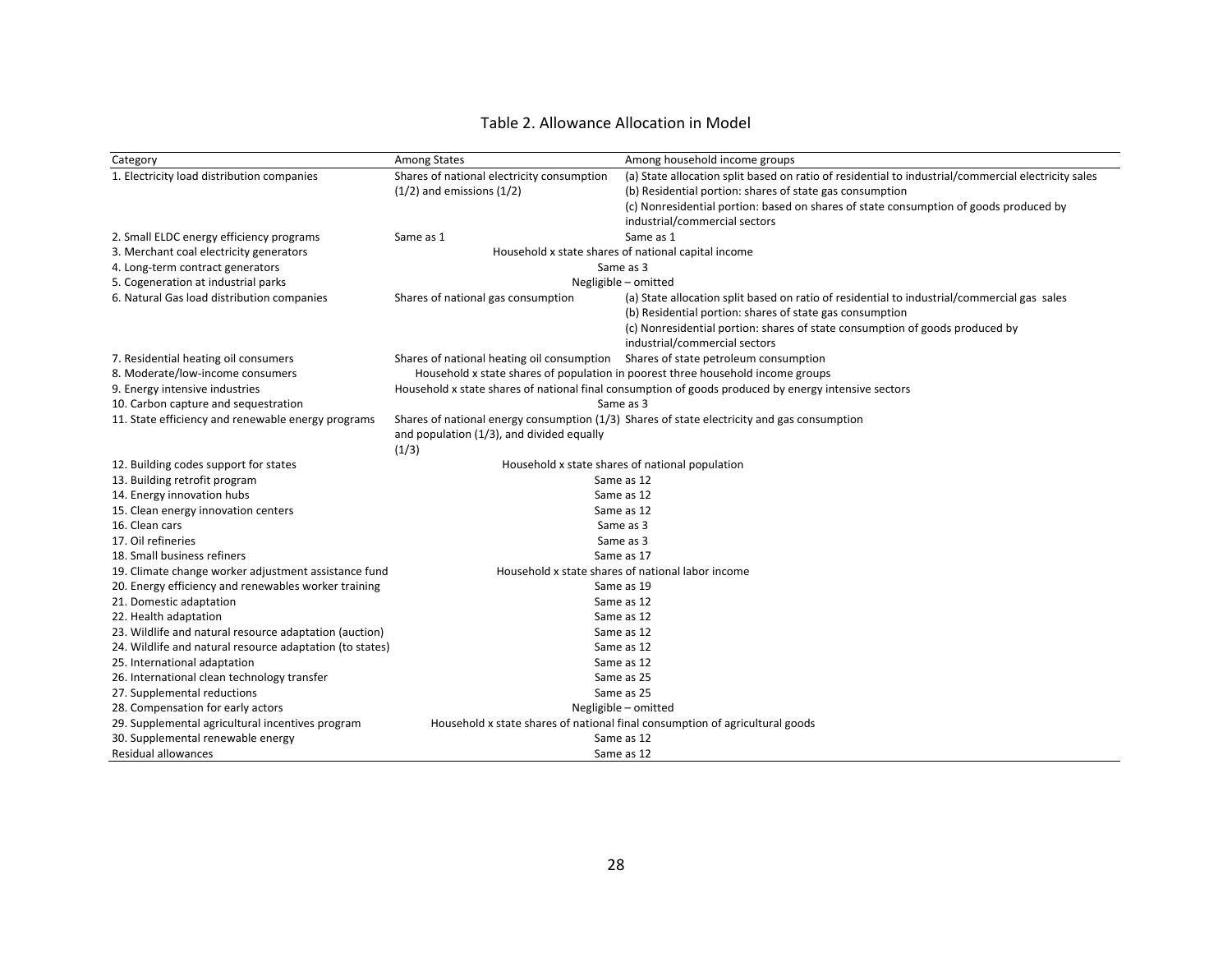|               | B. Share of allowance allocation (%)<br>A. Business-as-usual emissions (MTCO <sub>2</sub> ) |                 |                                                                                 |       |               |               |                 |                                                                                   |       |
|---------------|---------------------------------------------------------------------------------------------|-----------------|---------------------------------------------------------------------------------|-------|---------------|---------------|-----------------|-----------------------------------------------------------------------------------|-------|
| Connecticut   | 39 Illinois                                                                                 | 307 Delaware    | 14 Arizona                                                                      | 204   | Connecticut   | 1.1 Illinois  | 4.0 Delaware    | 0.4 Arizona                                                                       | 1.9   |
| Maine         | 13 Indiana                                                                                  | 159 D.C.        | 40 Colorado                                                                     | 124   | Maine         | 0.4 Indiana   | 2.7 D.C.        | 0.3 Colorado                                                                      | 1.7   |
| Massachusetts | 93 Michigan                                                                                 | 231 Florida     | 270 Idaho                                                                       | 30    | Massachusetts | 1.9 Michigan  | 3.3 Florida     | 5.0 Idaho                                                                         | 0.5   |
| New Hampshire | 13 Ohio                                                                                     | 244 Georgia     | 242 Montana                                                                     | 34    | New Hampshire | 0.4 Ohio      | 3.9 Georgia     | 3.0 Montana                                                                       | 0.4   |
| Vermont       | 7 Wisconsin                                                                                 | 119 Maryland    | 123 Nevada                                                                      | 54    | Vermont       | 0.2 Wisconsin | 1.8 Maryland    | 1.7 Nevada                                                                        | $1.0$ |
| Rhode Island  | 10 lowa                                                                                     | 86 N. Carolina  | 143 New Mexico                                                                  | 40    | Rhode Island  | $0.3$ lowa    | 1.2 N. Carolina | 2.9 New Mexico                                                                    | 0.6   |
| New Jersey    | 128 Kansas                                                                                  | 76 S. Carolina  | 67 Utah                                                                         | 64    | New Jersey    | 2.5 Kansas    | 1.0 S. Carolina | 1.5 Utah                                                                          | 0.9   |
| New York      | 258 Minnesota                                                                               | 150 Virginia    | 137 Wyoming                                                                     | 27    | New York      | 4.8 Minnesota | 1.8 Virginia    | 2.5 Wyoming                                                                       | 0.4   |
| Pennsylvania  | 217 Missouri                                                                                | 135 W. Virginia | 47 Alaska                                                                       | 26    | Pennsylvania  | 4.1 Missouri  | 2.1 W. Virginia | 0.8 Alaska                                                                        | 0.3   |
|               | Nebraska                                                                                    | 63 Alabama      | 174 California                                                                  | 415   |               | Nebraska      | 0.7 Alabama     | 1.9 California                                                                    | 9.8   |
|               | N. Dakota                                                                                   | 24 Kentucky     | 120 Hawaii                                                                      | 26    |               | N. Dakota     | 0.3 Kentucky    | 1.9 Hawaii                                                                        | 0.4   |
|               | S. Dakota                                                                                   | 20 Mississippi  | 80 Oregon                                                                       | 63    |               | S. Dakota     | 0.3 Mississippi | 1.0 Oregon                                                                        | 1.2   |
|               |                                                                                             | Tennessee       | 170 Washington                                                                  | 101   |               |               | Tennessee       | 2.2 Washington                                                                    | 2.1   |
|               |                                                                                             | Arkansas        | 55                                                                              |       |               |               | Arkansas        | 1.0                                                                               |       |
|               |                                                                                             | Louisiana       | 147                                                                             |       |               |               | Louisiana       | 2.3                                                                               |       |
|               |                                                                                             | Oklahoma        | 94                                                                              |       |               |               | Oklahoma        | 1.4                                                                               |       |
|               |                                                                                             | Texas           | 748                                                                             |       |               |               | Texas           | 9.8                                                                               |       |
| Northeast     | 777 Midwest                                                                                 | 1614 South      | 2671 West                                                                       | 1207  | Northeast     | 15.9 Midwest  | 23.2 South      | 39.8 West                                                                         | 21.1  |
|               |                                                                                             |                 | C. % Difference $b/w$ . allowance allocation and BAU emissions (- short/+ long) |       |               |               |                 | D. Difference b/w. allowance allocation and actual emissions (MT, - short/+ long) |       |
| Connecticut   | 43 Illinois                                                                                 | -35 Delaware    | 26 Arizona                                                                      | $-53$ | Connecticut   | 30 Illinois   | -1 Delaware     | 6 Arizona                                                                         | $-25$ |
| Maine         | 64 Indiana                                                                                  | $-14$ D.C.      | -57 Colorado                                                                    | $-33$ | Maine         | 10 Indiana    | $-12$ D.C.      | -16 Colorado                                                                      | $-27$ |
| Massachusetts | 5 Michigan                                                                                  | -27 Florida     | -6 Idaho                                                                        | -18   | Massachusetts | 21 Michigan   | 25 Florida      | 29 Idaho                                                                          | $-2$  |
| New Hampshire | 78 Ohio                                                                                     | -18 Georgia     | -37 Montana                                                                     | -41   | New Hampshire | 8 Ohio        | 4 Georgia       | -42 Montana                                                                       | -6    |
| Vermont       | 54 Wisconsin                                                                                | -22 Maryland    | -28 Nevada                                                                      | -9    | Vermont       | 4 Wisconsin   | 7 Maryland      | 24 Nevada                                                                         | -6    |
| Rhode Island  | 72 lowa                                                                                     | -28 N. Carolina | 1 New Mexico                                                                    | -18   | Rhode Island  | 9 lowa        | -4 N. Carolina  | 25 New Mexico                                                                     | $-5$  |
| New Jersey    | 1 Kansas                                                                                    | -32 S. Carolina | 16 Utah                                                                         | $-29$ | New Jersey    | 33 Kansas     | -2 S. Carolina  | 20 Utah                                                                           | $-15$ |
| New York      | -5 Minnesota                                                                                | -39 Virginia    | -6 Wyoming                                                                      | $-22$ | New York      | 108 Minnesota | -8 Virginia     | 19 Wyoming                                                                        | -9    |
| Pennsylvania  | -6 Missouri                                                                                 | -21 W. Virginia | -17 Alaska                                                                      | $-37$ | Pennsylvania  | 18 Missouri   | 1 W. Virginia   | -8 Alaska                                                                         | $-13$ |
|               | Nebraska                                                                                    | -48 Alabama     | -45 California                                                                  | 20    |               | Nebraska      | -10 Alabama     | -6 California                                                                     | 126   |
|               | N. Dakota                                                                                   | -31 Kentucky    | -19 Hawaii                                                                      | $-29$ |               | N. Dakota     | -2 Kentucky     | -21 Hawaii                                                                        | $-7$  |
|               | S. Dakota                                                                                   | -24 Mississippi | -37 Oregon                                                                      | $-7$  |               | S. Dakota     | 1 Mississippi   | 4 Oregon                                                                          | $-7$  |
|               |                                                                                             | Tennessee       | -33 Washington                                                                  | 3     |               |               | Tennessee       | -18 Washington                                                                    | -6    |
|               |                                                                                             | Arkansas        | -4                                                                              |       |               |               | Arkansas        | -8                                                                                |       |
|               |                                                                                             | Louisiana       | $-20$                                                                           |       |               |               | Louisiana       | $-60$                                                                             |       |
|               |                                                                                             | Oklahoma        | $-24$                                                                           |       |               |               | Oklahoma        | $-19$                                                                             |       |
|               |                                                                                             | Texas           | $-34$                                                                           |       |               |               | Texas           | $-212$                                                                            |       |
| Northeast     | 3 Midwest                                                                                   | -27 South       | -25 West                                                                        | $-12$ | Northeast     | 242 Midwest   | 0 South         | -283 West                                                                         | $-2$  |

Table 3. Interstate Distribution of Emissions and Allowances, 2020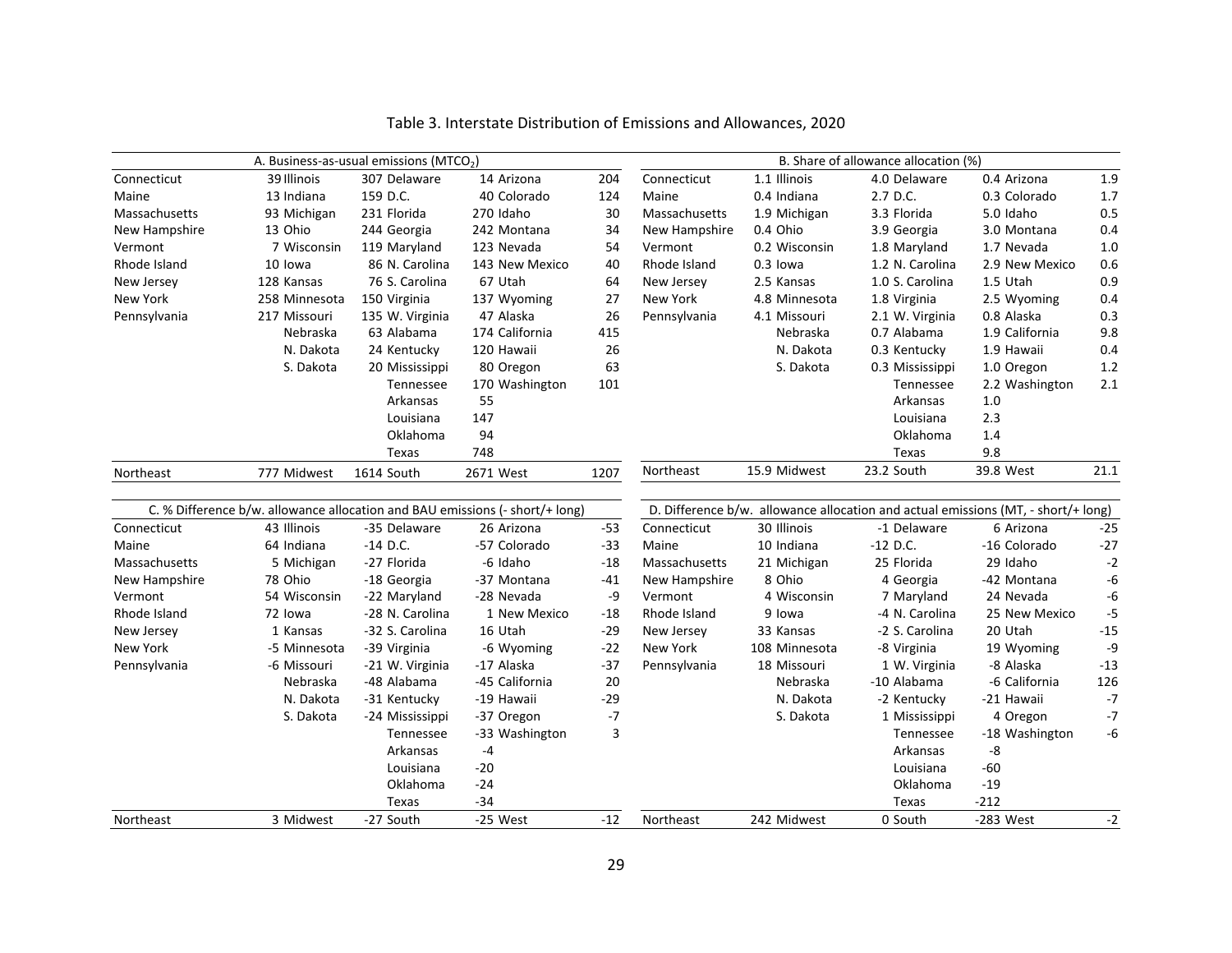| Northeast       |         | Midwest      |                                    | South                           |         | West              |         |  |  |
|-----------------|---------|--------------|------------------------------------|---------------------------------|---------|-------------------|---------|--|--|
| Connecticut     | $-0.28$ | Illinois     | A. % Change in real GDP<br>$-0.43$ | Delaware                        | $-0.35$ | Arizona           | $-0.44$ |  |  |
| Maine           | $-0.30$ | Indiana      | $-0.53$                            | D.C.                            | $-0.37$ | Colorado          | $-0.43$ |  |  |
| Massachusetts   | $-0.32$ | Michigan     | $-0.41$                            | Florida                         | $-0.33$ | Idaho             | $-0.45$ |  |  |
| New Hampshire   | $-0.27$ | Ohio         | $-0.46$                            | Georgia                         | $-0.41$ | Montana           | $-0.65$ |  |  |
| Vermont         | $-0.27$ | Wisconsin    | $-0.39$                            | Maryland                        | $-0.33$ | Nevada            | $-0.39$ |  |  |
| Rhode Island    | $-0.31$ | lowa         | $-0.45$                            | N. Carolina                     | $-0.36$ | <b>New Mexico</b> | $-0.49$ |  |  |
| New Jersey      | $-0.33$ | Kansas       | $-0.44$                            | S. Carolina                     | $-0.36$ | Utah              | $-0.50$ |  |  |
| <b>New York</b> | $-0.30$ | Minnesota    | $-0.41$                            | Virginia                        | $-0.38$ | Wyoming           | $-1.51$ |  |  |
| Pennsylvania    | $-0.41$ | Missouri     | $-0.45$                            | W. Virginia                     | $-1.65$ | Alaska            | $-0.50$ |  |  |
|                 |         | Nebraska     | $-0.58$                            | Alabama                         | $-0.72$ | California        | $-0.31$ |  |  |
|                 |         | N. Dakota    | $-0.65$                            | Kentucky                        | $-0.86$ | Hawaii            | $-0.39$ |  |  |
|                 |         | S. Dakota    | $-0.43$                            | Mississippi                     | $-0.52$ | Oregon            | $-0.38$ |  |  |
|                 |         |              |                                    | Tennessee                       | $-0.50$ | Washington        | $-0.32$ |  |  |
|                 |         |              |                                    | Arkansas                        | $-0.43$ |                   |         |  |  |
|                 |         |              |                                    | Louisiana                       | $-0.60$ |                   |         |  |  |
|                 |         |              |                                    | Oklahoma                        | $-0.51$ |                   |         |  |  |
|                 |         |              |                                    | Texas                           | $-0.42$ |                   |         |  |  |
|                 |         |              |                                    | B. % Change in real income      |         |                   |         |  |  |
| Connecticut     | $-0.24$ | Illinois     | $-0.36$                            | Delaware                        | $-0.26$ | Arizona           | $-0.36$ |  |  |
| Maine           | $-0.16$ | Indiana      | $-0.41$                            | D.C.                            | $-0.42$ | Colorado          | $-0.39$ |  |  |
| Massachusetts   | $-0.28$ | Michigan     | $-0.33$                            | Florida                         | $-0.26$ | Idaho             | $-0.36$ |  |  |
| New Hampshire   | $-0.22$ | Ohio         | $-0.36$                            | Georgia                         | $-0.37$ | Montana           | $-0.48$ |  |  |
| Vermont         | $-0.18$ | Wisconsin    | $-0.31$                            | Maryland                        | $-0.26$ | Nevada            | $-0.35$ |  |  |
| Rhode Island    | $-0.20$ | lowa         | $-0.37$                            | N. Carolina                     | $-0.29$ | <b>New Mexico</b> | $-0.37$ |  |  |
| New Jersey      | $-0.27$ | Kansas       | $-0.36$                            | S. Carolina                     | $-0.24$ | Utah              | $-0.42$ |  |  |
| <b>New York</b> | $-0.26$ | Minnesota    | $-0.37$                            | Virginia                        | $-0.34$ | Wyoming           | $-1.03$ |  |  |
| Pennsylvania    | $-0.30$ | Missouri     | $-0.39$                            | W. Virginia                     | $-0.98$ | Alaska            | $-0.48$ |  |  |
|                 |         | Nebraska     | $-0.47$                            | Alabama                         | $-0.47$ | California        | $-0.27$ |  |  |
|                 |         | N. Dakota    | $-0.47$                            | Kentucky                        | $-0.57$ | Hawaii            | $-0.36$ |  |  |
|                 |         | S. Dakota    | $-0.32$                            | Mississippi                     | $-0.31$ | Oregon            | $-0.34$ |  |  |
|                 |         |              |                                    | Tennessee                       | $-0.41$ | Washington        | $-0.29$ |  |  |
|                 |         |              |                                    | Arkansas                        | $-0.31$ |                   |         |  |  |
|                 |         |              |                                    | Louisiana                       | $-0.48$ |                   |         |  |  |
|                 |         |              |                                    | Oklahoma                        | $-0.40$ |                   |         |  |  |
|                 |         |              |                                    | Texas                           | $-0.38$ |                   |         |  |  |
|                 |         |              |                                    | C. % Change in real consumption |         |                   |         |  |  |
| Connecticut     | 0.09    | Illinois     | 0.01                               | Delaware                        | 0.12    | Arizona           | 0.01    |  |  |
| Maine           |         | 0.24 Indiana | $-0.01$                            | D.C.                            |         | 0.07 Colorado     | $-0.08$ |  |  |
| Massachusetts   | 0.03    | Michigan     | 0.06                               | Florida                         | 0.04    | Idaho             | 0.00    |  |  |
| New Hampshire   | 0.10    | Ohio         | 0.02                               | Georgia                         | 0.00    | Montana           | $-0.03$ |  |  |
| Vermont         | 0.21    | Wisconsin    | 0.06                               | Maryland                        | 0.09    | Nevada            | $-0.05$ |  |  |
| Rhode Island    | 0.17    | lowa         | 0.04                               | N. Carolina                     | 0.07    | New Mexico        | $-0.03$ |  |  |
| New Jersey      | 0.05    | Kansas       | 0.03                               | S. Carolina                     | 0.15    | Utah              | $-0.06$ |  |  |
| New York        | 0.08    | Minnesota    | 0.00                               | Virginia                        | 0.00    | Wyoming           | $-0.66$ |  |  |
| Pennsylvania    | 0.06    | Missouri     | $-0.01$                            | W. Virginia                     | $-0.54$ | Alaska            | $-0.14$ |  |  |
|                 |         | Nebraska     | $-0.06$                            | Alabama                         | 0.01    | California        | 0.02    |  |  |
|                 |         | N. Dakota    | 0.01                               | Kentucky                        | $-0.15$ | Hawaii            | $-0.06$ |  |  |
|                 |         | S. Dakota    | 0.08                               | Mississippi                     | 0.17    | Oregon            | $-0.02$ |  |  |
|                 |         |              |                                    | Tennessee                       | 0.01    | Washington        | 0.00    |  |  |
|                 |         |              |                                    | Arkansas                        | 0.07    |                   |         |  |  |
|                 |         |              |                                    | Louisiana                       | $-0.10$ |                   |         |  |  |
|                 |         |              |                                    | Oklahoma                        | 0.00    |                   |         |  |  |
|                 |         |              |                                    | Texas                           | 0.01    |                   |         |  |  |

| Table 4. Interstate Distribution of Economic Impacts, 2020 |  |  |  |
|------------------------------------------------------------|--|--|--|
|------------------------------------------------------------|--|--|--|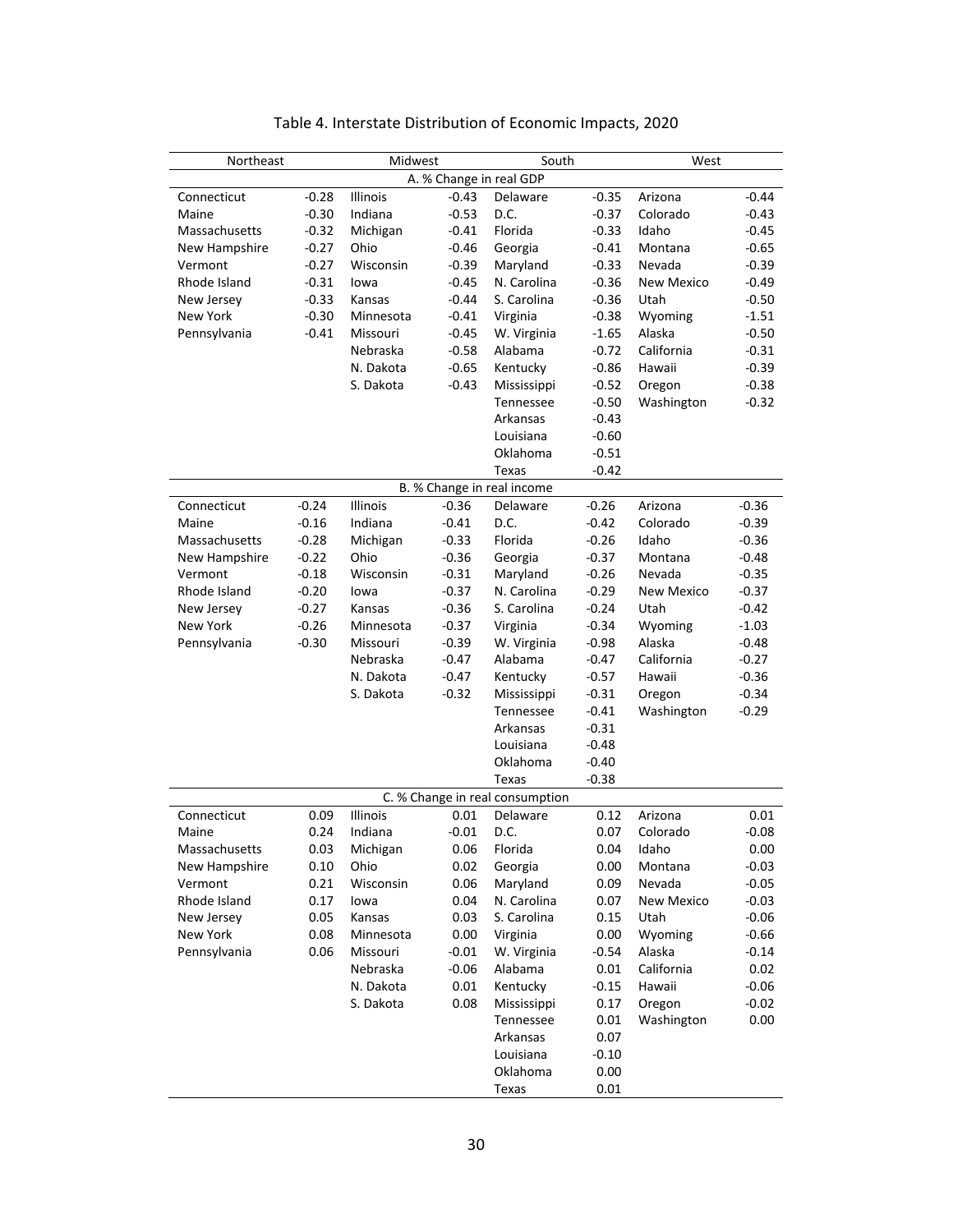| Household              | T                                                                     | $\mathsf{II}$      | Ш                  | IV                 | V                  | VI                                                                            | VII                | VII                | IX                 |  |
|------------------------|-----------------------------------------------------------------------|--------------------|--------------------|--------------------|--------------------|-------------------------------------------------------------------------------|--------------------|--------------------|--------------------|--|
| income in              | $\overline{\phantom{0}}$                                              | \$10k              | \$15k              | \$25k              | \$35k              | \$50k                                                                         | \$75k              | \$100k             | $\mathbf{L}$       |  |
| 2007                   | \$10k                                                                 | $-515k$            | $-525k$            | $-$ \$35 $k$       | $-$ \$50 $k$       | $-575k$                                                                       | $-5100k$           | $-5150k$           | \$150k             |  |
|                        |                                                                       |                    |                    |                    |                    | A. Number of households ('000)                                                |                    |                    |                    |  |
| 2007 <sup>a</sup>      | 8,456                                                                 | 7,051              | 13,525             | 12,528             | 11,540             | 26,253                                                                        | 13,845             | 14,214             | 9,372              |  |
| 2020 <sup>b</sup>      | 9,419                                                                 | 7,884              | 15,115             | 14,037             | 12,937             | 29,428                                                                        | 15,536             | 15,986             | 10,640             |  |
|                        | B. Baseline mean household income ('000 2007 \$)                      |                    |                    |                    |                    |                                                                               |                    |                    |                    |  |
| 2007                   | 5.2                                                                   | 12.4               | 19.7               | 29.5               | 39.5               | 58.4                                                                          | 86.1               | 119.5              | 239.8              |  |
| $\mathfrak{b}$<br>2020 | 8.0                                                                   | 17.3               | 24.8               | 36.7               | 49.3               | 72.3                                                                          | 109.0              | 152.2              | 311.6              |  |
|                        | C. Direct burden (% Change in consumer spending due to energy prices) |                    |                    |                    |                    |                                                                               |                    |                    |                    |  |
| New England            | 0.16                                                                  | 0.17               | 0.17               | 0.15               | 0.14               | 0.14                                                                          | 0.11               | 0.11               | 0.11               |  |
| Mid Atlantic           | 0.15                                                                  | 0.16               | 0.16               | 0.14               | 0.13               | 0.13                                                                          | 0.10               | 0.10               | 0.10               |  |
| E. N. Central          | 0.19                                                                  | 0.20               | 0.20               | 0.18               | 0.16               | 0.16                                                                          | 0.12               | 0.12               | 0.13               |  |
| W. N. Central          | 0.22                                                                  | 0.23               | 0.23               | 0.20               | 0.18               | 0.18                                                                          | 0.14               | 0.14               | 0.14               |  |
| S. Atlantic            | 0.16                                                                  | 0.17               | 0.17               | 0.15               | 0.14               | 0.14                                                                          | 0.11               | 0.11               | 0.11               |  |
| E. S. Central          | 0.23                                                                  | 0.24               | 0.25               | 0.22               | 0.20               | 0.20                                                                          | 0.15               | 0.15               | 0.16               |  |
| W. S. Central          | 0.19                                                                  | 0.20               | 0.20               | 0.17               | 0.16               | 0.16                                                                          | 0.12               | 0.12               | 0.12               |  |
| Mountain               | 0.20                                                                  | 0.21               | 0.21               | 0.19               | 0.17               | 0.17                                                                          |                    |                    | 0.13               |  |
| Pacific                | 0.15                                                                  | 0.16               | 0.16               | 0.15               | 0.14               |                                                                               | 0.13               | 0.13               | 0.10               |  |
|                        | 0.18                                                                  | 0.19               | 0.19               | 0.17               |                    | 0.13<br>0.15                                                                  | 0.11               | 0.10               |                    |  |
| U.S.                   |                                                                       |                    |                    |                    | 0.15               | D. Indirect burden (% Change in consumer spending due to non-energy prices)   | 0.12               | 0.11               | 0.11               |  |
| New England            | $-0.09$                                                               | $-0.09$            | $-0.09$            | $-0.09$            | $-0.10$            | $-0.10$                                                                       | $-0.10$            | $-0.10$            | $-0.10$            |  |
| Mid Atlantic           | $-0.10$                                                               | $-0.10$            | $-0.10$            | $-0.10$            | $-0.11$            | $-0.11$                                                                       | $-0.11$            | $-0.11$            | $-0.11$            |  |
| E. N. Central          | $-0.13$                                                               | $-0.12$            | $-0.12$            | $-0.13$            | $-0.13$            | $-0.13$                                                                       | $-0.13$            | $-0.13$            | $-0.13$            |  |
| W. N. Central          | $-0.12$                                                               | $-0.12$            | $-0.12$            |                    | $-0.13$            |                                                                               | $-0.13$            |                    | $-0.13$            |  |
| S. Atlantic            | $-0.12$                                                               | $-0.12$            | $-0.12$            | $-0.12$<br>$-0.12$ | $-0.12$            | $-0.13$<br>$-0.12$                                                            | $-0.12$            | $-0.13$<br>$-0.12$ | $-0.12$            |  |
| E. S. Central          | $-0.16$                                                               | $-0.16$            | $-0.16$            | $-0.16$            | $-0.16$            | $-0.17$                                                                       | $-0.17$            | $-0.17$            | $-0.17$            |  |
|                        |                                                                       |                    |                    |                    |                    |                                                                               |                    |                    |                    |  |
| W. S. Central          | $-0.10$<br>$-0.12$                                                    | $-0.10$<br>$-0.12$ | $-0.10$<br>$-0.12$ | $-0.10$<br>$-0.12$ | $-0.11$<br>$-0.13$ | $-0.11$<br>$-0.13$                                                            | $-0.11$<br>$-0.13$ | $-0.11$            | $-0.11$<br>$-0.13$ |  |
| Mountain<br>Pacific    | $-0.10$                                                               | $-0.10$            | $-0.10$            |                    | $-0.10$            | $-0.11$                                                                       | $-0.11$            | $-0.13$<br>$-0.11$ | $-0.11$            |  |
|                        |                                                                       |                    |                    | $-0.10$<br>$-0.12$ |                    |                                                                               |                    |                    | $-0.12$            |  |
| U.S.                   | $-0.11$                                                               | $-0.11$            | $-0.11$            |                    | $-0.12$            | $-0.12$<br>E. Total burden (% Change in consumer spending due to prices only) | $-0.12$            | $-0.12$            |                    |  |
|                        |                                                                       |                    |                    |                    |                    |                                                                               |                    |                    |                    |  |
| New England            | 0.07                                                                  | 0.08               | 0.07               | 0.06               | 0.04               | 0.04                                                                          | 0.01               | 0.01               | 0.01               |  |
| Mid Atlantic           | 0.05                                                                  | 0.06               | 0.06               | 0.04               | 0.02               | 0.02<br>0.03                                                                  | $-0.01$            | $-0.01$<br>$-0.01$ | $-0.01$<br>$-0.01$ |  |
| E. N. Central          | 0.07                                                                  | 0.08               | 0.08               | 0.05               | 0.03               |                                                                               | $-0.01$            |                    |                    |  |
| W. N. Central          | 0.10                                                                  | 0.11               | 0.11               | 0.08               | 0.05               | 0.05                                                                          | 0.01               | 0.01               | 0.01               |  |
| S. Atlantic            | 0.04                                                                  | 0.05               | 0.05               | 0.03               | 0.02               | 0.01                                                                          | $-0.02$            | $-0.01$            | $-0.01$            |  |
| E. S. Central          | 0.07                                                                  | 0.09               | 0.09               | 0.06               | 0.04               | 0.03                                                                          | $-0.02$            | $-0.02$            | $-0.02$            |  |
| W. S. Central          | 0.08                                                                  | 0.10               | 0.10               | 0.07               | 0.05               | 0.05                                                                          | 0.01               | 0.01               | 0.01               |  |
| Mountain               | 0.08                                                                  | 0.09               | 0.09               | 0.06               | 0.04               | 0.04                                                                          | 0.00               | 0.00               | 0.00               |  |
| Pacific                | 0.05                                                                  | 0.06               | 0.06               | 0.04               | 0.03               | 0.03                                                                          | 0.00               | 0.00               | 0.00               |  |
| U.S.                   | 0.06                                                                  | 0.07               | 0.07               | 0.05               | 0.03               | 0.03                                                                          | 0.00               | 0.00               | 0.00               |  |
|                        |                                                                       |                    |                    |                    |                    | F. % Change in real consumer spending                                         |                    |                    |                    |  |
| New England            | 2.07                                                                  | 1.46               | 0.46               | 0.00               | $-0.03$            | $-0.05$                                                                       | $-0.04$            | $-0.03$            | 0.01               |  |
| Mid Atlantic           | 1.99                                                                  | 1.36               | 0.40               | $-0.04$            | $-0.07$            | $-0.09$                                                                       | $-0.07$            | $-0.05$            | $-0.01$            |  |
| E. N. Central          | 2.40                                                                  | 1.60               | 0.43               | $-0.11$            | $-0.14$            | $-0.17$                                                                       | $-0.11$            | $-0.09$            | 0.00               |  |
| W. N. Central          | 1.68                                                                  | 1.25               | 0.36               | $-0.10$            | $-0.14$            | $-0.16$                                                                       | $-0.12$            | $-0.09$            | $-0.02$            |  |
| S. Atlantic            | 1.82                                                                  | 1.42               | 0.34               | $-0.11$            | $-0.13$            | $-0.14$                                                                       | $-0.11$            | $-0.08$            | $-0.03$            |  |
| E. S. Central          | 2.11                                                                  | 1.35               | 0.31               | $-0.24$            | $-0.27$            | $-0.31$                                                                       | $-0.23$            | $-0.19$            | $-0.07$            |  |
| W. S. Central          | 1.39                                                                  | 1.09               | 0.29               | $-0.13$            | $-0.15$            | $-0.17$                                                                       | $-0.14$            | $-0.12$            | $-0.07$            |  |
| Mountain               | 1.76                                                                  | 1.09               | 0.25               | $-0.16$            | $-0.19$            | $-0.21$                                                                       | $-0.18$            | $-0.15$            | $-0.10$            |  |
| Pacific                | 1.56                                                                  | 1.23               | 0.38               | $-0.06$            | $-0.09$            | $-0.09$                                                                       | $-0.09$            | $-0.08$            | $-0.06$            |  |
| U.S.                   | 1.84                                                                  | 1.33               | 0.36               | $-0.10$            | $-0.13$            | $-0.14$                                                                       | $-0.11$            | $-0.09$            | $-0.04$            |  |

Table 5. General Equilibrium Burdens by Household Income Group and Region, 2020

<sup>a</sup> Computed using 2007 Current Population Survey and Consumer Expenditure Survey data. <sup>b</sup> Computed by scaling 2007 CPS data using the simulated baseline growth of income groups' total expenditures in each state and regression‐based imputations of the numbers of households as a function of projected income and Census population forecasts.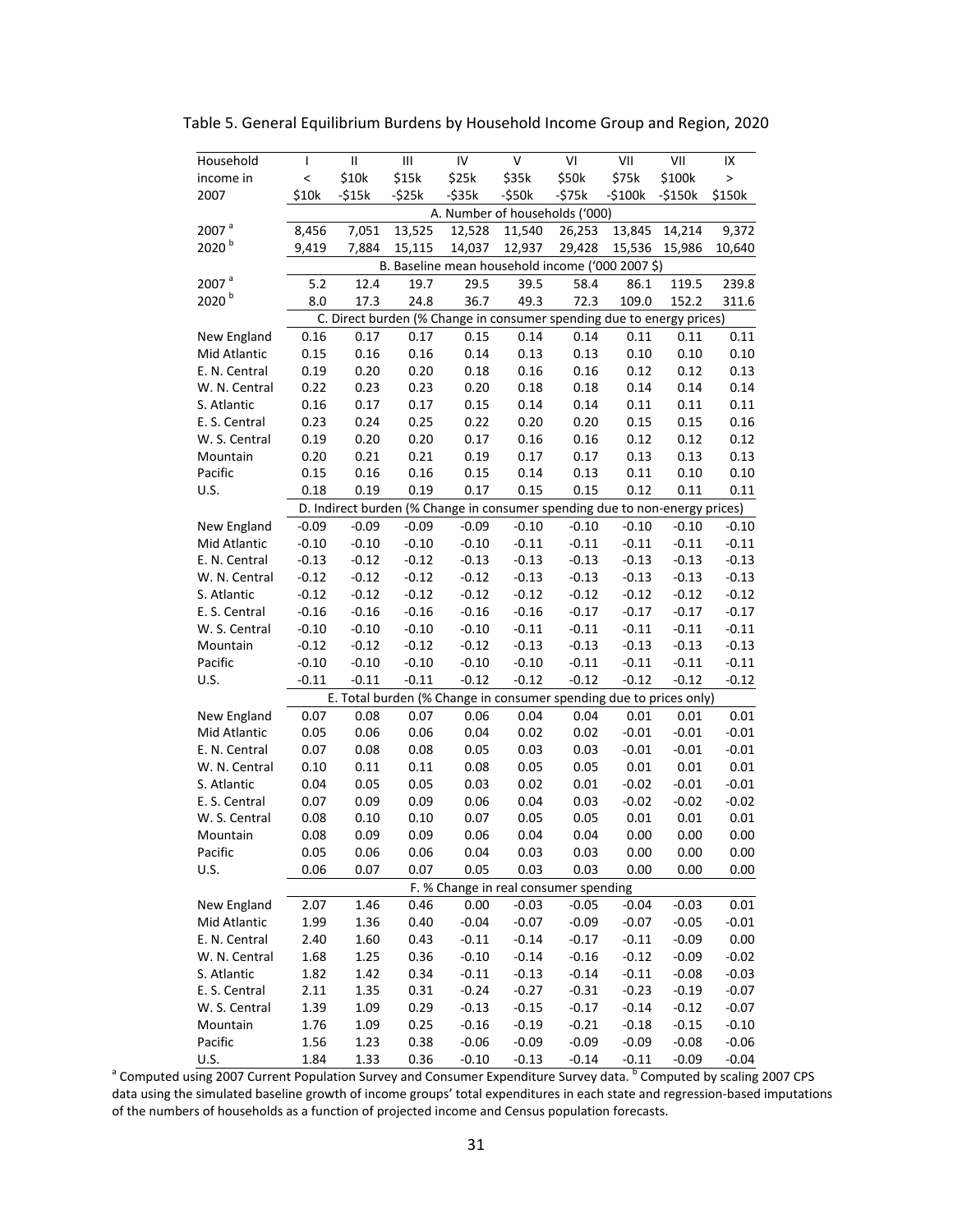|               | $\mathbf{I}$ | Ш    | Ш       | IV      | V       | VI                | VII     | VII     | IX      | Avg.    | Wtd. Avg. |
|---------------|--------------|------|---------|---------|---------|-------------------|---------|---------|---------|---------|-----------|
|               | A. Northeast |      |         |         |         |                   |         |         |         |         |           |
| Connecticut   | 2.10         | 1.38 | 0.35    | $-0.08$ | $-0.10$ | $-0.11$           | $-0.07$ | $-0.05$ | $-0.01$ | 0.38    | 0.02      |
| Maine         | 2.30         | 1.48 | 0.37    | $-0.05$ | $-0.07$ | $-0.09$           | $-0.01$ | 0.04    | 0.15    | 0.46    | 0.16      |
| Massachusetts | 1.48         | 1.06 | 0.25    | $-0.16$ | $-0.18$ | $-0.18$           | $-0.16$ | $-0.15$ | $-0.13$ | 0.20    | $-0.07$   |
| New Hampshire | 2.98         | 1.79 | 0.41    | $-0.09$ | $-0.10$ | $-0.11$           | $-0.07$ | $-0.05$ | 0.00    | 0.53    | 0.04      |
| Vermont       | 2.71         | 1.67 | 0.39    | $-0.04$ | $-0.05$ | $-0.08$           | 0.00    | 0.04    | 0.14    | 0.53    | 0.15      |
| Rhode Island  | 1.94         | 1.38 | 0.38    | $-0.09$ | $-0.11$ | $-0.13$           | $-0.07$ | $-0.05$ | 0.02    | 0.36    | 0.07      |
| New Jersey    | 2.58         | 1.60 | 0.38    | $-0.16$ | $-0.17$ | $-0.18$           | $-0.15$ | $-0.14$ | $-0.11$ | 0.41    | $-0.04$   |
| New York      | 1.38         | 1.01 | 0.24    | $-0.13$ | $-0.14$ | $-0.15$           | $-0.11$ | $-0.10$ | $-0.07$ | 0.22    | $-0.01$   |
| Pennsylvania  | 2.08         | 1.18 | 0.19    | $-0.21$ | $-0.22$ | $-0.24$           | $-0.17$ | $-0.15$ | $-0.07$ | 0.26    | $-0.03$   |
| Connecticut   | 2.10         | 1.38 | 0.35    | $-0.08$ | $-0.10$ | $-0.11$           | $-0.07$ | $-0.05$ | $-0.01$ | 0.38    | 0.02      |
| Maine         | 2.30         | 1.48 | 0.37    | $-0.05$ | $-0.07$ | $-0.09$           | $-0.01$ | 0.04    | 0.15    | 0.46    | 0.16      |
|               |              |      |         |         |         | <b>B.</b> Midwest |         |         |         |         |           |
| Illinois      | 1.93         | 1.33 | 0.26    | $-0.25$ | $-0.26$ | $-0.28$           | $-0.21$ | $-0.19$ | $-0.13$ | 0.24    | $-0.11$   |
| Indiana       | 2.56         | 1.47 | 0.20    | $-0.30$ | $-0.31$ | $-0.34$           | $-0.22$ | $-0.18$ | $-0.04$ | 0.32    | $-0.09$   |
| Michigan      | 2.38         | 1.57 | 0.32    | $-0.22$ | $-0.23$ | $-0.25$           | $-0.16$ | $-0.14$ | $-0.04$ | 0.36    | $-0.04$   |
| Ohio          | 2.09         | 1.34 | 0.23    | $-0.26$ | $-0.27$ | $-0.29$           | $-0.19$ | $-0.16$ | $-0.05$ | 0.27    | $-0.07$   |
| Wisconsin     | 2.61         | 1.49 | 0.31    | $-0.22$ | $-0.22$ | $-0.24$           | $-0.16$ | $-0.13$ | $-0.05$ | 0.38    | $-0.04$   |
| lowa          | 1.86         | 1.19 | 0.20    | $-0.25$ | $-0.26$ | $-0.29$           | $-0.18$ | $-0.14$ | $-0.03$ | 0.23    | $-0.08$   |
| Kansas        | 1.55         | 1.10 | 0.17    | $-0.27$ | $-0.27$ | $-0.29$           | $-0.21$ | $-0.18$ | $-0.09$ | 0.17    | $-0.11$   |
| Minnesota     | 1.68         | 1.14 | 0.23    | $-0.26$ | $-0.27$ | $-0.28$           | $-0.22$ | $-0.20$ | $-0.15$ | 0.19    | $-0.14$   |
| Missouri      | 1.17         | 0.88 | 0.12    | $-0.28$ | $-0.28$ | $-0.30$           | $-0.22$ | $-0.20$ | $-0.13$ | 0.09    | $-0.13$   |
| Nebraska      | 1.57         | 0.98 | 0.02    | $-0.40$ | $-0.41$ | $-0.43$           | $-0.33$ | $-0.29$ | $-0.19$ | 0.06    | $-0.23$   |
| N. Dakota     | 1.36         | 0.89 | $-0.01$ | $-0.38$ | $-0.39$ | $-0.43$           | $-0.30$ | $-0.26$ | $-0.12$ | 0.04    | $-0.19$   |
| S. Dakota     | 1.39         | 1.00 | 0.16    | $-0.23$ | $-0.24$ | $-0.26$           | $-0.17$ | $-0.13$ | $-0.03$ | 0.17    | $-0.05$   |
|               |              |      |         |         |         | C. South          |         |         |         |         |           |
| Delaware      | 2.80         | 1.92 | 0.40    | $-0.12$ | $-0.13$ | $-0.17$           | $-0.07$ | $-0.03$ | 0.08    | 0.52    | 0.05      |
| D.C.          | $-0.05$      | 0.04 | $-0.16$ | $-0.27$ | $-0.27$ | $-0.27$           | $-0.27$ | $-0.27$ | $-0.27$ | $-0.20$ | $-0.25$   |
| Florida       | 1.49         | 1.07 | 0.19    | $-0.19$ | $-0.20$ | $-0.20$           | $-0.17$ | $-0.15$ | $-0.13$ | 0.19    | $-0.05$   |
| Georgia       | 1.37         | 1.18 | 0.16    | $-0.26$ | $-0.27$ | $-0.28$           | $-0.23$ | $-0.21$ | $-0.16$ | 0.14    | $-0.12$   |
| Maryland      | 2.47         | 2.06 | 0.46    | $-0.13$ | $-0.15$ | $-0.17$           | $-0.11$ | $-0.09$ | $-0.03$ | 0.48    | 0.00      |
| N. Carolina   | 1.59         | 1.27 | 0.22    | $-0.18$ | $-0.19$ | $-0.20$           | $-0.14$ | $-0.12$ | $-0.05$ | 0.25    | $-0.02$   |
| S. Carolina   | 1.93         | 1.56 | 0.32    | $-0.14$ | $-0.15$ | $-0.17$           | $-0.07$ | $-0.04$ | 0.08    | 0.37    | 0.09      |
| Virginia      | 1.70         | 1.26 | 0.20    | $-0.20$ | $-0.21$ | $-0.22$           | $-0.17$ | $-0.16$ | $-0.11$ | 0.23    | $-0.08$   |
| W. Virginia   | 1.74         | 0.76 | $-0.69$ | $-1.13$ | $-1.12$ | $-1.19$           | $-0.93$ | $-0.82$ | $-0.51$ | $-0.43$ | $-0.67$   |
| Alabama       | 2.18         | 1.32 | 0.10    | $-0.45$ | $-0.46$ | $-0.50$           | $-0.32$ | $-0.26$ | $-0.07$ | 0.17    | $-0.11$   |
| Kentucky      | 1.83         | 0.98 | $-0.06$ | $-0.58$ | $-0.59$ | $-0.63$           | $-0.48$ | $-0.43$ | $-0.30$ | $-0.03$ | $-0.29$   |
| Mississippi   | 1.95         | 1.32 | 0.26    | $-0.32$ | $-0.34$ | $-0.36$           | $-0.24$ | $-0.20$ | $-0.08$ | 0.22    | 0.00      |
| Tennessee     | 1.71         | 1.02 | 0.12    | $-0.35$ | $-0.35$ | $-0.36$           | $-0.29$ | $-0.26$ | $-0.19$ | 0.12    | $-0.14$   |
| Arkansas      | 1.33         | 0.98 | 0.15    | $-0.27$ | $-0.28$ | $-0.29$           | $-0.22$ | $-0.19$ | $-0.13$ | 0.12    | $-0.06$   |
| Louisiana     | 0.88         | 0.71 | $-0.05$ | $-0.48$ | $-0.48$ | $-0.50$           | $-0.41$ | $-0.38$ | $-0.29$ | $-0.11$ | $-0.27$   |
| Oklahoma      | 1.09         | 0.70 | $-0.01$ | $-0.37$ | $-0.37$ | $-0.38$           | $-0.31$ | $-0.29$ | $-0.22$ | $-0.02$ | $-0.19$   |
| Texas         | 1.23         | 0.89 | 0.09    | $-0.28$ | $-0.28$ | $-0.30$           | $-0.25$ | $-0.23$ | $-0.18$ | 0.08    | $-0.14$   |
|               |              |      |         |         |         | D. West           |         |         |         |         |           |
| Arizona       | 1.55         | 0.90 | 0.08    | $-0.29$ | $-0.29$ | $-0.30$           | $-0.24$ | $-0.22$ | $-0.15$ | 0.12    | $-0.14$   |
| Colorado      | 1.48         | 0.87 | 0.08    | $-0.29$ | $-0.31$ | $-0.31$           | $-0.28$ | $-0.27$ | $-0.25$ | 0.08    | $-0.21$   |
| Idaho         | 1.73         | 0.90 | 0.08    | $-0.28$ | $-0.29$ | $-0.30$           | $-0.22$ | $-0.18$ | $-0.09$ | 0.15    | $-0.11$   |
| Montana       | 1.20         | 0.56 | $-0.14$ | $-0.44$ | $-0.45$ | $-0.47$           | $-0.35$ | $-0.30$ | $-0.17$ | $-0.06$ | $-0.24$   |
| Nevada        | 1.46         | 0.88 | 0.09    | $-0.26$ | $-0.27$ | $-0.27$           | $-0.23$ | $-0.22$ | $-0.18$ | 0.11    | $-0.15$   |
| New Mexico    | 0.96         | 0.61 | 0.02    | $-0.33$ | $-0.34$ | $-0.34$           | $-0.29$ | $-0.27$ | $-0.22$ | $-0.02$ | $-0.17$   |
| Utah          | 2.48         | 1.32 | 0.13    | $-0.33$ | $-0.34$ | $-0.36$           | $-0.30$ | $-0.28$ | $-0.22$ | 0.23    | $-0.20$   |
| Wyoming       | 1.51         | 0.39 | $-0.76$ | $-1.08$ | $-1.08$ | $-1.14$           | $-0.93$ | $-0.85$ | $-0.60$ | $-0.51$ | $-0.83$   |
| Alaska        | 1.80         | 0.97 | 0.07    | $-0.38$ | $-0.39$ | $-0.40$           | $-0.37$ | $-0.37$ | $-0.34$ | 0.07    | $-0.29$   |
| California    | 1.40         | 1.09 | 0.25    | $-0.15$ | $-0.16$ | $-0.17$           | $-0.14$ | $-0.13$ | $-0.11$ | 0.21    | $-0.06$   |
| Hawaii        | 1.43         | 1.34 | 0.23    | $-0.26$ | $-0.28$ | $-0.28$           | $-0.25$ | $-0.25$ | $-0.23$ | 0.16    | $-0.17$   |

Table 6. Welfare Impacts by Income Category and State, 2020 (% Equivalent Variation)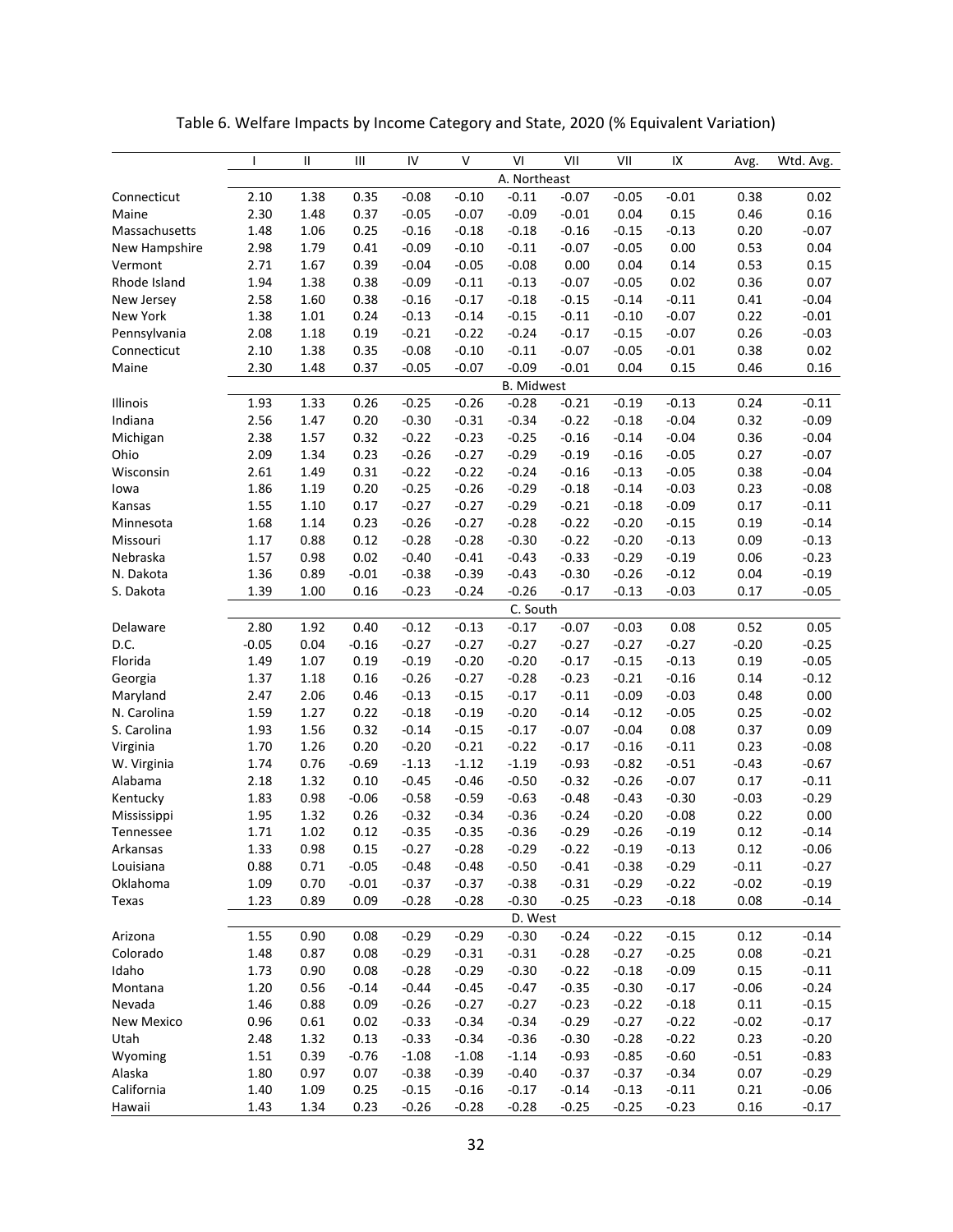#### **Appendix: A Modified Suits Index of the Welfare Impacts of Cap and Trade**

The ICGE model simulations generate grouped data on  $z = 1, ..., n$  state  $\times$  household income classes, each of whom consumes  $C_z$  in the no-policy scenario and experiences a welfare loss,  $W_z$ , defined as the reduction in real consumption expenditure, as a result of the emission limit. The most widely used measure of the progressivity of burden of the policy is the Suits Index, which on a consumption basis has the discrete approximation:

$$
S \approx 1 - \sum_{z=0}^{n} \left( w(\hat{C}_z) + w(\hat{C}_{z-1}) \right) (\hat{C}_z - \hat{C}_{z-1})
$$

where  $\hat{\mathcal{C}}_z$  is the cumulative proportion of consumption and  $w(\hat{\mathcal{C}}_z)$  is the corresponding cumulative proportion of welfare losses. The formula for the Suits Index is the same that for the Gini coefficient for income distribution, except that the latter sums the cumulative proportion of income corresponding to the cumulative proportion of population.



The formula above is appropriate if  $w(\hat{\mathcal{C}}_z)\geq 0$   $\forall z$ , but must be modified in the case where  $w(\hat{\mathcal{C}}_z)< 0$ for some z, which is precisely the situation which arises in the paper. Figure 11.A demonstrates that poor households experience a welfare gain (negative welfare loss), which results in the Lorenz curve for welfare losses dipping below the horizontal axis for almost half its domain, similar to the stylized figure above. To obtain a summary measure of the progressivity of Title VII it is necessary to construct a Suits Index with negative tax liabilities, which is the analogue of computing a Gini coefficient with negative income, a procedure for which was devised by Chen et al. (1982) and Berrebi and Silber (1985). With reference to the figure above, these authors demonstrate that the Gini coefficient—or the Suits Index can be calculated from the areas  $\alpha$  and  $\beta$  defined by the crossing point, k, as

$$
S^* \approx \frac{1 + 2(\alpha - \beta)}{1 + 2\alpha}
$$

where  $\alpha$  and  $\beta$  can be found by applying the trapezoid approximation to the model's results: